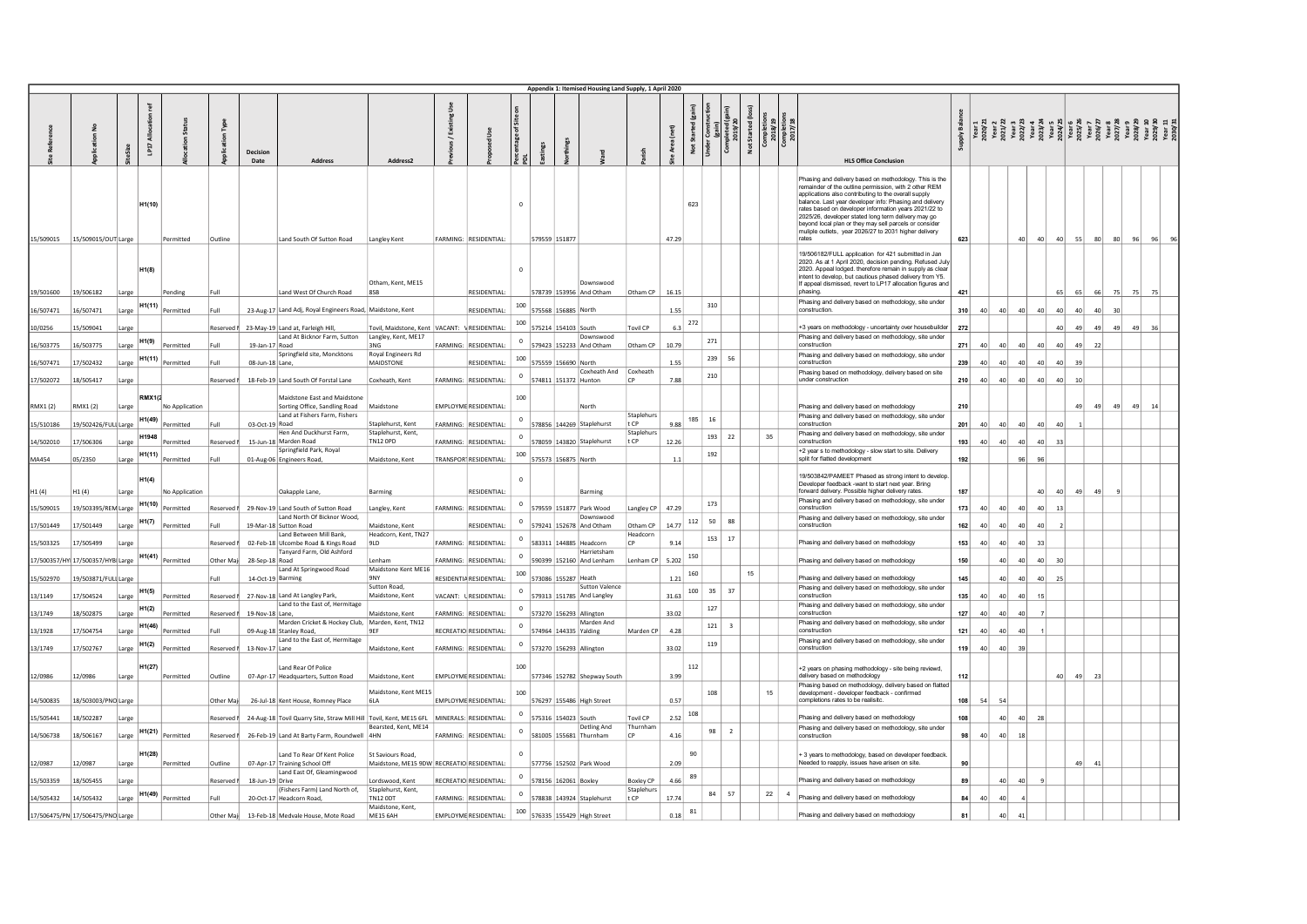|                                  |                                    |       | H1(3)                                    |                         | Land South West Of Hermitage   Barming Maidstone        |                                               |                                                      |                |                                                |                         | Barming               |                |    |           |                         | Phasing and delivery based on planning consultant                                                               |                 |              |                |    |    |                      |  |  |
|----------------------------------|------------------------------------|-------|------------------------------------------|-------------------------|---------------------------------------------------------|-----------------------------------------------|------------------------------------------------------|----------------|------------------------------------------------|-------------------------|-----------------------|----------------|----|-----------|-------------------------|-----------------------------------------------------------------------------------------------------------------|-----------------|--------------|----------------|----|----|----------------------|--|--|
| 13/2079                          | 18/506068                          | Large | Permitted                                | Reserved I              | 27-Feb-19 Lane/Oakapple Lane                            | Kent                                          | RECREATIO RESIDENTIAL:                               |                | 572874 155366 Barming                          |                         | $\Gamma$              | 3.11           |    |           |                         | information 2020                                                                                                |                 |              | 22             | 40 |    |                      |  |  |
| H <sub>1</sub> (17)              | H <sub>1</sub> (17)                |       | Large H1(17) No Application              |                         | Laguna, Hart Street.                                    | Maidstone, Kent                               | $RESDENTIAL$ : $0$                                   |                |                                                | Fant                    |                       | 0.313          |    |           |                         | Phasing and delivery based on methodology                                                                       | 76              |              |                |    |    | $49$ 27              |  |  |
|                                  |                                    |       |                                          |                         |                                                         |                                               |                                                      |                |                                                | Boughton                |                       |                |    |           |                         |                                                                                                                 |                 |              |                |    |    |                      |  |  |
|                                  |                                    |       | H1(54)                                   |                         |                                                         |                                               |                                                      |                |                                                | Monchelsea<br>And Chart | Boughton<br>Monchelse |                |    | 75<br>10  |                         | Phasing based on methodology, delivery based on                                                                 |                 |              |                |    |    |                      |  |  |
| 18/502683                        | 18/502683                          | Large | Permitted                                | Full                    | 17-Sep-18 Lyewood Farm, Green Lane                      | Boughton Monchelsea   FARMING:   RESIDENTIAL: |                                                      |                | 577188 151314 Sutton                           |                         | a CP                  | 1.26           |    |           |                         | developer information, site under construction                                                                  | <b>751</b>      | 25           | 25             | 25 |    |                      |  |  |
|                                  |                                    |       |                                          |                         | The Old Goods Yard, Headcorn Lenham, Kent, ME17         |                                               |                                                      | 100            |                                                | Harrietsham             |                       |                | 72 |           |                         |                                                                                                                 |                 |              |                |    |    |                      |  |  |
| 14/500219                        | 18/504921                          | Large |                                          | Reserved I              | 24-May-19 Road<br>Land to the East of, Hermitage        | <b>2HT</b>                                    | <b>EMPLOYME RESIDENTIAL:</b>                         |                | 589288 151690 And Lenham                       |                         | Lenham CP             | 3.13           |    |           |                         | Phasing and delivery based on methodology                                                                       | 72              |              | 40             | 32 |    |                      |  |  |
| 13/1749                          | 18/505409/REN Large                |       | H1(2)<br>Permitted                       | Reserved                | 22-Aug-19 Lane                                          | Maidstone Kent                                | <b>FARMING:</b><br>RESIDENTIAL                       | $^{\circ}$     |                                                | Allington               |                       | 33.02          | 71 |           |                         | Phasing and delivery based on methodology                                                                       | 71              |              | 40             | 31 |    |                      |  |  |
|                                  |                                    |       |                                          |                         |                                                         | Coxheath, Kent, ME17                          |                                                      |                |                                                | Coxheath And            | Coxheath              |                | 70 |           |                         |                                                                                                                 |                 |              |                |    |    |                      |  |  |
| 14/0566                          | 19/501175/HYB Large                |       |                                          | Full                    | 11-Jun-19 Land South of Heath Road,                     | 4PB                                           | <b>FARMING:</b><br><b>RESIDENTIAL</b>                |                | 574539 150880 Hunton                           |                         | CP                    | 3.35           |    |           |                         | Phasing and delivery based on methodology                                                                       | 70              |              | 40             | 30 |    |                      |  |  |
| 14/502973                        | 17/504450                          | Large |                                          | Reserved                | 16-Mar-18 Land West Of Ham Lane                         | Lenham, Kent, ME17<br>21P                     | <b>FARMING:</b><br><b>RESIDENTIAL</b>                |                | 588960 152378 And Lenham                       | Harrietsham             | Lenham CF             |                |    | 70        |                         | Phasing and delivery based on methodology, site under<br>construction                                           | 70              | 40           | 30             |    |    |                      |  |  |
|                                  |                                    |       |                                          |                         |                                                         | Maidstone, Kent,                              |                                                      |                |                                                |                         |                       |                | 62 |           |                         |                                                                                                                 |                 |              |                |    |    |                      |  |  |
| 13/2038                          | 19/503702/REN Large                |       | H1(24)<br>Permitted                      | Reserved                | 20-Dec-19 Land At, Postley Road                         | <b>ME15 6RH</b>                               | RESIDENTIAL:                                         | $^{\circ}$     | 576055 153823 South                            |                         | <b>Tovil CP</b>       | 2.65           |    |           |                         | Phasing and delivery based on methodology                                                                       | 62              |              | 40             | 22 |    |                      |  |  |
|                                  | H1 (50)                            | Large | H1(50) No Application                    |                         | Land to the North of Henhurst<br>Farm, Pinnock Lane     | Staplehurst, Kent                             | RESIDENTIAL                                          | $^{\circ}$     |                                                | Staplehurst             |                       | 2.893          |    |           |                         | Phasing and delivery based on methodology                                                                       | 60              |              |                |    |    | 50<br>$10\,$         |  |  |
| H1 (50)                          |                                    |       |                                          |                         | Springwood Road Staff                                   |                                               |                                                      |                |                                                |                         |                       |                |    |           |                         |                                                                                                                 |                 |              |                |    |    |                      |  |  |
|                                  |                                    |       |                                          |                         | Accommodation Campus,                                   |                                               |                                                      | 100            |                                                |                         |                       |                | 57 |           |                         |                                                                                                                 |                 |              |                |    |    |                      |  |  |
| 15/502970                        | 15/502970                          | Large |                                          | Outline                 | 28-Sep-18 Springwood Road                               | Barming                                       | RESIDENTIA RESIDENTIAL                               |                | 573086 155287 Heath                            |                         |                       | 1.21           |    |           |                         | Phasing and delivery based on methodology                                                                       | 57              |              |                | 40 | 17 |                      |  |  |
| 13/1979                          | 18/506425                          | Large | H1(59)<br>Permitted                      | Reserved                | 10-Apr-19 Land North of, Heath Road,                    | Coxheath, Kent, ME17<br>4TB                   | <b>FARMING:</b><br><b>RESIDENTIAL</b>                | $\mathbf 0$    | 573767 151409 Huntor                           | Coxheath And            | Coxheath              | 2.14           |    | 55        |                         | Phasing and delivery based on methodology, site under<br>construction                                           | 55              | 40           | 15             |    |    |                      |  |  |
|                                  |                                    |       |                                          |                         | Gibbs Hill Farm, South of Grigg                         | Headcorn, Kent, TN27                          |                                                      |                |                                                |                         | Headcorn              |                |    |           |                         |                                                                                                                 |                 |              |                |    |    |                      |  |  |
| 16/507035                        | 16/507035                          | Large | H1(38)<br>Permitted                      | Full                    | 11-May-18 Lane                                          | 9LY                                           | FARMING:<br>RESIDENTIAL:                             |                | 584287 144483 Headcorn                         |                         |                       | 1.697          | 55 |           |                         | Phasing and delivery based on methodology                                                                       | 55              |              | 40             | 15 |    |                      |  |  |
| 13/2008                          | 17/502414                          |       | H1(56)<br>Permitted                      | Reserved                | 04-Aug-17 Linden Farm, Stockett Lane,                   | East Farleigh, Kent.<br><b>ME15 0QD</b>       | <b>FARMING:</b><br>RESIDENTIAL                       | $^{\circ}$     | 574320 151647 Hunton                           | Coxheath And            | Coxheath              | 2.54           |    | 53<br>18  | $\overline{\mathbf{3}}$ | Phasing and delivery based on methodology, site under<br>construction                                           | 53              | 40           |                |    |    |                      |  |  |
|                                  |                                    | Large |                                          |                         | Land West Of Loder Close And                            |                                               |                                                      |                |                                                | Harrietsham             |                       |                |    |           |                         |                                                                                                                 |                 |              |                |    |    |                      |  |  |
|                                  | 18/506657/FUI 18/506657/FUL Large  |       |                                          | Full                    | 30-Aug-19 Westwood Close Ham Lane                       | Lenham Kent                                   | FARMING: RESIDENTIAL:                                | $\mathbf{0}$   | 588874 152393 And Lenham                       |                         |                       | 1.98           | 53 |           |                         | Phasing and delivery based on methodology                                                                       | 53              |              | 40             | 13 |    |                      |  |  |
|                                  |                                    |       | H1(47)                                   |                         | Spencer's Field, Goudhurst                              |                                               |                                                      | $^{\circ}$     |                                                | Marden And              |                       |                |    | 51<br>-14 |                         | Phasing and delivery based on methodology, site under                                                           |                 |              |                |    |    |                      |  |  |
| 17/505395                        | 17/505395                          | Large | Permitted                                | Full                    | 18-Jul-18 Road<br>Land To The South Of, Cross           | Marden, Kent<br>Bearsted, Kent, ME14          | <b>RESIDENTIAL</b>                                   |                | 574123 144063 Yalding                          |                         | Marden CP<br>Bearsted | 2.521          |    |           |                         | construction                                                                                                    | 51              | 40           | 11             |    |    |                      |  |  |
| 14/504795                        | 14/504795                          | Large | H1(31)<br>Permitted                      | Full                    | 06-Jul-16 Keys                                          | 4HR                                           | RESIDENTIAL<br>VACANT:                               | $^{\circ}$     | 580409 155530 Bearsted                         |                         | <b>CP</b>             | 4.83           |    | 50        |                         | Phasing and delivery based on methodology, site under<br>construction                                           |                 | 40           | 10             |    |    |                      |  |  |
|                                  |                                    |       | H1(12)                                   |                         |                                                         | Maidstone, Kent.                              |                                                      | 100            |                                                |                         |                       |                | 27 | 20        |                         | Phasing and delivery based on methodology, site under                                                           |                 |              |                |    |    |                      |  |  |
| 17/504428                        | 17/504428                          | Large | Permitted                                | Full                    | 07-Mar-18 180-188 Union Street                          | ME14 1EY                                      | <b>EMPLOYME RESIDENTIAL:</b>                         |                | 576525 155973 High Street                      |                         |                       | 0.54           |    |           |                         | construction                                                                                                    | 47              | 14           | 14             | 14 |    |                      |  |  |
| 7/504632                         | 17/504632                          | Large |                                          | Full                    | 07-Mar-18 Land At Brunswick Street                      | Maidstone, Kent                               | EMPLOYME RESIDENTIAL:                                | 100            | 576251 155201 High Street                      |                         |                       | 0.5            |    | 47        |                         | Phasing and delivery based on methodology, site under<br>construction                                           | 47              | 14           | 14             | 14 |    |                      |  |  |
|                                  |                                    |       | H1(16)                                   |                         | Land adiacent, 3 Tonbridge                              | Maidstone, Kent.                              |                                                      | 100            |                                                |                         |                       |                |    | 43        |                         | Phasing and delivery based on methodology, site under                                                           |                 |              |                |    |    |                      |  |  |
| PN140001<br>H1 (13)              | 18/500160<br>H <sub>1</sub> (13)   | Large | Permitted<br>Large H1(13) No Application |                         | 27-Sep-18 Road                                          | <b>ME16 8RL</b><br>Maidstone, Kent            | <b>EMPLOYME RESIDENTIAL</b><br>RESIDENTIAL:          | $\overline{0}$ | 575555 155399 Fant                             |                         |                       | 0.15<br>0.2347 |    |           |                         | construction<br>Phasing and delivery based on methodology                                                       | 43<br>40        | 14           | 14             | 14 |    | $18$ $18$            |  |  |
|                                  |                                    |       |                                          |                         | <b>Medway Street</b>                                    |                                               |                                                      |                |                                                | <b>High Street</b>      |                       |                |    |           |                         |                                                                                                                 |                 |              |                |    |    |                      |  |  |
|                                  |                                    |       | H1(14)                                   |                         |                                                         |                                               | RETAIL: SH RESIDENTIAL:                              |                | 100 575528 155419                              |                         |                       | 0.7645         |    | 40        |                         | Phasing and delivery based on methodology. This is the                                                          |                 |              |                |    |    |                      |  |  |
| 17/504144/OU 18/500229/REN Large |                                    |       | Permitted                                |                         |                                                         |                                               |                                                      |                |                                                |                         |                       |                |    |           |                         | remainder of the REM permission. Subsequqent REM                                                                |                 |              |                |    |    |                      |  |  |
|                                  |                                    |       |                                          |                         |                                                         |                                               |                                                      |                |                                                |                         |                       |                |    |           |                         |                                                                                                                 |                 |              |                |    |    |                      |  |  |
|                                  |                                    |       |                                          | <b>Reserved Matters</b> | 5 Tonbridge Road                                        | Maidstone, Kent<br>Maidstone, Kent,           |                                                      |                |                                                | Fant                    |                       |                |    |           |                         | application 19/500019 for 11 units has been completed.<br>Phasing and delivery based on methodology, site under | 40              | 14           | 14             | 12 |    |                      |  |  |
| 17/501778                        | 17/501778                          | Large | H1(29)<br>Permitted                      | Full                    | West of Eclipse, Old<br>04-May-18 Sittingbourne Road    | <b>MF14 3FN</b>                               | FARMING: RESIDENTIAL                                 | $\circ$        | 577567 157251 Fast                             |                         |                       | 2.02           |    | 40<br>10  |                         | construction                                                                                                    | 40              | 14           | 14             | 12 |    |                      |  |  |
|                                  |                                    |       | H1(65)                                   |                         |                                                         |                                               |                                                      | $^{\circ}$     |                                                | Marden And              |                       |                |    | 27<br>38  |                         | Phasing and delivery based on methodology, site under                                                           |                 |              |                |    |    |                      |  |  |
| 16/508660                        | 16/508660                          | Large | Permitted                                | Full                    | 06-Feb-18 Land South of, Vicarage Road                  | Yalding, Kent                                 | FARMING: RESIDENTIAL                                 |                | 570119 150026 Yalding                          | Marden And              | Yalding CP<br>Collier | 2.17           |    |           |                         | construction                                                                                                    | 38 <sup>1</sup> | 14           | 14             | 10 |    |                      |  |  |
| 16/501263                        | 18/505561                          | Large |                                          | Full                    | Bentletts Scrap Yard, Claygate<br>07-Jun-19 Road        | Yalding, Kent, ME18<br><b>6BB</b>             | <b>EMPLOYME RESIDENTIAL</b>                          | 100            | 570233 147113 Yalding                          |                         | Street CP             | 1.91           |    | 32        |                         | Phasing and delivery based on methodology, site under<br>construction                                           | 32              | 14           | 14             |    |    |                      |  |  |
|                                  |                                    |       |                                          |                         |                                                         | Maidstone, Kent,                              |                                                      | 100            |                                                |                         |                       |                |    | 32        |                         | Phasing and delivery based on methodology, site under                                                           |                 |              |                |    |    |                      |  |  |
| 16/502602                        | 18/501647                          | Large |                                          | Full                    | 28-Sep-18 27-37 Lower Stone Street,                     | <b>MF15 6LH</b>                               | RETAIL: SH RESIDENTIAL:                              |                | 576256 155501 High Street                      |                         |                       | 0.07           |    |           |                         | construction                                                                                                    | 32 <sub>1</sub> | 14           | 14             |    |    |                      |  |  |
| 15/507424                        | 17/501093                          | Large |                                          | Reserved                | Land West Of Mill Bank.<br>15-Sep-17 Maidstone Road     | Headcorn, Kent, TN27<br>9R1                   | <b>FARMING:</b><br>RESIDENTIAL                       |                | 582871 144871 Headcorn                         |                         | Headcorr<br><b>CP</b> | 3.7            |    | 31<br>31  |                         | Phasing and delivery based on methodology, site under<br>construction                                           | 31              | 14           | 14             |    |    |                      |  |  |
|                                  |                                    |       |                                          |                         | Land At Mount                                           |                                               |                                                      | $\circ$        |                                                | Marden And              |                       |                | 15 |           |                         | Phasing and delivery based on methodology, site under                                                           |                 |              |                |    |    |                      |  |  |
| 15/509402                        | 17/505877                          | Large |                                          | Reserved I              | 21-May-18 Avenue/Blunden Lane                           | Yalding, Kent                                 | COUNTRYSI RESIDENTIAL:                               |                | 570084 150309 Yalding                          |                         | Yalding CP            | 3.05           |    | 15        |                         | construction                                                                                                    | 30 <sup>1</sup> | 14           | 14             |    |    |                      |  |  |
| 13/1823                          | 18/501072                          | Large | H1(33)<br>Permitted                      | Reserved                | Mayfield Nursery, Ashford<br>19-Jun-18 Road             | Harrietsham, Kent,<br><b>ME17 1BN</b>         | RETAIL: Ga RESIDENTIAL                               | $^{\circ}$     | 587597 152579 And Lenham                       | Harrietsham             | Lenham CP             | 1.57           |    | 28<br>21  |                         | Phasing and delivery based on methodology, site under<br>construction                                           | 28              | 14           |                |    |    |                      |  |  |
|                                  |                                    |       |                                          |                         | Land to the East of, Hermitage                          |                                               |                                                      | $\circ$        |                                                |                         |                       |                |    | 27<br>154 | $\overline{2}$          |                                                                                                                 |                 |              |                |    |    |                      |  |  |
| 13/1749                          | 16/503641                          | Large | H1(2)<br>Permitted                       | Reserved                | 21-Dec-16 Lane,                                         | Maidstone, Kent                               | FARMING:<br>RESIDENTIAL:                             |                | 573270 156293 Heath                            |                         |                       | 33.02          |    |           |                         | Phasing and delivery based on methodology                                                                       | 27              | 14           | 13             |    |    |                      |  |  |
|                                  | 14/500290                          | Large |                                          | Full                    | The Maidstone Studios, New<br>22-Dec-15 Cut Road,       | Maidstone, Kent,<br><b>ME14 5NZ</b>           | RESIDENTIAL<br>OTHER: L                              | 100            | 577916 156465 Boxley                           |                         | Boxley CP             | 3.24           |    | 25<br>13  | 39                      | Phasing and delivery based on methodology, site under<br>construction                                           | 25              | 14           | 11             |    |    |                      |  |  |
| MA070458                         |                                    |       |                                          |                         | Land at, Boughton Mount,                                | Boughton Monchelsea,                          |                                                      |                |                                                | Monchelsea              | Monchelse             |                |    |           |                         |                                                                                                                 |                 |              |                |    |    |                      |  |  |
| H1 (52)                          | H1 (52)                            | Large |                                          |                         | Boughton Lane                                           | Kent                                          | RESIDENTIAL:                                         | $^{\circ}$     |                                                | And Chart               | a CP                  | 1.83           |    |           |                         | Phasing and delivery based on methodology                                                                       | 25              |              |                |    |    | 18                   |  |  |
|                                  |                                    |       | $H1(52)$ No Application                  |                         |                                                         | Maidstone, Kent,                              |                                                      | 100            |                                                |                         |                       |                |    | 24        |                         | Phasing and delivery based on methodology, site under                                                           |                 |              |                |    |    |                      |  |  |
| 17/504186                        | 18/501414                          | Large |                                          | Full                    | 27-Sep-18 Kent House, Romney Place                      | <b>ME15 6LA</b>                               | EMPLOYME RESIDENTIAL:                                |                | 576297 155486 High Street                      | Boughton                |                       | 0.46           |    |           |                         | construction                                                                                                    | 24              | $\mathbf{R}$ |                |    |    |                      |  |  |
|                                  |                                    |       |                                          |                         |                                                         | Boughton Monchelsea.                          |                                                      | 100            |                                                | Monchelsea              | Boughton              |                |    |           |                         |                                                                                                                 |                 |              |                |    |    |                      |  |  |
|                                  |                                    |       |                                          |                         |                                                         | Maidstone, Kent,                              |                                                      |                |                                                | And Chart               | Monchelse             |                |    | 22        |                         | Phasing and delivery based on methodology, site under                                                           |                 |              |                |    |    |                      |  |  |
| 11/0511                          | 11/0511                            | Large |                                          | Full                    | 14-Nov-16 Wierton Place, Wierton Road,                  | ME17 4JW<br>Maidstone, Kent,                  | <b>ENTERTAIN RESIDENTIAL</b>                         |                | 578191 149859 Sutton                           |                         | a CP                  | 3.79           |    |           |                         | construction                                                                                                    | 22              | -8           |                |    |    |                      |  |  |
| 16/507464                        | 16/507464                          | Large |                                          | Full                    | 10-Aug-17 34C Gabriels Hill                             | MF15 6II                                      | <b>EMPLOYME RESIDENTIAL:</b>                         | 100            | 576118 155644 High Street                      |                         |                       | 0.08           |    | 22        |                         | Phasing and delivery based on methodology, site under<br>construction                                           | 22              |              |                | ĥ. |    |                      |  |  |
| 17/502355                        | 17/502355                          | Large |                                          | Full                    | 27-Jul-18 Land At, Forest Hill                          | Tovil, Kent                                   | VACANT: VRESIDENTIAL:                                |                | 100 575650 154493 South                        |                         | <b>Tovil CP</b>       | $0.51$ 22      |    |           |                         | Phasing and delivery based on methodology                                                                       | 22              |              | 8 <sup>1</sup> | 8  |    |                      |  |  |
| H1 (30)                          | H <sub>1</sub> (30)                |       | Large   H1(30)   No Application          |                         | Bearsted Station Goods Yard                             | Bearsted, Kent                                | TRANSPOR <sup>I</sup> RESIDENTIAL:                   | 100            |                                                | Bearsted                |                       | 0.5092         |    |           |                         | Phasing and delivery based on methodology                                                                       | 20              |              |                |    |    | 8 <sup>1</sup><br> 8 |  |  |
|                                  | 18/506389/FUI 18/506389/FULI Large |       |                                          | Full                    | 24-Jan-20 51 Granville Road                             | Maidstone Kent ME14<br>2BJ                    | RETAIL: SH RESIDENTIAL:                              | 100            | 576241 156826 North                            |                         |                       | 0.07           | 19 |           |                         | Phasing and delivery based on methodology                                                                       | 19              |              |                |    |    |                      |  |  |
|                                  |                                    |       |                                          |                         |                                                         | Tovil Hill Tovil ME15                         |                                                      |                |                                                |                         |                       |                |    | 18        |                         | Phasing and delivery based on methodology, site under                                                           |                 |              |                |    |    |                      |  |  |
| H1 (26)                          | 19/503652/FULI Large               |       | H1(26)<br>Permitted                      | Full<br>Outline         | 13-Dec-19 Tovil Working Mens Club                       | <b>GOS</b><br>Maidstone, Kent                 | COMMUNITRESIDENTIAI:<br><b>FMPLOYME RESIDENTIAL:</b> | 100            | 575545 154537 South<br>100 576198 156861 North |                         | <b>Tovil CP</b>       | 0.4728         |    |           |                         | construction<br>Phasing and delivery based on methodology                                                       | $\overline{18}$ |              |                |    |    |                      |  |  |
| 15/504114                        | 15/504114                          | Large |                                          |                         | 28-Jun-17 Sign Trade Supplies, Britannia                | Maidstone, Kent.                              |                                                      |                |                                                |                         |                       | 0.1            |    |           |                         | Phasing and delivery based on methodology, site under                                                           |                 |              |                |    |    |                      |  |  |
| 17/501835                        | 18/502806/PNO Large                |       |                                          | Other Mai               | 17-Jul-18 11 Station Road,                              | MF14 10N                                      | EMPLOYME RESIDENTIAL                                 | 100            | 575970 156050 High Street                      |                         |                       | 0.06           |    | 17<br>10  |                         | construction                                                                                                    | 17              | 8            |                |    |    |                      |  |  |
| 13/1702                          | 15/506324                          | Large | H <sub>1</sub> (3)<br>Permitted          | Reserved I              | 17-May-16 Land West Of, Hermitage Lane, Maidstone, Kent |                                               | FARMING: RESIDENTIAL:                                | $\mathbf 0$    | 573059 155612 Heath                            |                         |                       | 9.65           |    | 15<br>45  | 76<br>71                | Phasing based on methodology, delivery based on past<br>completions rates                                       | 15 <sup>1</sup> | 15           |                |    |    |                      |  |  |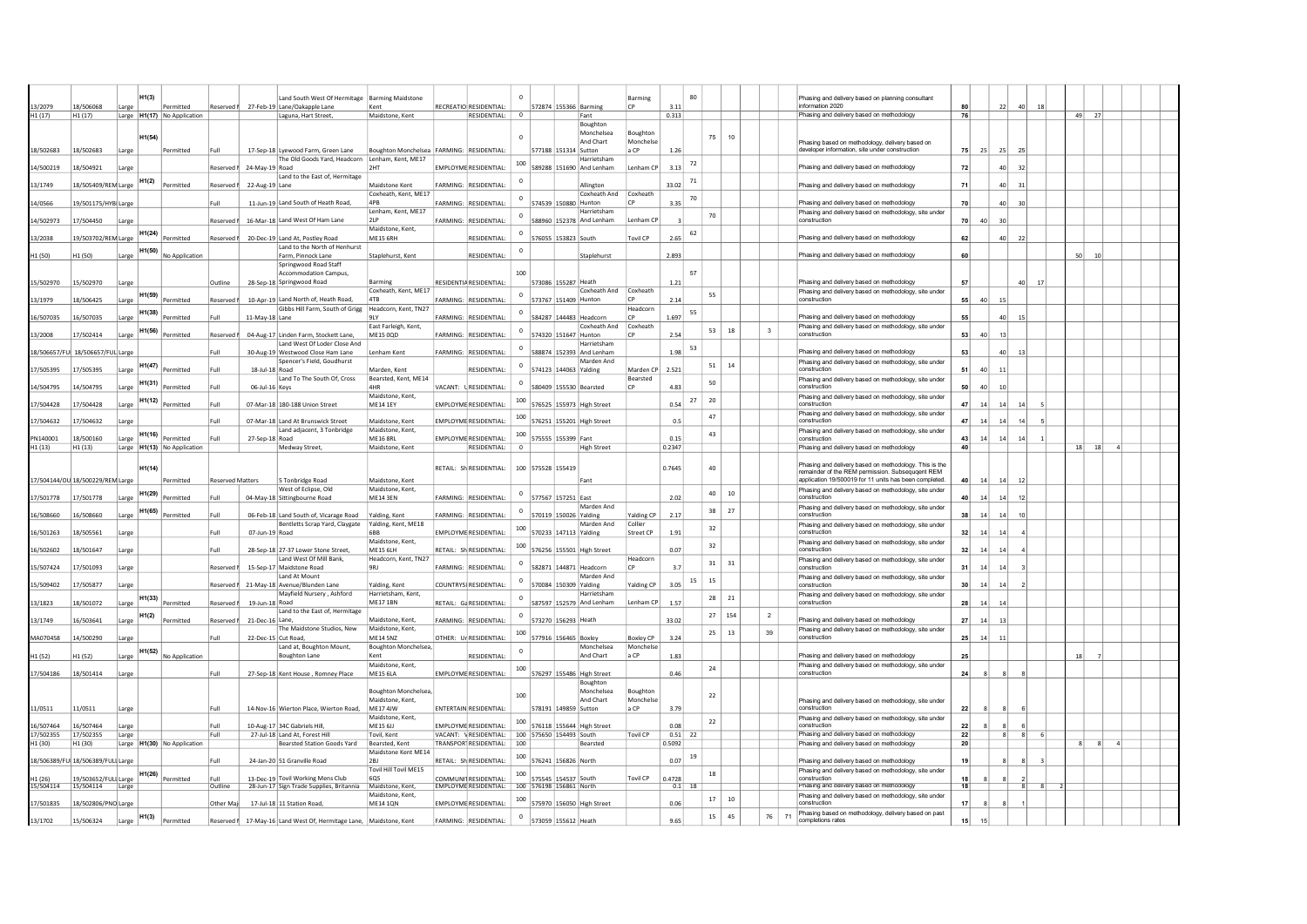|                        |                                    |       |        |                                                |            |                   |                                                                                 |                                               |          |                                    |             |                                 | Boughton                             |                      |        |                |                  |              |    |                                                                                                    |    |                |   |  |   |  |  |
|------------------------|------------------------------------|-------|--------|------------------------------------------------|------------|-------------------|---------------------------------------------------------------------------------|-----------------------------------------------|----------|------------------------------------|-------------|---------------------------------|--------------------------------------|----------------------|--------|----------------|------------------|--------------|----|----------------------------------------------------------------------------------------------------|----|----------------|---|--|---|--|--|
|                        |                                    |       | H1(53) |                                                |            |                   |                                                                                 |                                               |          |                                    |             |                                 | Monchelsea                           | Boughton             |        |                | 15<br>26         |              |    |                                                                                                    |    |                |   |  |   |  |  |
| 15/509961              | 15/509961                          | Large |        | Permitted                                      | Full       |                   | Land at Church Street and<br>27-Oct-17 Heath Road,                              | <b>Boughton Monchelsea</b><br>Kent            |          | FARMING: RESIDENTIAL               |             | 577025 150867 Sutton            | And Chart                            | Monchelse<br>a CP    | 1.49   |                |                  |              |    | Phasing based on methodology, delivery based on site<br>under construction                         | 15 |                |   |  |   |  |  |
| H1 (15)                | H <sub>1</sub> (15)                |       |        | Large H1(15) No Application                    |            |                   | 6 Tonbridge Road,                                                               | Maidstone, Kent                               |          | RESIDENTIAL:                       | $\circ$     |                                 | Bridge                               |                      | 0.1198 |                |                  |              |    | Phasing and delivery based on methodology                                                          | 15 |                |   |  | 8 |  |  |
|                        |                                    |       |        | H1(25) No Application                          |            |                   | Bridge Industrial Centre, Wharf<br>Road                                         | Tovil, Kent                                   |          |                                    | 100         |                                 | South                                |                      |        |                |                  |              |    | Phasing and delivery based on methodology                                                          |    |                |   |  |   |  |  |
| 11 (25)                | H1 (25)                            | Large |        |                                                |            |                   | Land At Linden Farm Barn                                                        | Coxheath Maidstone                            |          | RESIDENTIAL:                       |             |                                 | Coxheath And                         | Coxheath             | 0.5147 |                |                  |              |    |                                                                                                    | 15 |                |   |  |   |  |  |
| 19/505232              | 19/505232/OUT Large                |       |        |                                                | Outline    |                   | 24-Jan-20 Stockett Lane                                                         | Kent ME17 4PS                                 |          | RESIDENTIA RESIDENTIAL:            | $^{\circ}$  | 574411 151764 Hunton            |                                      | CP                   | 0.48   | 14             |                  |              |    | Phasing and delivery based on methodology                                                          | 14 |                |   |  |   |  |  |
| H1 (18)                | H <sub>1</sub> (18)                | Large |        | H1(18) No Application                          |            |                   | Dunning Hall, Fremlin Walk,<br>Week Street,                                     | Maidstone, Kent                               |          | RESIDENTIAL                        | $^{\circ}$  |                                 | <b>High Street</b>                   |                      | 0.0317 |                |                  |              |    | Phasing and delivery based on methodology                                                          | 14 |                |   |  |   |  |  |
|                        |                                    |       |        |                                                |            |                   |                                                                                 |                                               |          |                                    |             |                                 |                                      |                      |        |                | 13               |              |    | Phasing based on methodology, delivery based on site                                               |    |                |   |  |   |  |  |
| MA599                  | 16/506266                          | Large |        |                                                | Full       |                   | 19-Apr-17 Sharp House, Tovil Green,<br>Vicarage Field At Wares Farm,            | Tovil, Kent, ME15 6RL   EMPLOYME RESIDENTIAL: |          |                                    |             | $100$ 575075 154661 South       | Coxheath And                         | <b>Tovil CP</b>      | 0.17   |                |                  |              |    | under construction                                                                                 | 13 | $\mathbf{R}$   |   |  |   |  |  |
| 16/505401              | 16/505401                          | Large |        |                                                | Full       |                   | 11-Jun-18 Linton Hill                                                           | Linton, Kent                                  | ARMING:  | RESIDENTIAL                        | $^{\circ}$  | 575388                          | 149607 Hunton                        | Linton CP            | 1.93   | 13             |                  |              |    | Phasing and delivery based on methodology                                                          | 13 |                |   |  |   |  |  |
|                        |                                    |       |        |                                                | Full       |                   | 04-Nov-19 11 Waterloo Street                                                    | Maidstone Kent ME15<br><b>711G</b>            |          | RETAIL: Sh RESIDENTIAL:            | 100         | 576417 155059 High Street       |                                      |                      | 0.1    | 13             |                  |              |    | Phasing and delivery based on methodology                                                          | 13 |                |   |  |   |  |  |
|                        | 18/504207/FUI 18/504207/FULI Large |       |        |                                                |            |                   | Sussex House, 21, Lower Stone   Maidstone, Kent,                                |                                               |          |                                    |             |                                 |                                      |                      |        | 12             |                  |              |    |                                                                                                    |    |                |   |  |   |  |  |
| PN140037               | 18/502945/PNO Large                |       |        |                                                | Other N    | 06-Jul-18 Street  |                                                                                 | <b>MF15 6YT</b>                               |          | <b>EMPLOYME RESIDENTIAL:</b>       | 100         | 576249 155512 High Street       |                                      |                      | 0.03   |                |                  |              |    | Phasing and delivery based on methodology                                                          | 12 |                |   |  |   |  |  |
| 16/506707              | 16/506707                          | Large |        |                                                | Full       |                   | 27-Sep-17 57 - 59 Church Street,                                                | Tovil, Kent, ME15 6RB FMPI OYMERESIDENTIAL:   |          |                                    |             | $100$   575400   154561   South |                                      | Tovil CP             | 0.13   |                | $12\,$           |              |    | Phasing and delivery based on methodology, site under<br>construction                              | 12 | -8             |   |  |   |  |  |
|                        |                                    |       |        |                                                |            |                   |                                                                                 | Maidstone, Kent.                              |          |                                    | 100         |                                 |                                      |                      |        |                | 11               |              |    |                                                                                                    |    |                |   |  |   |  |  |
| 15/506036              | 15/506036                          | Large |        |                                                | Full       |                   | 02-Jun-16 105 Week Street                                                       | <b>MF141RB</b><br>Maidstone Kent ME15         |          | RETAIL: SH RESIDENTIAL:            |             | 575985 156104 High Street       |                                      |                      | 0.03   |                |                  |              |    | Phasing and delivery based on methodology                                                          | 11 |                | R |  |   |  |  |
| H1 (19)                | 19/502580/FULI Large               |       | H1(19) | Permitted                                      | Full       |                   | 31-Jan-20 18-21 Enster Street                                                   | <b>6NH</b>                                    |          | <b>RESIDENTIAL:</b>                |             | 576195 155250 High Street       |                                      |                      | 0.04   | 10             |                  |              |    | Phasing and delivery based on methodology                                                          | 10 |                |   |  |   |  |  |
| 17/503118              | 17/503118                          | Large |        |                                                | Full       |                   | Land adjacent to the Windmill, Hollingbourne, Kent,<br>03-Aug-18 Eyhorne Street | <b>MF171TR</b>                                |          | FARMING: RESIDENTIAL               | $\circ$     | 583336 154563 North Downs       |                                      | Hollingbou<br>rne CP | 1.527  | 10             |                  |              |    | Phasing and delivery based on methodology                                                          | 10 |                |   |  |   |  |  |
|                        |                                    |       |        |                                                |            |                   |                                                                                 | Coxheath, Kent, ME17                          |          |                                    | $\mathbf 0$ |                                 | Coxheath And Coxheath                |                      |        |                | 10               |              |    | Phasing and delivery based on methodology, site under                                              |    |                |   |  |   |  |  |
| 18/502601              | 18/502601                          | Large |        |                                                | Full       |                   | 27-Sep-18 Land Rear Of 161, Heath Road<br>Haynes K Vehicle Repairs              | APA<br>Maidstone, Kent.                       |          | VACANT: URESIDENTIAL               |             | 574861 151002 Hunton            |                                      | $\subset$            | 0.31   |                |                  |              |    | construction                                                                                       | 10 |                |   |  |   |  |  |
| 18/503186              | 18/503186                          | Large |        |                                                | Full       |                   | 08-Mar-19 Centre, Waterloo Street                                               | ME15 7UH                                      |          | <b>EMPLOYME RESIDENTIAL</b>        | 100         | 576435 155029 High Street       |                                      |                      | 0.08   | 10             |                  |              |    | Phasing and delivery based on methodology                                                          | 10 |                |   |  |   |  |  |
|                        |                                    |       |        |                                                |            |                   |                                                                                 |                                               |          |                                    |             |                                 |                                      |                      |        | $\Omega$       |                  |              |    |                                                                                                    |    |                |   |  |   |  |  |
| 15/507493              | 19/506070/REN Large                |       |        |                                                | Reserved I |                   | Land North Of, Wind Chimes,<br>06-Mar-20 Chartway Street                        | Sutton Valence, Kent,<br><b>MF173IA</b>       |          | FARMING: RESIDENTIAL:              | $\Omega$    |                                 | <b>Sutton Valence</b><br>And Langley | Sutton<br>Valence CP | 0.9    |                |                  |              |    | Phasing and delivery based on methodology                                                          |    |                |   |  |   |  |  |
|                        |                                    |       |        |                                                |            |                   |                                                                                 |                                               |          |                                    | 100         |                                 |                                      |                      |        |                | $\overline{9}$   |              |    | Phasing and delivery based on methodology, site under                                              |    |                |   |  |   |  |  |
| 16/507233              | 18/506252                          | Large |        |                                                | Full       |                   | 18-Jan-19 Garage Site, Francis Lane<br>First Floor . 62, 63 & 64 High           | Maidstone, Kent<br>Maidstone, Kent,           |          | RESIDENTIA RESIDENTIAL:            |             | 578674 152421 Park Wood         |                                      |                      | 0.23   |                |                  |              |    | construction                                                                                       |    |                |   |  |   |  |  |
| 17/503772              | 17/503772                          | Large |        |                                                | Full       | 12-Sep-17 Street, |                                                                                 | <b>ME14 1SR</b>                               |          | <b>EMPLOYME RESIDENTIAL</b>        | 100         | 575898 155607 High Street       |                                      |                      | 0.08   | 9              |                  |              |    | Phasing and delivery based on methodology                                                          |    |                |   |  |   |  |  |
| 17/500532              | 19/504441/FULI Large               |       |        |                                                | Full       |                   | 08-Nov-19 Land Rear To 33 Scott Street                                          | Maidstone Kent ME14<br>2TA                    |          | TRANSPOR <sup>I</sup> RESIDENTIAL: | 100         | 575855 156593 North             |                                      |                      | 0.1    | $\overline{9}$ |                  |              |    | Phasing and delivery based on methodology                                                          |    |                |   |  |   |  |  |
|                        |                                    |       |        |                                                |            |                   | Walderslade Woods Including.                                                    |                                               |          |                                    | $^{\circ}$  |                                 |                                      |                      |        | $\overline{9}$ |                  |              |    |                                                                                                    |    |                |   |  |   |  |  |
| 15/507909              | 15/507909                          | Large |        |                                                | Full       |                   | 28-Sep-18 Land Off Wildfell Close                                               | Boxley, Kent                                  |          | COUNTRYSI RESIDENTIAL:             |             | 576989 161676 Boxley            |                                      | <b>Boxley CP</b>     | 37.26  |                |                  |              |    | Phasing and delivery based on methodology                                                          |    |                |   |  |   |  |  |
| 18/504382              | 18/504382                          | Large |        |                                                | Full       |                   | 15-Nov-18 Lower Danes, Ashford Road                                             | Harrietsham, Kent.<br><b>ME17 1BN</b>         |          | EMPLOYME RESIDENTIAL:              | 100         | 587494 152616 And Lenham        | Harrietsham                          | Harrietsha<br>m CP   | 0.49   |                | $\overline{9}$   |              |    | Phasing and delivery based on methodology, site under<br>construction                              |    |                |   |  |   |  |  |
|                        |                                    |       |        |                                                |            |                   | Mulberry House, 16                                                              | Maidstone, Kent.                              |          |                                    | 100         |                                 |                                      |                      |        |                | $\overline{9}$   |              |    | Phasing and delivery based on methodology, site under                                              |    |                |   |  |   |  |  |
| 18/505428              | 18/505428                          | Large |        |                                                | Full       |                   | 17-Dec-18 Northumberland Road                                                   | <b>ME157U</b><br>Maidstone, Kent.             |          | COMMUNI <sup>1</sup> RESIDENTIAL   |             | 577618 153434 Shepway South     |                                      |                      | 0.11   |                |                  |              |    | construction                                                                                       |    |                |   |  |   |  |  |
| 18/503691              | 18/503691                          | Large |        |                                                | Full       |                   | 09-Jan-19 82 Week Street                                                        | <b>ME14 1RJ</b>                               |          | EMPLOYME RESIDENTIAL:              | 100         | 576043 156037 East              |                                      |                      | 0.04   |                |                  |              |    | Phasing and delivery based on methodology                                                          |    |                | 8 |  |   |  |  |
|                        |                                    |       |        |                                                |            |                   | Land At Sapphire Kennels                                                        | <b>Sutton Valence Kent</b>                    |          |                                    | 100         |                                 | <b>Sutton Valence</b>                | Suttor               |        | $\mathbf{Q}$   |                  |              |    |                                                                                                    |    |                |   |  |   |  |  |
|                        | 19/506386/FUI 19/506386/FULI Large |       |        |                                                | Full       |                   | 06-Mar-20 Sutton Valence Headcorn Road ME17 3EH                                 |                                               |          | RETAIL: Sh RESIDENTIAL             |             |                                 | And Langley                          | Valence CP           | 0.5    |                |                  |              |    | Phasing and delivery based on methodology                                                          |    |                |   |  |   |  |  |
|                        |                                    |       |        |                                                |            |                   | Land to the North of, Howland                                                   |                                               |          |                                    | $^{\circ}$  |                                 | Marden And                           | Marden CP            |        |                | 8<br>15          |              | 21 | Phasing and delivery based on methodology, site under<br>construction                              |    |                |   |  |   |  |  |
| 13/1291                | 16/506090                          | Large |        |                                                | Reserved I | 03-Feb-17 Road,   |                                                                                 | Marden, Kent                                  |          | COUNTRYSI RESIDENTIAL              |             | 575001 144636 Yalding           |                                      |                      | 2.39   |                |                  |              |    |                                                                                                    |    |                |   |  |   |  |  |
|                        |                                    |       |        |                                                |            |                   | Warmlake Business Estate,                                                       | Sutton Valence, Kent,                         |          |                                    | 100         |                                 | <b>Sutton Valence</b>                | Sutton               |        | $\mathbf{R}$   |                  |              |    |                                                                                                    |    |                |   |  |   |  |  |
| 15/509960              | 18/503784                          | Large |        |                                                | Reserved I |                   | 04-Dec-18 Maidstone Road<br>All Saints C Of E Primary School, Maidstone, Kent,  | <b>ME17 3LQ</b>                               |          | EMPLOYME RESIDENTIAL:              |             | 581108 150303 And Langley       |                                      | Valence CP           | 0.91   |                |                  |              |    | Phasing and delivery based on methodology                                                          |    |                |   |  |   |  |  |
| 17/506126              | 17/506126                          | Large |        |                                                | Full       |                   | 01-May-18 College Road                                                          | <b>ME15 6YH</b>                               |          | COMMUNI RESIDENTIAL:               | 100         | 576096 155320 High Street       |                                      |                      | 0.15   | -8             |                  |              |    | Phasing and delivery based on methodology                                                          |    |                |   |  |   |  |  |
| 18/506039              | 18/506039                          |       |        |                                                | Full       |                   | 14-Feb-19 48 Mote Road.                                                         | Maidstone, Kent,<br><b>ME15 6ET</b>           |          | RETAIL: Re RESIDENTIAL:            | 100         | 576449 155409 High Street       |                                      |                      | 0.03   |                | 8                |              |    | Phasing and delivery based on methodology, site under<br>construction                              |    |                |   |  |   |  |  |
|                        |                                    | Large |        |                                                |            |                   | Great Thorn Farm, Marden                                                        |                                               |          |                                    | 100         |                                 | Marden And                           |                      |        | -8             |                  |              |    |                                                                                                    |    |                |   |  |   |  |  |
| 18/504236              | 18/504236                          | Large |        |                                                | Full       | 07-Feb-19 Thorn   |                                                                                 | Marden, TN12 9LJ                              |          | <b>EMPLOYME RESIDENTIAL:</b>       |             | 576027 143047 Yalding           |                                      | Marden CP            | 1.12   |                |                  |              |    | Phasing and delivery based on methodology                                                          |    |                |   |  |   |  |  |
|                        |                                    |       |        |                                                |            |                   | The Workshops, Land Adj To                                                      | Stockbury Valley,<br>Stockbury, Kent, ME9     |          |                                    | 100         |                                 |                                      | Stockbury            |        | $\mathbf{R}$   |                  |              |    |                                                                                                    |    |                |   |  |   |  |  |
|                        | 19/501171/PN 19/501171/PNP Large   |       |        |                                                | Other Maj  |                   | 13-May-19 White House                                                           | 70 <sub>D</sub>                               |          | <b>EMPLOYME RESIDENTIAL:</b>       |             | 584933 161484 North Downs       |                                      | CP                   | 0.05   |                |                  |              |    | Phasing and delivery based on methodology                                                          |    |                |   |  |   |  |  |
|                        | 18/503485/OU 18/503485/OUT Large   |       |        |                                                | Outline    |                   | 04-Nov-19 2-6 Brunswick Street                                                  | Maidstone Kent ME15<br>6NP                    |          | RESIDENTIA RESIDENTIAL:            | 100         | 576297 155262 High Street       |                                      |                      | 0.02   | 8              |                  |              |    | Phasing and delivery based on methodology                                                          |    |                |   |  |   |  |  |
|                        |                                    |       |        |                                                |            |                   |                                                                                 | Maidstone Kent ME14                           |          |                                    | 100         |                                 |                                      |                      |        |                | $\boldsymbol{8}$ |              |    | Phasing and delivery based on methodology, site under                                              |    |                |   |  |   |  |  |
|                        | 19/505011/FU(19/505011/FULI Large  |       |        |                                                | Full       |                   | 03-Dec-19 213 Boxley Road<br>Wren's Cross, Upper Stone                          | 2TL<br>Maidstone, Kent.                       |          | RETAIL: Re RESIDENTIAL:            |             | 576267 156688 North             |                                      |                      | 0.02   |                |                  |              |    | construction                                                                                       |    |                |   |  |   |  |  |
| 16/505425              | 19/501909/Full Large               |       |        | $\mathsf{H1}(\mathsf{20})\ \mathsf{Permitted}$ | Full       | 05-Jul-19 Street  |                                                                                 | <b>ME15 6HJ</b>                               | DEFENCE: | RESIDENTIAL                        | 100         | 576264 155370 High Street       |                                      |                      | 0.4011 |                | $\overline{7}$   |              |    | Phasing and delivery based on methodology, site under<br>construction                              |    |                |   |  |   |  |  |
|                        |                                    |       |        |                                                |            |                   |                                                                                 | Staplehurst.                                  |          |                                    |             |                                 |                                      |                      |        |                |                  |              |    |                                                                                                    |    |                |   |  |   |  |  |
| 17/504258              | 18/501928                          | Large |        |                                                | Full       |                   | 28-Sep-18 Holman House, Station Road                                            | Tonbridge, Kent, TN12<br>000                  |          | EMPLOYME RESIDENTIAL:              | 100         | 578579 144005 Staplehurst       |                                      | Staplehurs<br>tCP    | 0.14   |                | $\overline{7}$   |              |    | Phasing and delivery based on methodology, site under<br>construction                              |    |                |   |  |   |  |  |
|                        |                                    |       |        |                                                |            |                   |                                                                                 | Pristling Lane.                               |          |                                    |             |                                 |                                      |                      |        |                |                  |              |    |                                                                                                    |    |                |   |  |   |  |  |
|                        |                                    |       |        |                                                |            |                   | <b>Bletchingley Oast And</b><br><b>Bletchingley Farm Industrial</b>             | Staplehurst,<br>Tonbridge, Kent, TN12         |          |                                    | $\Omega$    |                                 |                                      |                      |        | $\overline{7}$ |                  |              |    |                                                                                                    |    |                |   |  |   |  |  |
| 17/505670              | 17/505670                          | Large |        |                                                | Full       | 06-Apr-18 Estate  |                                                                                 | <b>HHO</b>                                    |          | FARMING: RESIDENTIAL:              |             | 577004 141632 Staplehurst       |                                      |                      | 0.56   |                |                  |              |    | Phasing and delivery based on methodology                                                          |    |                |   |  |   |  |  |
|                        |                                    |       |        |                                                | Full       |                   | The Old Dairy Buildings, Blue                                                   | Lenham, Kent, ME17<br>2ED                     |          | EMPLOYME RESIDENTIAL               | 100         |                                 | Harrietsham                          | Lenham CP            | 0.09   | 8              |                  | $\mathbf{1}$ |    |                                                                                                    |    |                |   |  |   |  |  |
| 18/501716/PN 19/500455 |                                    | Large |        |                                                |            |                   | 04-Apr-19 House Farm, Warren Street                                             | Maidstone, Kent.                              |          |                                    |             | 592723 153060 And Lenham        |                                      |                      |        |                | $\overline{7}$   |              |    | Phasing and delivery based on methodology<br>Phasing and delivery based on methodology, site under |    |                |   |  |   |  |  |
| 18/503936              | 19/501316                          | Large |        |                                                | Full       |                   | 22-May-19 102 Union Street                                                      | <b>ME14 1EH</b>                               |          | RETAIL: SH RESIDENTIAL:            | 100         | 576337 156022 High Street       |                                      |                      | 0.01   |                |                  |              |    | construction                                                                                       |    | $\overline{7}$ |   |  |   |  |  |
|                        |                                    |       |        |                                                |            |                   |                                                                                 | Loose Road Maidston                           |          |                                    | $^{\circ}$  |                                 |                                      |                      |        | $\overline{7}$ |                  |              |    |                                                                                                    |    |                |   |  |   |  |  |
|                        | 19/502111/FU(19/502111/FULI Large  |       |        |                                                | Full       |                   | 09-Jul-19 Land Rear Of 1 Woodville Road Kent ME15 7BY                           |                                               |          | VACANT: URESIDENTIAL:              |             | 576392 154844 High Street       |                                      |                      | 0.12   |                |                  |              |    | Phasing and delivery based on methodology                                                          |    |                |   |  |   |  |  |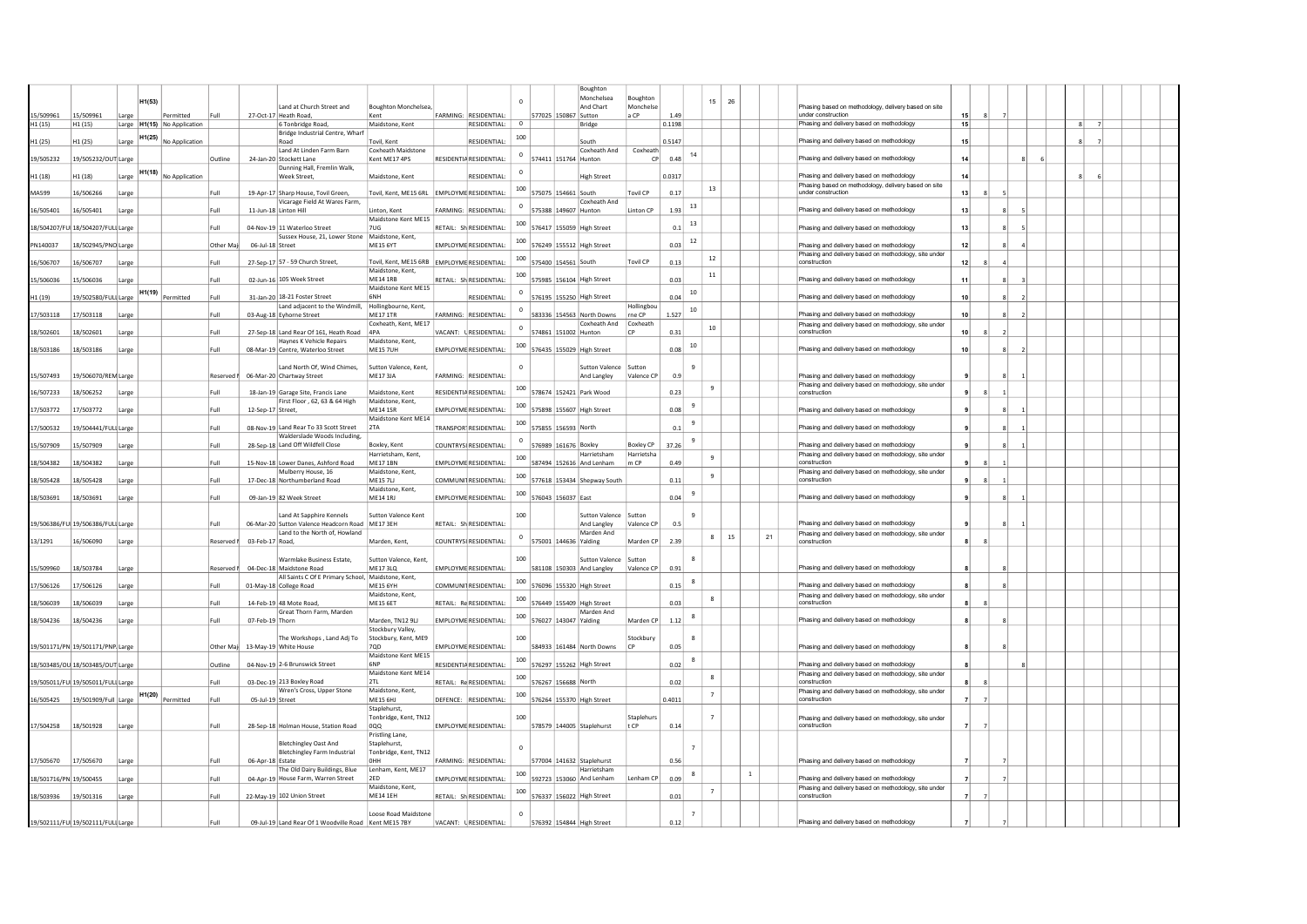| MA080228               | 14/505311                          | Large |        | Full                                                                                       |                | 20-Apr-15 98-99 Florence Road                                                  | Maidstone, Kent,<br><b>ME16 8EN</b> | RETAIL: Ca RESIDENTIAL:                     | 100          | 575235 155085 Fant            |                       |                    | 0.03           |                         |                                   |              |    | Phasing and delivery based on methodology, site under<br>construction                                |                |          |  |  |  |
|------------------------|------------------------------------|-------|--------|--------------------------------------------------------------------------------------------|----------------|--------------------------------------------------------------------------------|-------------------------------------|---------------------------------------------|--------------|-------------------------------|-----------------------|--------------------|----------------|-------------------------|-----------------------------------|--------------|----|------------------------------------------------------------------------------------------------------|----------------|----------|--|--|--|
|                        |                                    |       |        |                                                                                            |                | Barn At Beech Depot                                                            | Marden, Kent, TN12                  |                                             | $\mathbf 0$  |                               | Marden And            |                    |                |                         |                                   |              |    |                                                                                                      |                |          |  |  |  |
| 15/506498/PN 17/506063 |                                    | Large |        | Full                                                                                       |                | 16-Feb-18 Sheephurst Lane                                                      | 9NU                                 | FARMING: RESIDENTIAL:                       |              | 573590 143171 Yalding         |                       | Marden CP          | 0.08           |                         |                                   |              |    | Phasing and delivery based on methodology                                                            |                |          |  |  |  |
|                        |                                    |       |        |                                                                                            |                |                                                                                | Sutton Valence, Kent                |                                             |              |                               | <b>Sutton Valence</b> | Suttor             |                |                         | 6                                 |              |    | Phasing and delivery based on methodology, site under                                                |                |          |  |  |  |
| 15/509996              | 18/502332                          | Large |        | Reserved I                                                                                 |                | 14-Sep-18 Appleacres, Maidstone Road                                           | ME17 3LR                            | FARMING: RESIDENTIAL:                       |              | 581093 150377 And Langley     |                       | Valence CP         | 0.6            |                         |                                   |              |    | construction                                                                                         |                |          |  |  |  |
| 18/501427              | 18/501427                          |       |        | Full                                                                                       |                | Medway House, 26-28 Medway   Maidstone, Kent,<br>12-Jul-18 Street              | ME14 1JS                            | RESIDENTIA RESIDENTIAL:                     | 100          | 575827 155751 High Street     |                       |                    | 0.07           |                         |                                   |              |    | Phasing and delivery based on methodology                                                            |                |          |  |  |  |
|                        |                                    | Large |        |                                                                                            |                |                                                                                | Maidstone Kent ME14                 |                                             |              |                               |                       |                    |                |                         |                                   |              |    |                                                                                                      |                |          |  |  |  |
|                        | 18/503988/PN 19/506404/PNO Small   |       |        | Other Min                                                                                  |                | 18-Feb-20 Blake House Peel Street                                              | 2SD                                 | EMPLOYME RESIDENTIAL:                       |              | 576112 156912 North           |                       |                    | 0.09           | 6                       |                                   |              |    | Phasing and delivery based on methodology                                                            |                |          |  |  |  |
| 18/504033              | 18/504033                          | Large |        | Outline                                                                                    |                | Cross At Hand Garage,<br>23-Nov-18 Maidstone Road                              |                                     | Staplehurst, TN12 ORH EMPLOYME RESIDENTIAL: | 100          | 578078 146218 Staplehurst     |                       | Staplehurs<br>t CP | 0.31           | 6                       |                                   |              |    | Phasing and delivery based on methodology                                                            |                |          |  |  |  |
|                        |                                    |       |        |                                                                                            |                |                                                                                | Ulcombe Hill,                       |                                             |              |                               |                       |                    |                |                         |                                   |              |    |                                                                                                      |                |          |  |  |  |
|                        |                                    |       |        |                                                                                            |                |                                                                                | Ulcombe, Kent, ME17                 |                                             | 100          |                               |                       | Ulcombe            |                | 6                       |                                   |              |    |                                                                                                      |                |          |  |  |  |
|                        | 19/501793/PN 19/501793/PNO Large   |       |        | Other Maj                                                                                  |                | 03-Jun-19 Oast Office, Church Farm                                             | 1DN<br>Maidstone, Kent,             | <b>EMPLOYME RESIDENTIAL:</b>                |              | 584625 149723 Headcorn        |                       | <b>CP</b>          | 0.17           |                         |                                   |              |    | Phasing and delivery based on methodology<br>Phasing and delivery based on methodology, site under   |                |          |  |  |  |
| MA602                  | 17/503520                          | Large |        | Full                                                                                       |                | 21-May-18 Land At Castle Dene                                                  | ME14 2NH                            | RESIDENTIA RESIDENTIAL:                     | 100          | 575420 157875 North           |                       |                    | 0.58           |                         | 5                                 |              | 9  | construction                                                                                         |                |          |  |  |  |
|                        |                                    |       |        |                                                                                            |                | The Parsonage, Land East of                                                    |                                     |                                             | $^{\circ}$   |                               | Marden And            |                    |                |                         | 22<br>5                           |              | 64 | Phasing and delivery based on methodology, site under<br>$53$ $\overline{\big) \text{construction}}$ |                |          |  |  |  |
| 13/0693<br>H1 (22)     | 15/510438<br>H <sub>1</sub> (22)   | Large |        | $H1(46)$ $\boxed{\underline{\text{Permitted}}}$<br>Reserved<br>Large H1(22) No Application |                | 18-Jul-16 Goudhurst Road<br>Whitmore Street,                                   | Marden, Kent<br>Maidstone, Kent     | FARMING: RESIDENTIAL:<br>RESIDENTIAL:       | $\circ$      | 574207 144191 Yalding         | Fant                  | Marden CP          | 8.16<br>0.1235 |                         |                                   |              |    | Phasing and delivery based on methodology                                                            |                |          |  |  |  |
|                        |                                    |       |        |                                                                                            |                |                                                                                |                                     |                                             |              |                               |                       |                    |                |                         |                                   |              |    |                                                                                                      |                |          |  |  |  |
|                        |                                    |       |        |                                                                                            |                |                                                                                | East Farleigh, ME15                 |                                             | 100          |                               | Coxheath And          | East               |                | -5                      |                                   |              |    |                                                                                                      |                |          |  |  |  |
| 17/506541              | 17/506541                          | Large |        | Full                                                                                       |                | 22-May-18 The Victoria Inn. Heath Road                                         | OLR<br>Maidstone, Kent,             | RETAIL: Re RESIDENTIAL:                     |              | 573016 151582 Hunton          |                       | Farleigh CP        | 0.4            |                         |                                   |              |    | Phasing and delivery based on methodology                                                            |                |          |  |  |  |
| 18/501920              | 18/501920                          | Large |        | Full                                                                                       |                | 04-Jul-18 23 Hayle Road                                                        | ME15 6PE                            | RESIDENTIA RESIDENTIAL:                     | 100          | 576128 154999 High Street     |                       |                    | 0.03           | -5                      |                                   | <sup>1</sup> |    | Phasing and delivery based on methodology                                                            |                |          |  |  |  |
|                        | 18/504765/PN 18/504765/PNQ Large   |       |        |                                                                                            |                | 06-Nov-18 Baldock Barn, Old Ham Lane                                           | Lenham, Kent, ME17<br>2LT           | FARMING: RESIDENTIAL:                       | $^{\circ}$   | 588551 151703 And Lenham      | Harrietsham           | Lenham CP          | 0.09           | - 5                     |                                   |              |    | Phasing and delivery based on methodology                                                            |                |          |  |  |  |
|                        |                                    |       |        | Other Mail                                                                                 |                |                                                                                |                                     |                                             |              |                               | Boughton              |                    |                |                         |                                   |              |    |                                                                                                      |                |          |  |  |  |
|                        |                                    |       |        |                                                                                            |                |                                                                                |                                     |                                             | 100          |                               | Monchelsea            | Boughton           |                |                         | $\overline{\phantom{a}}$          |              |    |                                                                                                      |                |          |  |  |  |
|                        |                                    |       |        |                                                                                            |                | The Mulberry Tree, Hermitage   Boughton Monchelsea                             |                                     |                                             |              |                               | And Chart             | Monchelse          |                |                         |                                   |              |    | Phasing and delivery based on methodology, site under                                                |                |          |  |  |  |
|                        | 18/506158 19/504246/FULI Small     |       |        | Full                                                                                       |                | 29-Oct-19 Lane<br>First Second And Third Floor 10   Maidstone Kent ME14        | Kent, ME17 4DA                      | RETAIL: Re RESIDENTIAL:                     |              | 578267 148874 Sutton          |                       | a CP               | 0.27           |                         |                                   |              |    | construction                                                                                         |                |          |  |  |  |
|                        | 19/502501/PN 19/502501/PNO Large   |       |        | Other Min                                                                                  |                | 09-Jul-19 Middle Row                                                           | 1T <sub>G</sub>                     | <b>FMPLOYME RESIDENTIAL:</b>                | 100          | 575979 155686 High Street     |                       |                    | 0.01           | - 5                     |                                   |              |    | Phasing and delivery based on methodology                                                            |                |          |  |  |  |
|                        |                                    |       |        | Full                                                                                       |                |                                                                                | Maidstone Kent ME16<br><b>RRA</b>   | <b>RESIDENTIA RESIDENTIAL:</b>              | 100          | 575702 155411 Fant            |                       |                    | 0.03           |                         | 5                                 |              |    | Phasing and delivery based on methodology, site under<br>construction                                |                |          |  |  |  |
|                        | 19/501393/FUI 19/501393/FULI Small |       |        |                                                                                            |                | 11-Sep-19 17 Hart Street<br>Four Oaks Barns Four Oaks Four Headcorn Ashford    |                                     |                                             |              |                               |                       | Headcorn           |                |                         |                                   |              |    |                                                                                                      |                |          |  |  |  |
|                        | 19/503691/PN 19/503691/PNQ Large   |       |        | Other Mir                                                                                  |                | 13-Sep-19 Oaks Road                                                            | Kent TN27 9PB                       | <b>FARMING: RESIDENTIAL:</b>                | $\mathbf 0$  | 581249 145452 Headcorn        |                       | CP                 | 0.1            | - 5                     |                                   |              |    | Phasing and delivery based on methodology                                                            |                |          |  |  |  |
|                        |                                    |       |        | Full                                                                                       |                | Land To The Rear Of 25 Hartnup<br>11-Nov-19 Street                             | Maidstone Kent                      | <b>RESIDENTIA RESIDENTIAL:</b>              |              | 574231 154921 Fant            |                       |                    | 0.1            | - 5                     |                                   |              |    |                                                                                                      |                |          |  |  |  |
|                        | 19/504644/FUI 19/504644/FULI Large |       |        |                                                                                            |                |                                                                                | Headcorn Kent TN27                  |                                             |              |                               |                       | Headcorn           |                |                         |                                   |              |    | Phasing and delivery based on methodology<br>Phasing and delivery based on methodology, site under   |                |          |  |  |  |
|                        | 16/507545/FUI 16/507545/FULI Large |       |        | Full                                                                                       |                | 13-Jan-17 Kent Food Park Smarden Road 9TA                                      |                                     | <b>EMPLOYME RESIDENTIAL</b>                 | 100          | 584297 144177 Headcorn        |                       | CP                 | 0.16           |                         | $5\overline{)}$<br>$\overline{1}$ |              |    | construction                                                                                         |                |          |  |  |  |
| 16/507755              |                                    | Small |        | Full                                                                                       |                |                                                                                | Maidstone, Kent,                    | RETAIL: Re RESIDENTIAL:                     |              |                               |                       |                    | 0.03           |                         | $\overline{a}$                    |              |    | Phasing and delivery based on methodology, site under<br>construction                                | $\overline{a}$ |          |  |  |  |
|                        | 16/507755                          |       |        |                                                                                            |                | 19-May-17 The Weavers, St Faiths Street, ME14 1LH                              |                                     |                                             |              | 575791 155951 High Street     | Sutton Valence Sutton |                    |                |                         |                                   |              |    |                                                                                                      |                |          |  |  |  |
| 5/509015               | 19/503614/REN Large                |       | H1(10) | Permitted<br>Reserved                                                                      |                | 29-Nov-19 Land South Of Sutton Road                                            | Langley Kent                        | FARMING: RESIDENTIAL:                       | $\circ$      | 579559 151877 And Langley     |                       | Valence CP         | 47.29          |                         | $\overline{a}$                    |              |    | Phasing and delivery based on methodology, site under<br>construction                                |                |          |  |  |  |
| 15/507589              | 18/506603                          | Small |        | Full                                                                                       |                | 29-Mar-19 36A Week Street,                                                     | Maidstone, ME14 1RP                 | COMMUNITRESIDENTIAL:                        |              | 100 576079 155884 High Street |                       |                    | 0.01           | $\overline{a}$          |                                   |              |    | Phasing and delivery based on methodology                                                            |                | $\Delta$ |  |  |  |
| 15/501069              | 15/501069                          | Small |        | Outline                                                                                    |                | 14-Mar-16 The Lodge, Postley Road,                                             | Maidstone, Kent<br>ME15 6RH         | RESIDENTIA RESIDENTIAL:                     | 100          | 576110 153917 South           |                       |                    | 0.16           | $\overline{4}$          |                                   |              |    | Phasing and delivery based on methodology                                                            |                |          |  |  |  |
|                        |                                    |       |        |                                                                                            |                |                                                                                | Maidstone, Kent,                    |                                             | 100          |                               |                       |                    |                |                         | $\overline{4}$                    |              |    | Phasing and delivery based on methodology, site under                                                |                |          |  |  |  |
| 16/502776              | 18/506442                          | Large |        | Full                                                                                       |                | 24-May-19 509 Loose Road                                                       | <b>ME15 9UQ</b>                     | RETAIL: Re RESIDENTIAL:                     |              | 576374 153046 South           |                       |                    | 0.12           |                         |                                   |              |    | construction                                                                                         |                |          |  |  |  |
| 16/508574              | 16/508574                          | Small |        | Full                                                                                       |                | 12-Apr-17 24 Lower Stone Street,                                               | Maidstone, Kent,<br><b>ME15 6LX</b> | RETAIL: Re RESIDENTIAL:                     | 100          | 576198 155533 High Street     |                       |                    | 0.04           |                         |                                   |              |    | Phasing and delivery based on methodology                                                            |                |          |  |  |  |
|                        |                                    |       |        |                                                                                            |                |                                                                                | Maidstone, Kent.                    |                                             | 100          |                               |                       |                    |                | $\overline{4}$          |                                   |              |    |                                                                                                      |                |          |  |  |  |
| 18/501140              | 18/501140                          | Small |        | Full                                                                                       |                | 03-May-18 1 Bower Terrace,                                                     | <b>ME16 8RY</b>                     | EMPLOYME RESIDENTIAL:                       |              | 575390 155350 Fant            | Boughton              | Boughton           | 0.02           |                         |                                   |              |    | Phasing and delivery based on methodology                                                            |                |          |  |  |  |
|                        |                                    |       |        |                                                                                            |                |                                                                                | <b>Boughton Monchelsea</b>          |                                             | 100          |                               | Monchelsea            | under              |                | $\boldsymbol{\Lambda}$  |                                   |              |    |                                                                                                      |                |          |  |  |  |
| 17/503852              | 17/503852                          | Small |        | Full                                                                                       |                | 16-Aug-18 Wierton Place, Wierton Road   Kent, ME17 4JW                         |                                     | RESIDENTIA RESIDENTIAL:                     |              | 578137 149890 And Chart       |                       | <b>Blean CP</b>    | 0.68           |                         |                                   |              |    | Phasing and delivery based on methodology                                                            |                |          |  |  |  |
|                        |                                    |       |        |                                                                                            |                | Coombe Farm, Sutton Valence   Sutton Valence, Kent,                            |                                     |                                             | $\mathbf 0$  |                               | Sutton Valence Sutton |                    |                | $\overline{a}$          |                                   |              |    |                                                                                                      |                |          |  |  |  |
|                        | 18/506599/PN 18/506599/PNQ Small   |       |        | Other Min                                                                                  | 28-Feb-19 Hill |                                                                                | ME17 3AX<br>Maidstone, Kent,        | FARMING: RESIDENTIAL:                       |              | 580732 148861 And Langley     |                       | Valence CF         | 0.13           |                         |                                   |              |    | Phasing and delivery based on methodology                                                            |                |          |  |  |  |
| 19/500665 19/500665    |                                    | Small |        | Full                                                                                       |                | 25-Apr-19 19 College Road                                                      | <b>ME15 6YH</b>                     | RESIDENTIA RESIDENTIAL:                     | 100          | 576106 155196 High Street     |                       |                    | 0.05           |                         | $\overline{4}$                    |              |    | Phasing and delivery based on methodology, site under<br>construction                                |                |          |  |  |  |
|                        |                                    |       |        |                                                                                            |                |                                                                                | Bredhurst Kent ME7                  |                                             | $^{\circ}$   |                               |                       | <b>Bredhurst</b>   |                | $\overline{a}$          |                                   |              |    |                                                                                                      |                |          |  |  |  |
|                        | 19/502547/FUI 19/502547/FULI Small |       |        | Full                                                                                       |                | 10-Sep-19 3 Blind Lane                                                         | 3JR<br>Maidstone Kent ME14          | VACANT: E RESIDENTIAL:                      |              | 579293 162168 Boxley          |                       | CP                 | 0.23           |                         |                                   |              |    | Phasing and delivery based on methodology                                                            |                |          |  |  |  |
|                        | 19/503206/FUI 19/503206/FULI Small |       |        | Full                                                                                       |                | 17-Jan-20 6 Clarendon Place King Street   1BQ                                  |                                     | <b>EMPLOYME RESIDENTIAL:</b>                | 100          | 576494 155734 High Street     |                       |                    | 0.04           | $\overline{a}$          |                                   |              |    | Phasing and delivery based on methodology                                                            |                |          |  |  |  |
|                        |                                    |       |        |                                                                                            |                |                                                                                | Maidstone Kent ME14                 |                                             | 100          |                               |                       |                    |                | $\overline{4}$          |                                   |              |    |                                                                                                      |                |          |  |  |  |
|                        | 19/503206/FUI 19/503209/LBC Small  |       |        | Other Min                                                                                  |                | 17-Jan-20 6 Clarendon Place King Street 1BQ                                    |                                     | EMPLOYME RESIDENTIAL:                       |              |                               | <b>High Street</b>    |                    | 0.04           |                         |                                   |              |    | Phasing and delivery based on methodology                                                            |                |          |  |  |  |
|                        | 19/501219/REI 19/501219/REN Small  |       |        | Full                                                                                       |                | The Lodge, Hayle Place, Cripple<br>29-Jan-19 Street                            |                                     | Maidstone ME15 6DW FARMING: RESIDENTIAL:    | $^{\circ}$   | 576110 153917 South           |                       | <b>Tovil CP</b>    | 0.16           | $\overline{4}$          |                                   |              |    | Phasing and delivery based on methodology                                                            |                |          |  |  |  |
|                        |                                    |       |        |                                                                                            |                | Land adj, Ulcombe C of E                                                       | Ulcombe, Kent, ME17                 |                                             | 100          |                               |                       | Ulcombe            |                |                         | $\overline{\mathbf{3}}$           |              |    | Phasing and delivery based on methodology, site under                                                |                |          |  |  |  |
| 1/1339                 | 15/507194                          | Small |        | Full                                                                                       |                | 30-Mar-16 Primary School, The Street,                                          | 1DU                                 | COMMUNI RESIDENTIAL:                        |              | 584797 148979 Headcorn        |                       | CP<br>ougnto       | 0.09           |                         |                                   |              |    | construction                                                                                         |                |          |  |  |  |
|                        | 5/504824/PN 17/502701/PNQ Small    |       |        |                                                                                            |                | Southernden Barn.<br>19-Jul-17 Southernden R                                   | Headcorn, Kent, TN27<br>9LL         | FARMING: RESIDENTIAL:                       | $^{\circ}$   | 586380 146047 Headcorn        |                       | Malherbe<br>CP     | 0.08           |                         | $\overline{3}$                    |              |    | Phasing and delivery based on methodology, site under<br>construction                                | 3              |          |  |  |  |
|                        |                                    |       |        | Other Min                                                                                  |                | Tanyard Farm, Old Ashford                                                      | Lenham, Kent, ME17                  |                                             |              |                               | Harrietsham           |                    |                |                         |                                   |              |    | Phasing and delivery based on methodology, site under                                                |                |          |  |  |  |
| 14/503309              | 14/503309                          | Large |        | Full                                                                                       |                | 11-Dec-15 Road                                                                 | 2DF                                 | FARMING: RESIDENTIAL                        | $\mathbf{0}$ | 590302 151962 And Lenham      |                       | Lenham CP          | 0.54           |                         | $\overline{\mathbf{3}}$<br>5      |              |    | construction                                                                                         |                |          |  |  |  |
| 5/503337               | 18/503536                          |       |        | Full                                                                                       |                | 04-Sep-18 61 - 63 Week Street                                                  |                                     | Maidstone, ME14 1QU EMPLOYME RESIDENTIAL:   |              | 100 576018 155963 High Street |                       |                    | 0.03           |                         | $\overline{\mathbf{3}}$           |              |    | Phasing and delivery based on methodology, site under<br>construction                                |                |          |  |  |  |
|                        |                                    | Large |        |                                                                                            |                |                                                                                | Maidstone, Kent.                    |                                             |              |                               |                       |                    |                |                         |                                   |              |    |                                                                                                      |                |          |  |  |  |
| 16/508239              | 16/508239                          | Small |        | Full                                                                                       |                | 19-Apr-17 Hawley Court, London Road                                            | ME16 8QJ                            | TRANSPOR <sup>I</sup> RESIDENTIAL:          | 100          | 575331 155723 Bridge          |                       |                    | 0.34           |                         |                                   |              |    | Phasing and delivery based on methodology                                                            |                |          |  |  |  |
|                        | 18/503721/PN 18/503721/PNQ Small   |       |        | Other Min                                                                                  |                | The Lambing Shed, Blue House Marden, Kent, TN12<br>25-Oct-18 Farm, Battle Lane | 9AN                                 | FARMING: RESIDENTIAL:                       | $^{\circ}$   | 575951 146337 Yalding         | Marden And            | Marden CP          | 0.09           | $\overline{\mathbf{3}}$ |                                   |              |    | Phasing and delivery based on methodology                                                            |                |          |  |  |  |
|                        |                                    |       |        |                                                                                            |                |                                                                                | Hunton, Kent, ME15                  |                                             |              |                               | Coxheath And          |                    |                |                         |                                   |              |    |                                                                                                      |                |          |  |  |  |
|                        | 18/506016/PN 18/506016/PNP Small   |       |        | Other Min                                                                                  |                | 25-Jan-19 Wilsons Yard, George Street                                          | ORF                                 | EMPLOYME RESIDENTIAL:                       | 100          | 573069 149319 Hunton          |                       | Hunton CP          | 0.06           | $\overline{\mathbf{3}}$ |                                   |              |    | Phasing and delivery based on methodology                                                            |                |          |  |  |  |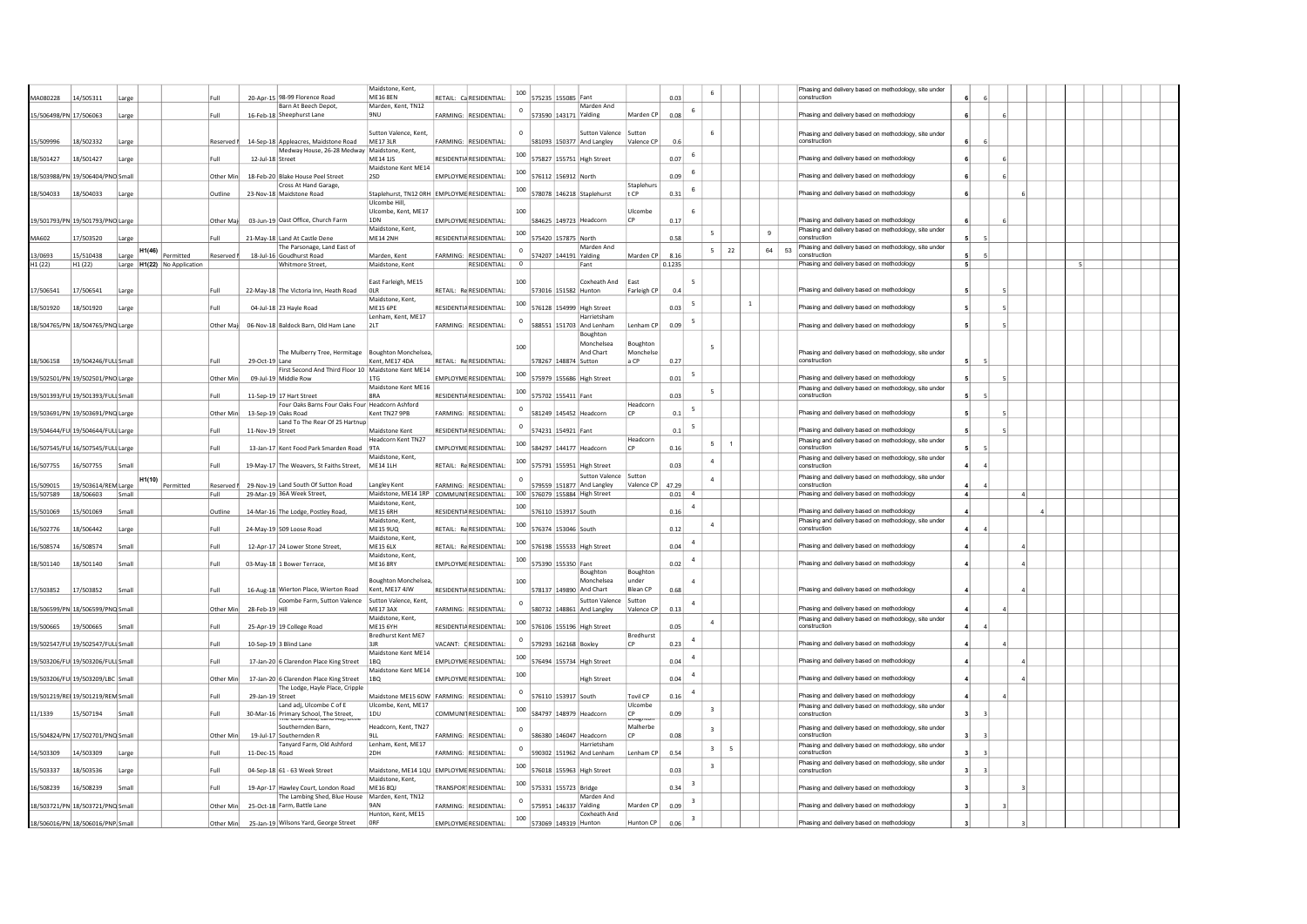|                     |                                    |       |        |                   |                  | Land East To The Grove                                                            |                                               |                                |                         |                       |                                           |                       |      |                         |      |                |    |                                                                                                    |                |  |  |  |  |
|---------------------|------------------------------------|-------|--------|-------------------|------------------|-----------------------------------------------------------------------------------|-----------------------------------------------|--------------------------------|-------------------------|-----------------------|-------------------------------------------|-----------------------|------|-------------------------|------|----------------|----|----------------------------------------------------------------------------------------------------|----------------|--|--|--|--|
|                     |                                    |       |        |                   |                  | Residential Home, 6 Bower                                                         | Maidstone, Kent.                              |                                |                         |                       |                                           |                       |      | $\overline{3}$          |      |                |    |                                                                                                    |                |  |  |  |  |
| 18/502320           | 18/502320                          | Smal  |        | Full              |                  | 06-Feb-19 Mount Road                                                              | <b>ME16 8AU</b><br>Maidstone, Kent.           | RESIDENTIA RESIDENTIAL         |                         | 575020 155849 Bridge  |                                           |                       | 0.2  |                         |      |                |    | Phasing and delivery based on methodology<br>Phasing and delivery based on methodology, site under |                |  |  |  |  |
| 19/500525           | 19/500525                          | Small |        | Full              |                  | 04-Apr-19 25 Campbell Road                                                        | <b>MF15 6PY</b>                               | RESIDENTIA RESIDENTIAL         | 100                     |                       | 576194 155072 High Street                 |                       | 0.02 | $\overline{\mathbf{3}}$ |      |                |    | construction                                                                                       |                |  |  |  |  |
|                     |                                    |       |        | Other Min         |                  |                                                                                   | Hunton, Kent, ME15<br>ORE                     | FARMING: RESIDENTIAL           | $\circ$                 |                       | Coxheath And<br>573069 149319 Hunton      | Hunton CP             | 0.04 |                         |      |                |    | Phasing and delivery based on methodology                                                          |                |  |  |  |  |
|                     | 19/501420/PN 19/501420/PNQ Small   |       |        |                   |                  | 13-May-19 Wilsons Yard, George Street                                             |                                               |                                |                         |                       | Boughton                                  |                       |      |                         |      |                |    |                                                                                                    |                |  |  |  |  |
|                     |                                    |       |        |                   |                  |                                                                                   |                                               |                                |                         |                       | Monchelsea                                | Boughtor              |      | $\overline{3}$          |      |                |    |                                                                                                    |                |  |  |  |  |
|                     | 19/502133/PN 19/502133/PNQ Small   |       |        | Other Min         | 20-Jun-19 Hill,  | Boughton Mount Farm, Cliff                                                        | Boughton Monchelsea.<br>Kent. ME17 4NB        | FARMING: RESIDENTIAL           |                         | 577245 152134 Sutton  | And Chart                                 | Monchelse<br>a CP     | 0.06 |                         |      |                |    | Phasing and delivery based on methodology                                                          |                |  |  |  |  |
|                     |                                    |       |        |                   |                  |                                                                                   | Maidstone Kent ME16                           |                                | 100                     |                       |                                           |                       |      | $\overline{\mathbf{3}}$ |      |                |    |                                                                                                    |                |  |  |  |  |
|                     | 19/505345/FUI 19/505345/FULI Small |       |        | Full              |                  | 23-Dec-19 19 Dover Street                                                         | RIF                                           | <b>RESIDENTIA RESIDENTIAL:</b> |                         | 574398 154771 Fant    |                                           |                       | 0.01 |                         |      |                |    | Phasing and delivery based on methodology                                                          |                |  |  |  |  |
|                     | 9/505420/PN 19/505420/PNN Small    |       |        | Other Mir         |                  | 23-Dec-19 39-41 Lower Stone Street                                                | Maidstone Kent ME15<br>61 H                   | RETAIL: Fir RESIDENTIAL        | 100                     |                       | 576262 155448 High Street                 |                       | 0.04 | $\overline{\mathbf{3}}$ |      |                |    | Phasing and delivery based on methodology                                                          |                |  |  |  |  |
|                     |                                    |       |        |                   |                  |                                                                                   | Maidstone Kent ME14                           |                                | 100                     |                       | Detling And                               | Thurnham              |      | $\mathbf{3}$            |      |                |    |                                                                                                    |                |  |  |  |  |
|                     | 20/500293/OU 20/500293/OUT Small   |       |        | Outline           |                  | 30-Mar-20 Rgva Crismill Lane Bearstead                                            | 4N<br>Maidstone, Kent,                        | <b>FMPI OYMF RESIDENTIAL</b>   |                         |                       | Thurnham                                  | CP                    | 0.21 |                         |      |                |    | Phasing and delivery based on methodology<br>Phasing and delivery based on methodology, site under |                |  |  |  |  |
| 7/505228            | 17/505228                          | Smal  |        | Full              |                  | 08-Jan-18 8 Foster Street                                                         | <b>ME15 6NH</b>                               | <b>RESIDENTIA RESIDENTIAL</b>  | 100                     |                       | 576245 155274 High Street                 |                       | 0.02 | $\overline{\mathbf{3}}$ | $-1$ |                |    | construction                                                                                       | $\overline{ }$ |  |  |  |  |
| MA081177            | 16/503208                          | Large |        | Full              |                  | 10-Mar-17 17 Hart Street                                                          | Maidstone, Kent,<br><b>MF16 8RA</b>           | <b>EMPLOYME RESIDENTIAL</b>    | 100                     | 575702 155411 Fant    |                                           |                       | 0.03 | $\overline{2}$          |      |                |    | Phasing and delivery based on methodology, site under<br>construction                              | $\overline{z}$ |  |  |  |  |
|                     |                                    |       |        |                   |                  |                                                                                   |                                               |                                | 100                     |                       | Marden And                                |                       |      | $\overline{2}$          |      |                |    | Phasing and delivery based on methodology, site under                                              |                |  |  |  |  |
| MA131621            | 15/505992                          | Small |        | Full              |                  | 14-Jun-16 Scrap Yard, Claygate Road                                               | Yalding, Kent                                 | EMPLOYME RESIDENTIAL:          |                         |                       | 570574 147047 Yalding                     |                       | 0.16 |                         |      |                |    | construction                                                                                       |                |  |  |  |  |
| 1/1723              | 14/0346                            | Small |        | Full              |                  | 07-Jul-14 Tanner Oast, Goudhurst Road,                                            | Marden, Kent, TN12<br>9ND                     | FARMING: RESIDENTIAL           |                         |                       | Marden And<br>573188 141527 Yalding       | Marden CP             | 0.36 | $\overline{2}$          |      |                |    | Phasing and delivery based on methodology, site under<br>construction                              |                |  |  |  |  |
|                     |                                    |       |        |                   |                  |                                                                                   | Maidstone, Kent,                              |                                | 100                     |                       |                                           |                       |      | $\overline{2}$          |      |                |    | Phasing and delivery based on methodology, site under                                              |                |  |  |  |  |
| MA120907            | 17/504854                          | Smal  |        | Full              |                  | 12-Dec-17 1C King Edward Road,<br>The Stables, East Court, The                    | <b>ME15 6PN</b><br>Detling, Maidstone,        | <b>RESIDENTIA RESIDENTIAL</b>  |                         |                       | 576068 154970 High Street<br>Detling And  |                       | 0.01 |                         |      |                |    | construction<br>Phasing and delivery based on methodology, site under                              |                |  |  |  |  |
| 5/503966            | 18/504192                          | Smal  |        | Full              | 22-Oct-18 Street |                                                                                   | Kent, ME14 3JX                                | <b>RESIDENTIA RESIDENTIAL</b>  | $\circ$                 |                       | 579388 158365 Thurnham                    | Detling CP            | 0.04 | $\overline{2}$          |      |                |    | construction                                                                                       |                |  |  |  |  |
| 5/500451            | 15/500451                          | Large |        | Full              |                  | 25-Sep-15 48 Lancet Lane                                                          | Maidstone, ME15 9SD   RESIDENTIA RESIDENTIAL: |                                | 100                     | 575881 152842 South   |                                           |                       | 0.23 | $\overline{2}$          |      |                |    | Phasing and delivery based on methodology, site under<br>construction                              | $\overline{2}$ |  |  |  |  |
|                     |                                    |       |        |                   |                  |                                                                                   | Maidstone, Kent.                              |                                | 100                     |                       |                                           |                       |      | $\overline{2}$          |      |                |    | Phasing and delivery based on methodology, site under                                              |                |  |  |  |  |
| 5/506092            | 19/504702/FULI Small               |       |        | Full              |                  | 24-Dec-19 Land at 70 Highland Road,                                               | <b>ME15 7QH</b>                               | RESIDENTIA RESIDENTIAL         |                         |                       | 578136 152891 Shepway South               |                       | 0.02 |                         |      |                |    | construction                                                                                       |                |  |  |  |  |
| 16/505427           | 16/505427                          | Large | H1(23) | Permitted<br>Eull |                  | 22-Dec-16 Bell Farm, North Street                                                 | Barming, Kent                                 | <b>FARMING: RESIDENTIAL</b>    | $\overline{\mathbf{0}}$ |                       | 572444 154908 Barming                     |                       | 1.29 | $\overline{2}$          | 7    |                | 27 | Phasing and delivery based on methodology, site under<br>$\overline{\mathbf{3}}$<br>construction   | -2             |  |  |  |  |
|                     |                                    |       |        |                   |                  | Barn at Moat Farm, Maidstone                                                      | Headcorn, Kent, TN27                          |                                |                         |                       |                                           | Headcorn              |      | $\overline{2}$          |      |                |    |                                                                                                    |                |  |  |  |  |
|                     | 16/504604/PN 18/506546/PNQ Small   |       |        | Other Min         | 14-Feb-19 Road   |                                                                                   | 9R1<br>Marden, Kent, TN12                     | <b>FARMING: RESIDENTIAL</b>    |                         |                       | 582707 145226 Headcorn<br>Marden And      | CP<br>Collier         | 0.21 |                         |      |                |    | Phasing and delivery based on methodology                                                          |                |  |  |  |  |
| 16/504976           | 17/505516/PNO Smal                 |       |        | Other Min         |                  | 20-Dec-17 Mill Oast, Mill Farm, Claygate,                                         | 9PD                                           | FARMING: RESIDENTIAL           | $^{\circ}$              | 571388 144399 Yalding |                                           | Street CP             | 0.03 | 2                       |      |                |    | Phasing and delivery based on methodology                                                          |                |  |  |  |  |
|                     | 6/506831/PN 18/502841/PNQ Small    |       |        | Other Min         |                  | 31-Jul-18 Oakfield Farm, Grigg Lane                                               | Headcorn, Ashford<br>Kent. TN27 9LT           | FARMING: RESIDENTIAL           | $\circ$                 |                       | 585515 145051 Headcorn                    | Headcorr<br>CP        | 0.06 | $\overline{2}$          |      |                |    | Phasing and delivery based on methodology, site under<br>construction                              |                |  |  |  |  |
|                     |                                    |       |        |                   |                  |                                                                                   | Sutton Valence, Kent,                         |                                | 100                     |                       | Sutton Valence                            |                       |      | $\overline{\mathbf{3}}$ |      | $\mathbf{1}$   |    |                                                                                                    |                |  |  |  |  |
| 6/504047            | 16/504047                          | Smal  |        | Full              |                  | 09-Jun-17 Crossways, Maidstone Road,                                              | <b>ME17 3LR</b>                               | RESIDENTIA RESIDENTIAL:        |                         |                       | 581253 150183 And Langley                 | Sutton CP             | 0.3  |                         |      |                |    | Phasing and delivery based on methodology                                                          |                |  |  |  |  |
| 17/500761           | 17/500761                          | Small |        | Full              |                  | 12-Jul-17 7 Clarendon Place, King Street, ME14 1BQ                                | Maidstone, Kent,                              | <b>EMPLOYME RESIDENTIAL:</b>   | 100                     |                       | 576502 155738 High Street                 |                       | 0.04 | $\overline{2}$          |      |                |    | Phasing and delivery based on methodology, site under<br>construction                              | $\overline{z}$ |  |  |  |  |
|                     |                                    |       |        |                   |                  | The Hop Picking Machine Shed                                                      |                                               |                                |                         |                       |                                           |                       |      |                         |      |                |    |                                                                                                    |                |  |  |  |  |
|                     | 17/502976/PN 17/502976/PNQ Small   |       |        | Other Min         | 31-Jul-17 Road,  | Mathurst Farm, Goudhurst                                                          | Staplehurst, Kent,<br><b>TN12 0HQ</b>         | FARMING: RESIDENTIAL:          |                         |                       | 577313 140798 Staplehurst                 | Staplehur:<br>tCP     | 0.05 | $\overline{2}$          |      |                |    | Phasing and delivery based on methodology                                                          |                |  |  |  |  |
|                     |                                    |       |        |                   |                  | Cow Shed & Potting Shed,                                                          | Headcorn, Ashford,                            |                                | $\mathbf 0$             |                       |                                           | Headcorn              |      | $\overline{2}$          |      |                |    | Phasing and delivery based on methodology, site under                                              |                |  |  |  |  |
|                     | .7/503023/PN 17/503023/PNQ Small   |       |        | Other Min         |                  | 11-Aug-17 Woodside Farm, Grigg Lane,                                              | Kent, TN27 9LU<br>Maidstone, Kent.            | FARMING: RESIDENTIAL           |                         |                       | 584695 144886 Headcorn                    | <b>CP</b>             | 0.02 |                         |      |                |    | construction                                                                                       |                |  |  |  |  |
| 7/501075            | 17/501075                          | Small |        | Minor             |                  | 15-Aug-17 5 Peel Street,                                                          | <b>ME14 2SA</b>                               | <b>RESIDENTIA RESIDENTIAL</b>  | 100                     | 576019 156714 North   |                                           |                       | 0.03 |                         |      | $\mathbf{1}$   |    | Phasing and delivery based on methodology                                                          |                |  |  |  |  |
|                     |                                    |       |        |                   |                  | Robins Court, Wordsworth                                                          | Penenden Heath, Kent,                         |                                | 100                     |                       |                                           |                       |      | $\overline{2}$          |      |                |    |                                                                                                    |                |  |  |  |  |
| 17/500595           | 17/500595                          | Small |        | Full              | 13-Sep-17 Road,  | Middle Barn, Greenway Court                                                       | <b>MF14 2HI</b><br>Hollingbourne, Kent,       | <b>RESIDENTIA RESIDENTIAL</b>  |                         | 576705 157398 North   |                                           | Hollingbou            | 0.04 |                         |      |                |    | Phasing and delivery based on methodology                                                          |                |  |  |  |  |
| 5/501782            | 15/501782                          | Smal  |        | Full              | 23-Oct-17 Road.  |                                                                                   | ME17 10D                                      | FARMING: RESIDENTIAL           | 100                     |                       | 585187 154052 North Downs                 | rne CP                | 0.2  | $\overline{2}$          |      |                |    | Phasing and delivery based on methodology                                                          |                |  |  |  |  |
| 16/506195           | 20/500438/RFN Smal                 |       |        | Reserved I        |                  | Land Rear Of Forge Lodge Forge Gillingham Kent ME7<br>23-Mar-20 Lane Bredhurst    | 3IW                                           | <b>RESIDENTIA RESIDENTIAL</b>  | $\,$ 0                  |                       | <b>Boxley</b>                             | Bredhurst<br>CP       | 0.26 | $\overline{2}$          |      |                |    | Phasing and delivery based on methodology                                                          |                |  |  |  |  |
|                     |                                    |       |        |                   |                  |                                                                                   | Bredhurst, Kent, ME7                          |                                |                         |                       |                                           | Bredhurst             |      | $\overline{2}$          |      |                |    |                                                                                                    |                |  |  |  |  |
| 16/506195           | 16/506195                          | Small |        | Outline           |                  | 11-Oct-17 Forge Lodge, Forge Lane,                                                | 3JW<br>Maidstone, Kent,                       | RESIDENTIA RESIDENTIAL         |                         | 580883 145897 Boxley  |                                           | <b>CP</b>             | 0.26 |                         |      |                |    | Phasing and delivery based on methodology                                                          |                |  |  |  |  |
| 17/504824           | 18/505096                          | Small |        | Full              |                  | 20-Dec-18 Land Adjacent To, 28 Fant Lane   ME16 8NN                               |                                               | RESIDENTIA RESIDENTIAL         | 100                     | 573800 154874 Fant    |                                           |                       | 0.03 | $\overline{2}$          |      |                |    | Phasing and delivery based on methodology, site under<br>construction                              |                |  |  |  |  |
|                     |                                    |       |        |                   |                  |                                                                                   | Boughton Monchelsea,<br>Maidstone, Kent.      |                                | 100                     |                       | Boughton<br>Monchelsea                    | Boughton<br>Monchelse |      | $\overline{4}$          |      | $\overline{2}$ |    |                                                                                                    |                |  |  |  |  |
| 17/504933           | 18/503404                          | Small |        | Eull              |                  | 31-Aug-18 The Yard, Hermitage Lane,                                               | <b>MF174DA</b>                                | <b>RESIDENTIA RESIDENTIAL</b>  |                         |                       | 578429 148836 And Chart                   | a CP                  | 0.15 |                         |      |                |    | Phasing and delivery based on methodology                                                          |                |  |  |  |  |
|                     |                                    |       |        |                   |                  | 14 Kings Road And 4 And 37                                                        | Headcorn, Ashford,                            |                                | 100                     |                       |                                           | Headcorn              |      | $\overline{2}$          |      |                |    | Phasing and delivery based on methodology, site under                                              |                |  |  |  |  |
| 17/503909           | 17/503909                          | Small |        | Full              |                  | 05-Dec-17 Forge Meadows,                                                          | Kent. TN27 90U<br>Maidstone, Kent,            | <b>RESIDENTIA RESIDENTIAL:</b> |                         |                       | 583445 144424 Headcorn                    | CP                    | 0.07 |                         |      |                |    | construction<br>Phasing and delivery based on methodology, site under                              | $\overline{z}$ |  |  |  |  |
| 17/505140           | 17/505140                          | Small |        | Full              |                  | 22-Dec-17 First Floor, 89 Bank Street                                             | <b>ME14 1SD</b>                               | EMPLOYME RESIDENTIAL:          | 100                     |                       | 576038 155704 High Street                 |                       | 0.03 | $\overline{2}$          |      |                |    | construction                                                                                       |                |  |  |  |  |
| 7/505986            | 17/505986                          | Smal  |        | Full              |                  | Former Highways Depot, Upper Hunton, Kent, ME15<br>17-Jan-18 Barn Hill            | OOL.                                          | <b>EMPLOYME RESIDENTIAL:</b>   | 100                     |                       | Coxheath And<br>572230 151377 Hunton      | Hunton CP             | 0.21 | $\overline{2}$          |      |                |    | Phasing and delivery based on methodology, site under<br>construction                              |                |  |  |  |  |
|                     |                                    |       |        |                   |                  |                                                                                   | Maidstone, Kent,                              |                                | 100                     |                       |                                           |                       |      | $\overline{\mathbf{3}}$ |      | $4 \mid 1$     |    |                                                                                                    |                |  |  |  |  |
| 17/504408           | 17/504408                          | Large |        | Outline           |                  | 03-Jan-18 30 Plains Avenue                                                        | ME15 7AU                                      | RESIDENTIA RESIDENTIAL:        |                         |                       | 576892 154208 Shepway North<br>Marden And |                       | 0.3  |                         |      |                |    | Phasing and delivery based on methodology                                                          |                |  |  |  |  |
|                     | 17/500978/PN 19/504512/PNQ Small   |       |        | Other Min         |                  | 31-Oct-19 Far Acre Farm, Goudhurst Road 9LT                                       | Marden, Kent, TN12                            | FARMING: RESIDENTIAL:          | 100                     |                       | 573951 142917 Yalding                     | Marden CP             | 0.01 | $\overline{2}$          |      |                |    | Phasing and delivery based on methodology                                                          |                |  |  |  |  |
|                     |                                    |       |        |                   |                  | Tanyard Farm, Old Ashford                                                         | Lenham, Kent, ME17                            |                                | $^{\circ}$              |                       | Harrietsham                               |                       |      | $\overline{2}$          |      |                |    | Phasing and delivery based on methodology, site under                                              |                |  |  |  |  |
| 17/506308           | 17/506308                          | Smal  |        | Full              | 01-Feb-18 Road   |                                                                                   | 2DH                                           | FARMING: RESIDENTIAL           |                         |                       | 590302 151962 And Lenham<br>Boughton      | Lenham CP<br>Boughton | 0.46 |                         |      |                |    | construction                                                                                       |                |  |  |  |  |
|                     |                                    |       |        |                   |                  |                                                                                   | Boughton Monchelsea,                          |                                | 100                     |                       | Monchelsea                                | Monchelse             |      | $\overline{2}$          |      |                |    |                                                                                                    |                |  |  |  |  |
|                     | 18/500197/PN 18/500197/PNP Small   |       |        | Other Min         |                  | 08-Mar-18 The Hermitage, Hermitage Lane Kent, ME17 4DA<br>Stable And Cattle Shed, | Headcorn, Ashford                             | <b>EMPLOYME RESIDENTIAL</b>    |                         |                       | 578328 148845 And Chart                   | a CP<br>Headcorn      | 0.39 |                         |      |                |    | Phasing and delivery based on methodology                                                          |                |  |  |  |  |
|                     | 17/506518/PN 17/506518/PNQ Small   |       |        | Other Min         |                  | 12-Mar-18 Bletchenden Road                                                        | Kent, TN27 9JB                                | FARMING: RESIDENTIAL           | $\circ$                 |                       | 583729 143063 Headcorn                    | CP                    | 0.09 | $\overline{2}$          |      |                |    | Phasing and delivery based on methodology                                                          |                |  |  |  |  |
|                     | 18/501686/LAV 18/501686/LAW Smal   |       |        | Other Min         |                  | 26-Aug-18 36-38 Earl Street                                                       | Maidstone, Kent,<br><b>ME14 1PS</b>           | <b>EMPLOYME RESIDENTIAL:</b>   | 100                     |                       | 575953 155882 High Street                 |                       | 0.02 | $\overline{2}$          |      |                |    | Phasing and delivery based on methodology                                                          |                |  |  |  |  |
|                     |                                    |       |        |                   |                  |                                                                                   | Maidstone, Kent,                              |                                |                         |                       |                                           |                       |      |                         |      |                |    | Phasing and delivery based on methodology, site under                                              |                |  |  |  |  |
| 18/502005 18/502005 |                                    | Smal  |        | Full              |                  | 17-Jul-18 8A And 8 Mangravet Avenue                                               | ME15 9BO                                      | RESIDENTIA RESIDENTIAL:        |                         |                       | 100 577230 153355 Shepway North           |                       | 0.05 | $\overline{2}$          |      |                |    | construction                                                                                       |                |  |  |  |  |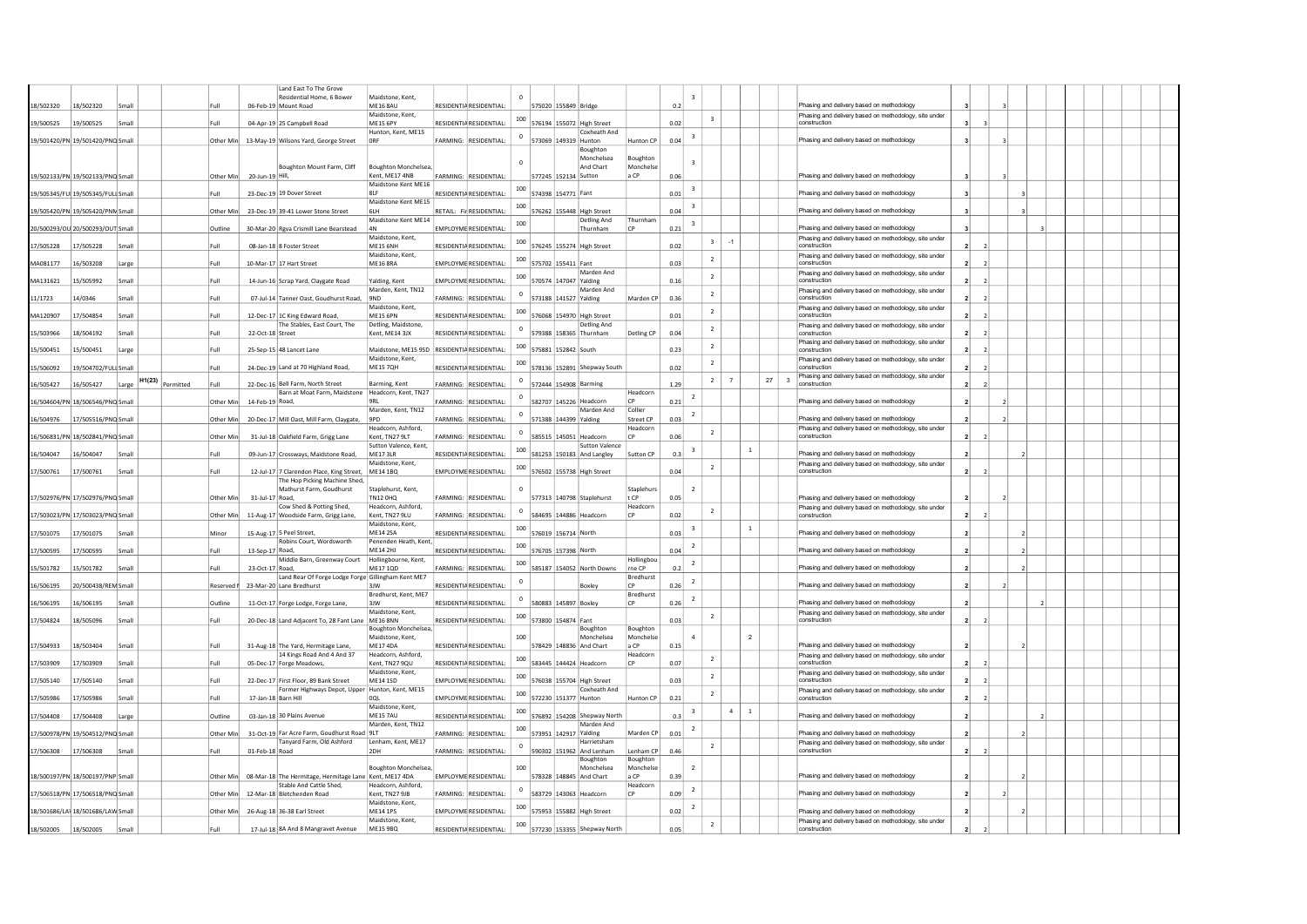|              |                                    |       |      |           |                  | Little Jubilee Barn, Stickfast                                            | Ulcombe, Kent, ME17                          |                                | $\circ$    |                       |                                             | Ulcombe                 |      |                          | $\overline{2}$     |              | Phasing and delivery based on methodology, site under                 |                |                |  |  |  |  |
|--------------|------------------------------------|-------|------|-----------|------------------|---------------------------------------------------------------------------|----------------------------------------------|--------------------------------|------------|-----------------------|---------------------------------------------|-------------------------|------|--------------------------|--------------------|--------------|-----------------------------------------------------------------------|----------------|----------------|--|--|--|--|
|              | 18/503044/PN 18/503044/PNQ Small   |       |      | Other Min | 13-Aug-18 Lane   |                                                                           | 1HA<br>Penenden Heath                        | FARMING: RESIDENTIAL           |            |                       | 584261 147513 Headcorn                      | <b>CP</b>               | 0.1  |                          |                    |              | construction                                                          |                |                |  |  |  |  |
|              |                                    |       |      |           |                  | Robins Court, Wordsworth                                                  | Maidstone, Kent.                             |                                | 100        |                       |                                             |                         |      | $\overline{2}$           |                    |              |                                                                       |                |                |  |  |  |  |
| 18/503255    | 18/503255                          | Small | Full |           | 13-Aug-18 Road   |                                                                           | <b>ME14 2HJ</b>                              | RESIDENTIA RESIDENTIAL         |            | 576705 157398 North   |                                             |                         | 0.3  |                          |                    |              | Phasing and delivery based on methodology                             |                |                |  |  |  |  |
| 18/503663    | 18/503663                          | Small | Full |           |                  | 21-Sep-18 Salts Farm, Salts Lane                                          | Loose, Kent, ME15 0BD FARMING: RESIDENTIAL:  |                                | $^{\circ}$ | 576037 151845 Loose   |                                             | Loose CP                | 0.48 | $\overline{2}$           |                    |              | Phasing and delivery based on methodology                             |                |                |  |  |  |  |
|              |                                    |       |      |           |                  |                                                                           | Marden, Kent, TN12                           |                                | 100        |                       | Marden And                                  |                         |      | $\overline{2}$           |                    |              |                                                                       |                |                |  |  |  |  |
| 18/504473    | 18/504473                          | Small | Full |           |                  | 09-Jan-19 Willows, Howland Road                                           | <b>GFP</b><br>Maidstone, Kent.               | RESIDENTIA RESIDENTIAL:        |            |                       | 575117 144584 Yalding                       | Marden CF               | 0.04 |                          |                    |              | Phasing and delivery based on methodology                             |                |                |  |  |  |  |
| 18/504974    | 18/504974                          | Small | Full |           |                  | 09-Jan-19 260 Willington Street                                           | <b>ME15 8AT</b>                              | RESIDENTIA RESIDENTIAL:        |            |                       | 578288 153502 Shepway South                 |                         | 0.06 | $\overline{2}$           |                    |              | Phasing and delivery based on methodology                             |                |                |  |  |  |  |
|              |                                    |       |      |           |                  |                                                                           |                                              |                                | 100        |                       | Monchelsea                                  | Boughton<br>Monchels    |      |                          | $\overline{2}$     |              |                                                                       |                |                |  |  |  |  |
| 16/508513    | 16/508513                          | Small |      | Other Min | 20-Dec-18 Lane   | Lewis Court Cottage, Green                                                | <b>Boughton Monchelsea</b><br>Kent, ME17 4LF | <b>RESIDENTIA RESIDENTIAL</b>  |            | 577023 151179 Sutton  | And Chart                                   | a CP                    | 0.28 |                          |                    |              | Phasing and delivery based on methodology, site under<br>construction | $\overline{ }$ |                |  |  |  |  |
|              |                                    |       |      |           |                  | Buildings At Burford Farm.                                                |                                              |                                | $\,$ 0     |                       | Coxheath And                                |                         |      | $\overline{2}$           |                    |              |                                                                       |                |                |  |  |  |  |
| 18/505786    | 18/505786                          | Small | Full |           |                  | 11-Mar-19 Redwall Lane<br>Land To The Rear Of 244 - 250                   | Linton, ME17 4BD<br>Maidstone, Kent.         | FARMING: RESIDENTIAL           |            |                       | 573703 149134 Hunton                        | Linton CP               | 0.17 |                          |                    |              | Phasing and delivery based on methodology                             |                |                |  |  |  |  |
| 18/503763    | 18/503763                          | Small | Full |           |                  | 08-Mar-19 Upper Fant Road                                                 | <b>ME16 8BX</b>                              | EMPLOYME RESIDENTIAL           | 100        | 574578 154847 Fant    |                                             |                         | 0.06 | $\overline{2}$           |                    |              | Phasing and delivery based on methodology                             |                |                |  |  |  |  |
| 18/503980    | 18/503980                          | Small | Full |           |                  | 10-May-19 Hazelpits Farm, Ulcombe Road                                    | Headcorn, Ashford,<br>Kent, TN27 9LD         | FARMING: RESIDENTIAL           |            |                       | 583311 144885 Headcorn                      | Headcorn<br><b>CP</b>   | 1.2  | $\overline{2}$           |                    |              | Phasing and delivery based on methodology                             |                |                |  |  |  |  |
|              |                                    |       |      |           |                  |                                                                           | Maidstone, Kent.                             |                                |            |                       |                                             |                         |      | $\overline{2}$           |                    |              |                                                                       |                |                |  |  |  |  |
|              | 19/501223/PN 19/501223/PNO Small   |       |      | Other Min |                  | 24-May-19 23-24 County Road                                               | <b>ME14 1XJ</b>                              | EMPLOYME RESIDENTIAL:          | 100        | 576277 156309 East    |                                             |                         | 0.01 |                          |                    |              | Phasing and delivery based on methodology                             |                |                |  |  |  |  |
|              | 19/501616/PN 19/501616/PNQ Small   |       |      | Other Min |                  | Buildings 2 & 4, Runham Farm, Harrietsham, Kent,<br>22-May-19 Runham Lane | <b>ME17 1NH</b>                              | FARMING: RESIDENTIAL:          | $^{\circ}$ |                       | Harrietsham<br>587185 151362 And Lenham     | Lenham CP               | 0.17 | $\overline{2}$           |                    |              | Phasing and delivery based on methodology                             |                |                |  |  |  |  |
|              |                                    |       |      |           |                  | Buildings 1 & 3, Runham Farm,                                             | Harrietsham, Kent,                           |                                | $^{\circ}$ |                       | Harrietsham                                 |                         |      | $\overline{z}$           |                    |              |                                                                       |                |                |  |  |  |  |
|              | 19/501603/PN 19/501603/PNQ Small   |       |      | Other Min |                  | 23-May-19 Runham Lane<br>Building At Rock Farm, Gibbs                     | <b>ME17 1NH</b><br>Nettlestead, Kent.        | FARMING: RESIDENTIAL:          |            |                       | 587185 151362 And Lenham<br>Marden And      | Lenham CP<br>Nettlestea | 0.16 |                          |                    |              | Phasing and delivery based on methodology                             |                |                |  |  |  |  |
|              | 19/501808/PN 19/501808/PNP Small   |       |      | Other Mir | 03-Jun-19 Hill   |                                                                           | <b>MF18 5HT</b>                              | <b>EMPI OYME RESIDENTIAL</b>   | 100        |                       | 568010 152476 Yalding                       | d CP                    | 0.09 | $\overline{2}$           |                    |              | Phasing and delivery based on methodology                             |                |                |  |  |  |  |
| 18/504529    | 18/504529                          | Small | Full |           |                  | 28-Mav-19 Two Brewers, Lees Road                                          | Yalding, Kent, ME18<br>6HR                   | <b>RESIDENTIA RESIDENTIAL:</b> | 100        |                       | Marden And<br>569669 149927 Yalding         |                         | 0.05 | $\overline{2}$           |                    |              | Phasing and delivery based on methodology                             |                |                |  |  |  |  |
|              |                                    |       |      |           |                  | Cow & Ladder Shed Agri                                                    |                                              |                                |            |                       |                                             | Yalding CP              |      |                          |                    |              |                                                                       |                |                |  |  |  |  |
|              |                                    |       |      |           |                  | Buildings, Church Farm,                                                   | Ulcombe, Kent, ME17                          |                                |            |                       |                                             | Ulcombe                 |      | $\overline{z}$           |                    |              |                                                                       |                |                |  |  |  |  |
|              | 19/502089/PN 19/502089/PNQ Small   |       |      | Other Min |                  | 13-Jun-19 Ulcombe Hill                                                    | 1DN<br>Marden, Kent, TN12                    | <b>FARMING: RESIDENTIAL:</b>   |            |                       | 584552 149770 Headcorn<br>Marden And        |                         | 0.21 |                          |                    |              | Phasing and delivery based on methodology                             |                |                |  |  |  |  |
| 18/504975    | 18/504975                          | Small | Full |           |                  | 17-Jun-19 Broad Forstal Farm, Tilden Lane 9AX                             |                                              | FARMING: RESIDENTIAL:          | $\circ$    | 574259 146585 Yalding |                                             | Marden CF               | 0.21 | $\overline{2}$           |                    |              | Phasing and delivery based on methodology                             |                |                |  |  |  |  |
| 18/505079    | 18/505079                          | Small | Full |           | 13-Jun-19 Road   | Glebe Cottage, Dunn Street                                                | Bredhurst, Kent, ME7<br>31 X                 | <b>RESIDENTIA RESIDENTIAL</b>  | 100        | 579553 162214 Boxley  |                                             | Bredhurst<br>$\Gamma$   | 0.12 | $\overline{1}$           | $\mathbf{1}$       |              | Phasing and delivery based on methodology, site under<br>construction |                |                |  |  |  |  |
|              | 19/502620/FUI 19/502620/FULI Small |       | Full |           |                  | 18-Jul-19 76 Postley Road Maidstone                                       | Kent ME15 6TR                                | RESIDENTIA RESIDENTIAL:        |            |                       | 100 576146 154510 High Street               |                         | 0.06 | $\overline{2}$           |                    |              | Phasing and delivery based on methodology                             | $\overline{2}$ |                |  |  |  |  |
|              |                                    |       |      |           |                  | Eyhorne Green Hollingbourne                                               | Hollingbourne                                |                                |            |                       |                                             |                         |      |                          |                    |              |                                                                       |                |                |  |  |  |  |
|              | 19/504324/FUI 19/504324/FULI Small |       | Full |           | 22-Oct-19 Lane   | <b>Property Services Ltd Musket</b>                                       | Maidstone Kent ME17<br>l 1 UU                | <b>EMPLOYME RESIDENTIAL</b>    | 100        |                       | 583126 154642 North Downs                   | Hollingbou<br>rne CP    | 0.02 | $\overline{\phantom{a}}$ |                    |              | Phasing and delivery based on methodology                             |                |                |  |  |  |  |
|              |                                    |       |      |           |                  |                                                                           | Maidstone Kent ME14                          |                                | 100        |                       |                                             |                         |      | $\overline{2}$           |                    |              |                                                                       |                |                |  |  |  |  |
|              | 19/504676/LA\ 19/504676/LAW Small  |       |      | Other Min |                  | 08-Nov-19 15A King Street<br>Land Rear of 258 To 262                      | 1BA<br>Maidstone Kent ME15                   | RETAIL: Sh RESIDENTIAL:        |            |                       | 576253 155782 High Street                   |                         | 0.02 |                          |                    |              | Phasing and delivery based on methodology                             |                |                |  |  |  |  |
|              | 19/504438/FUI 19/504438/FULI Small |       | Full |           |                  | 12-Nov-19 Willington Street                                               | 8AT                                          | RESIDENTIA RESIDENTIAL:        |            |                       | 578266 153502 Shepway South                 |                         | 0.05 | $\overline{2}$           |                    |              | Phasing and delivery based on methodology                             |                |                |  |  |  |  |
|              | 19/504874/FUI 19/504874/FULI Small |       | Full |           |                  | 02-Dec-19 Delpark Queens Road                                             | Maidstone Kent ME16<br>0JG                   | RESIDENTIA RESIDENTIAL:        | 100        | 574666 155881 Bridge  |                                             |                         | 0.05 |                          | $\overline{2}$     |              | Phasing and delivery based on methodology, site under<br>construction |                | $\overline{2}$ |  |  |  |  |
|              |                                    |       |      |           |                  | The Malthouse Mansion Farm                                                | Sandway Maidstone                            |                                |            |                       | Harrietsham                                 |                         |      |                          |                    |              |                                                                       |                |                |  |  |  |  |
|              | 19/506001/PN 19/506001/PNO Small   |       |      | Other Mir |                  | 30-Jan-20 Liverton Hill                                                   | Kent ME17 2NJ                                | FARMING: RESIDENTIAL:          | $^{\circ}$ |                       | 587499 150059 And Lenham                    | Lenham CF               | 0.06 | $\overline{2}$           |                    |              | Phasing and delivery based on methodology                             |                |                |  |  |  |  |
|              | 19/505893/FUI 19/505893/FULI Small |       | Full |           |                  | Land To The Rear Of 1-3<br>31-Jan-20 Highland Road                        | Maidstone Kent ME15<br>700                   | RESIDENTIA RESIDENTIAL:        | $\circ$    |                       | 578154 153045 Shepway South                 |                         | 0.04 | $\overline{2}$           |                    |              | Phasing and delivery based on methodology                             |                |                |  |  |  |  |
|              |                                    |       |      |           |                  | Land Rear Of 48 Beaconsfield                                              |                                              |                                | 100        |                       |                                             |                         |      | 2                        |                    |              |                                                                       |                |                |  |  |  |  |
|              | 19/505655/FUI 19/505655/FULI Small |       | Full |           | 07-Jan-20 Road   |                                                                           | <b>Tovil Kent</b><br>Maidstone Kent ME14     | <b>RESIDENTIA RESIDENTIAL:</b> |            |                       | South                                       | <b>Tovil CP</b>         | 0.02 |                          |                    |              | Phasing and delivery based on methodology                             |                |                |  |  |  |  |
|              | 19/504850/FUI 19/504850/FULI Small |       | Full |           |                  | 02-Dec-19 149 Boxley Road                                                 | <b>2TI</b>                                   | <b>RESIDENTIA RESIDENTIAL</b>  | 100        | 576185 156556 North   |                                             |                         | 0.02 | $\overline{2}$           |                    | $\mathbf{1}$ | Phasing and delivery based on methodology                             |                |                |  |  |  |  |
|              |                                    |       |      |           |                  | Headcorn Hall, Biddenden                                                  | Headcorn, Kent, TN27                         |                                | 100        |                       |                                             | Headcorn<br>CP          |      |                          | 12<br>$\mathbf{1}$ |              | Phasing and delivery based on methodology, site under                 |                |                |  |  |  |  |
| <b>MA521</b> | 16/504892                          | Large | Full |           | 10-Aug-17 Road,  | Land Adjacent To Sunnydale,                                               | 91D<br>Marden, Kent, TN12                    | ACCOMMO RESIDENTIAL:           |            |                       | 584531 142763 Headcorn<br>Marden And        |                         | 1.93 |                          |                    |              | construction<br>Phasing and delivery based on methodology, site under |                | $\mathbf{1}$   |  |  |  |  |
| MA050637     | 18/502782                          | Small | Full |           |                  | 01-Aug-18 Plain Road                                                      | 9FH                                          | <b>RESIDENTIA RESIDENTIAL</b>  | $\,$ 0     | 574725 144060 Yalding |                                             | Marden CF               | 0.05 |                          | $\,$ 1 $\,$        |              | construction                                                          |                |                |  |  |  |  |
| 05/0737      | 20/500274/FULI Small               |       | Full |           | 27-Mar-20 Street | Land At Green Court High                                                  | Staplehurst Kent                             | RESIDENTIA RESIDENTIAL         | $\,$ 0     |                       | Staplehurst                                 | Staplehurs<br>t CP      | 0.05 |                          |                    |              | Phasing and delivery based on methodology                             |                |                |  |  |  |  |
|              |                                    |       |      |           |                  | First Floor And Second Floor                                              | Maidstone Kent ME14                          |                                | 100        |                       |                                             |                         |      | <sup>1</sup>             |                    |              |                                                                       |                |                |  |  |  |  |
| MA040004     | 19/506326/PNO Small                |       |      | Other Mi  |                  | 13-Feb-20 100-104 King Street                                             | 1BH<br>Ulcombe, Maidstone.                   | EMPLOYME RESIDENTIAL           |            |                       | 576487 155712 High Street                   | Ulcombe                 | 0.01 |                          |                    |              | Phasing and delivery based on methodology                             |                |                |  |  |  |  |
| MA001283     | 18/502001/PNQ Small                |       |      | Other Mir |                  | 04-Jul-18 The Barn, Stonehall Farm                                        | Kent, ME17 1EU                               | FARMING: RESIDENTIAL:          | $\circ$    |                       | 584758 147473 Headcorn                      | CP                      | 0.03 |                          | $\mathbf{1}$       |              | Phasing and delivery based on methodology, site under<br>construction |                |                |  |  |  |  |
|              |                                    |       |      |           |                  | Great Thorn Farm, Marden                                                  | Marden, Kent, TN12                           |                                | 100        |                       | Marden And                                  |                         |      |                          |                    |              |                                                                       |                |                |  |  |  |  |
| 16/501114    | 19/506429/FULI Small               |       | Full |           | 04-Mar-20 Thorn  |                                                                           | 9 <sub>LI</sub><br>Linton, Maidstone.        | EMPLOYME RESIDENTIAL           |            |                       | Yalding<br>Coxheath And                     | Marden CF               | 0.03 |                          |                    |              | Phasing and delivery based on methodology                             |                |                |  |  |  |  |
| 17/501691    | 17/501691/PNQ Small                |       |      | Other Min |                  | 22-May-17 Hill Farm, Linton Hill,                                         | Kent, ME17 4AL                               | FARMING: RESIDENTIAL:          | $^{\circ}$ |                       | 575325 150534 Hunton                        | Linton CP<br>Boughton   | 0.1  | <sup>1</sup>             |                    |              | Phasing and delivery based on methodology                             |                |                |  |  |  |  |
|              |                                    |       |      |           |                  | Great Humphreys Farmhouse,                                                | Grafty Green, Kent,                          |                                |            |                       |                                             | Monchelse               |      | $\overline{1}$           |                    |              |                                                                       |                |                |  |  |  |  |
| 16/508573    | 16/508573                          | Small | Full |           |                  | 08-May-17 Coldbridge Lane                                                 | <b>MF172AX</b>                               | FARMING: RESIDENTIAL:          |            |                       | 587030 147862 Headcorn                      | a CP                    | 0.62 |                          |                    |              | Phasing and delivery based on methodology                             |                |                |  |  |  |  |
| 17/501054    | 17/501054                          | Small | Full |           | 19-May-17 Road,  | Mathurst Farm, Goudhurst                                                  | Staplehurst, Kent.<br><b>TN12 0HQ</b>        | FARMING: RESIDENTIAL:          | $^{\circ}$ |                       | 577257 140802 Staplehurst                   | Staplehurs<br>t CP      | 0.1  |                          | $\mathbf{1}$       |              | Phasing and delivery based on methodology, site under<br>construction |                |                |  |  |  |  |
|              |                                    |       |      |           |                  |                                                                           |                                              |                                |            |                       |                                             |                         |      |                          |                    |              |                                                                       |                |                |  |  |  |  |
| 16/507377    | 16/507377                          | Small | Full |           |                  | 04-May-17 The Gables, Maidstone Road.                                     | Sutton Valence, Kent.<br>MF17315             | <b>RESIDENTIA RESIDENTIAL:</b> |            |                       | <b>Sutton Valence</b>                       | Sutton<br>Valence CP    | 0.12 |                          | $\mathbf{1}$       |              | Phasing and delivery based on methodology, site under<br>construction |                | $\overline{1}$ |  |  |  |  |
|              |                                    |       |      |           |                  | The Gables, Maidstone Road                                                | Sutton Valence, Kent.                        |                                |            |                       | 580897 150842 And Langley<br>Sutton Valence | Sutton                  |      |                          |                    |              |                                                                       |                |                |  |  |  |  |
| 16/507377    | 19/505564/FULI Small               |       | Full |           |                  | 10-Jan-20 19/505564/FULL                                                  | <b>ME17 3LS</b>                              | RESIDENTIA RESIDENTIAL:        |            |                       | 580987 150842 And Langley                   | Valence CF              | 0.12 |                          |                    |              | Phasing and delivery based on methodology                             |                |                |  |  |  |  |
| 88/0048      | 02/0442                            | Small |      | Other Min |                  | 13-May-02 Boy Court Oast, Boy Court Lane, 9LA                             | Ulcombe, Kent, TN27                          | FARMING: RESIDENTIAL:          | $^{\circ}$ |                       | 584702 146101 Headcorn                      | Ulcombe                 | 0.1  |                          | $\mathbf{1}$       |              | Phasing and delivery based on methodology, site under<br>construction |                |                |  |  |  |  |
|              |                                    |       |      |           |                  |                                                                           |                                              |                                |            |                       |                                             |                         |      |                          |                    |              |                                                                       |                |                |  |  |  |  |
|              |                                    |       |      |           |                  | Elmscroft House Charlton Lane   Maidstone Kent ME15                       |                                              |                                | 100        |                       | Coxheath And                                | West                    |      |                          |                    |              | Phasing and delivery based on methodology                             |                |                |  |  |  |  |
| MA071673     | 19/505951/FULI Small               |       | Eull |           |                  | 27-Feb-20 West Farleigh                                                   | 0NY                                          | RESIDENTIA RESIDENTIAL:        |            |                       | 572135 152964 Hunton                        | Farleigh CP             | 1.18 |                          |                    |              |                                                                       |                |                |  |  |  |  |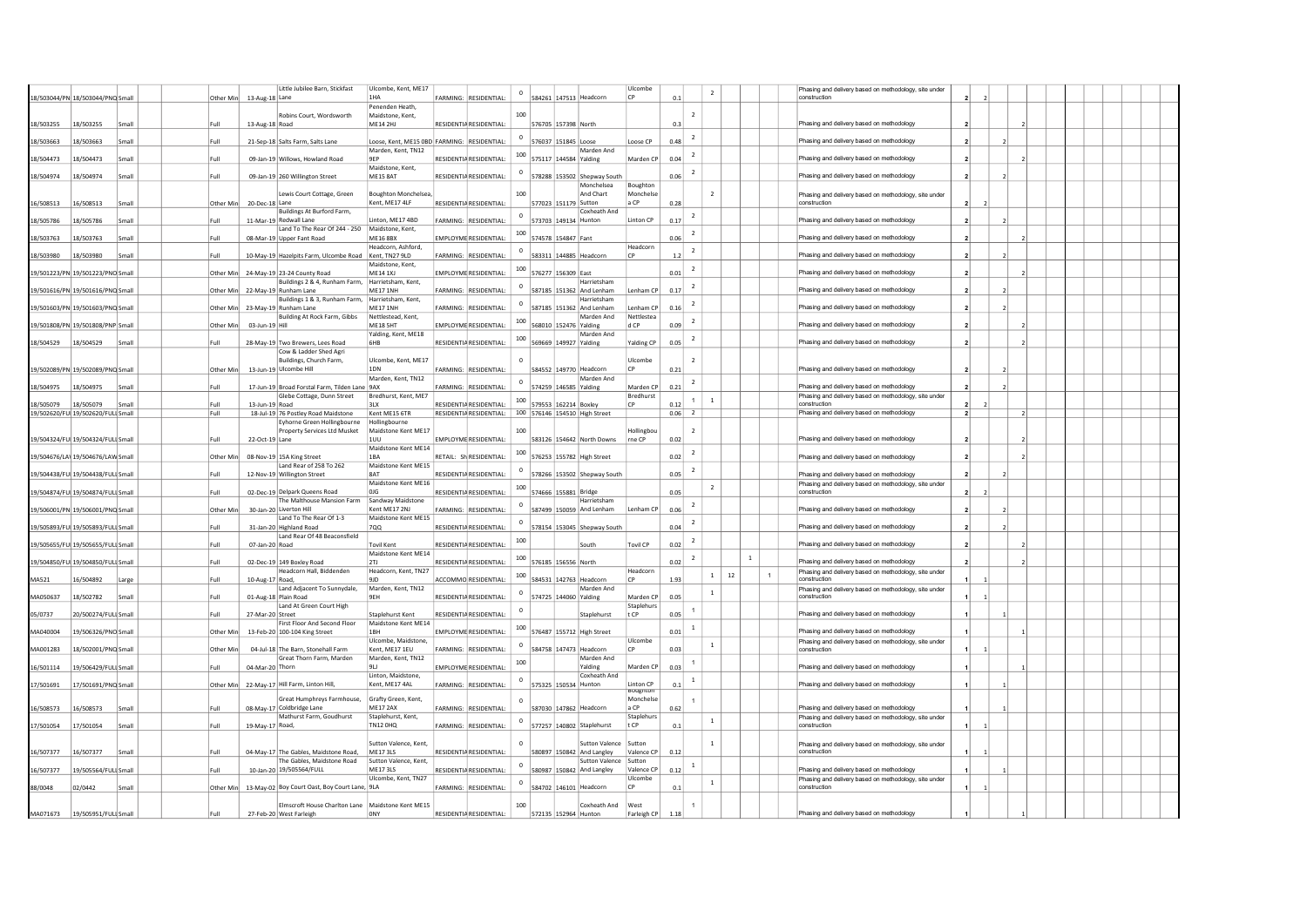|                        |                                  |       |        |           |            |                      |                                                                                                                     | Maidstone, Kent.                              |                               | $^{\circ}$  |                           | Monchelsea              | Monchelse                 |      | $\overline{1}$ |                                |                                                                       |                |  |  |  |  |
|------------------------|----------------------------------|-------|--------|-----------|------------|----------------------|---------------------------------------------------------------------------------------------------------------------|-----------------------------------------------|-------------------------------|-------------|---------------------------|-------------------------|---------------------------|------|----------------|--------------------------------|-----------------------------------------------------------------------|----------------|--|--|--|--|
| MA091950               | 17/500098                        | Small |        |           | Full       |                      | 01-Jun-17 The Piggeries, The Quarries,                                                                              | ME17 4NJ<br>Maidstone, Kent,                  | FARMING: RESIDENTIAL:         |             | 576951 151697 And Chart   |                         | a CP                      | 0.27 |                |                                | Phasing and delivery based on methodology                             |                |  |  |  |  |
| 13/1543                | 16/507469                        | Small |        |           | Full       |                      | 21-Dec-16 1 Marsham Street                                                                                          | <b>ME14 1EW</b>                               | COMMUNI RESIDENTIAL:          | 100         | 576303 155891 High Street |                         |                           | 0.06 |                | $\mathbf{1}$                   | Phasing and delivery based on methodology, site under<br>construction |                |  |  |  |  |
|                        |                                  |       |        |           |            |                      | Thorford Hall Farm, Goudhurst Staplehurst, Kent,                                                                    |                                               |                               | $^{\circ}$  |                           |                         | Staplehurs                |      |                | $\overline{1}$                 | Phasing and delivery based on methodology, site under                 |                |  |  |  |  |
| 14/504986              | 15/509490                        | Small |        |           | Full       | 18-Apr-16 Road,      |                                                                                                                     | <b>TN12 0HQ</b>                               | FARMING: RESIDENTIAL:         |             | 577164 141113 Staplehurst |                         | t CP                      | 0.06 |                |                                | construction                                                          |                |  |  |  |  |
| 15/500334              | 19/505360/FULI Large             |       |        |           | Full       |                      | Stone Court Hotel, 28 Lower<br>23-Dec-19 Stone Street,                                                              | Maidstone, ME15 6LX ACCOMMO RESIDENTIAL:      |                               | 100         | 576207 155516 High Street |                         |                           | 0.1  |                | $\,$ 1 $\,$                    | Phasing and delivery based on methodology, site under<br>construction |                |  |  |  |  |
|                        |                                  |       |        |           |            |                      |                                                                                                                     |                                               |                               |             |                           | Boughton                |                           |      |                |                                |                                                                       |                |  |  |  |  |
|                        |                                  |       |        |           |            |                      |                                                                                                                     |                                               |                               |             |                           | Monchelsea              | Boughton                  |      |                |                                |                                                                       |                |  |  |  |  |
|                        |                                  |       |        |           |            |                      | The Barn, The Nursery, Wierton Boughton Monchelsea                                                                  |                                               |                               |             |                           | And Chart               | lunder<br><b>Blean CP</b> |      |                |                                | Phasing and delivery based on methodology, site under<br>construction |                |  |  |  |  |
| 15/504178              | 16/501423/PNQ Small              |       |        |           | Other Min  |                      | 13-Apr-16 Hall Farm, East Hall Hill<br>Land Adj Amsbury Cottage                                                     | Kent, ME17 4JU<br>Coxheath Kent ME15          | FARMING: RESIDENTIAL          |             | 578496 149928 Sutton      | Coxheath And Coxheath   |                           | 0.1  |                |                                |                                                                       |                |  |  |  |  |
| 15/500137              | 19/506087/FULI Small             |       |        |           | Full       |                      | 18-Feb-20 Amsbury Road                                                                                              | OOH                                           | RESIDENTIA RESIDENTIAL:       | $\circ$     | 573558 150833 Hunton      |                         | CP                        | 0.1  | $\overline{1}$ |                                | Phasing and delivery based on methodology                             |                |  |  |  |  |
|                        |                                  |       |        |           |            |                      |                                                                                                                     |                                               |                               |             |                           |                         |                           |      |                |                                |                                                                       |                |  |  |  |  |
| 15/504242              | 15/504242                        | Small |        |           | Full       |                      | Land r/o Barker Cottages, New<br>26-Oct-15 Cut, Dean Street                                                         | East Farleigh, Kent,<br>ME15 OHR              | RESIDENTIA RESIDENTIAL        | 100         | 574577 153099 Hunton      | Coxheath And            | East<br>Farleigh CP       | 0.14 |                | $\,$ 1                         | Phasing and delivery based on methodology, site under<br>construction |                |  |  |  |  |
|                        |                                  |       |        |           |            |                      |                                                                                                                     |                                               |                               |             |                           |                         |                           |      |                |                                |                                                                       |                |  |  |  |  |
| 15/500349              | 19/501025/FULI Small             |       |        |           | Full       |                      | 01-Aug-19 22 Goldstone Walk                                                                                         | Boxley, Kent, ME5 9QB RESIDENTIA RESIDENTIAL: |                               |             | 576239 162184 Boxley      |                         |                           | 0.07 |                |                                | Phasing and delivery based on methodology                             |                |  |  |  |  |
| 15/507244              | 17/505596/PNQ Small              |       |        |           | Other Min  | 20-Dec-17 Road.      | Sunnybank Barn, Headcorn                                                                                            | Sandway, Kent, ME17<br>2ND                    | FARMING: RESIDENTIAL:         |             | 588508 151081 And Lenham  | Harrietsham             | Lenham CP                 | 0.05 | $\overline{1}$ |                                | Phasing and delivery based on methodology                             |                |  |  |  |  |
|                        |                                  |       |        |           |            |                      | Land North Of 61 And 62                                                                                             | Headcorn Kent TN27                            |                               |             |                           |                         | Headcorr                  |      |                |                                | Phasing and delivery based on methodology, site under                 |                |  |  |  |  |
| 15/504300              | 19/503533/FULLSmall              |       | H1(39) | Permitted | Full       |                      | 17-Sep-19 Knaves Acre                                                                                               | 9AW                                           | RECREATIO RESIDENTIAL:        | $\circ$     | 583989 144480 Headcorn    |                         | <b>CP</b>                 | 0.16 |                | $\mathbf 1$                    | construction                                                          |                |  |  |  |  |
|                        |                                  |       | H1(39) |           |            |                      | Land North Of 61 And 62                                                                                             | Headcorn, Ashford,<br>Kent, TN27 9TJ          |                               |             |                           |                         |                           |      | $\mathbf{1}$   |                                |                                                                       |                |  |  |  |  |
| 15/504300              | 18/501196                        | Large |        | Permitted | Full       |                      | 25-May-18 Knaves Acre<br>Barn At Park House, Lughorse                                                               | Hunton, Kent, ME15                            | RECREATIO RESIDENTIAL:        |             | 583975 144448 Headcorn    | Coxheath And            |                           | 0.16 |                |                                | Phasing and delivery based on methodology                             |                |  |  |  |  |
| 15/509635              | 17/506543/PNQ Small              |       |        |           | Other Min  | 14-Feb-18 Lane       |                                                                                                                     | <b>OOS</b>                                    | FARMING: RESIDENTIAL          | $^{\circ}$  | 572067 150290 Hunton      |                         | Hunton CP                 | 0.03 | $\mathbf{1}$   |                                | Phasing and delivery based on methodology                             |                |  |  |  |  |
|                        |                                  |       |        |           |            |                      |                                                                                                                     |                                               |                               |             |                           | Boughton                |                           |      |                |                                |                                                                       |                |  |  |  |  |
|                        |                                  |       |        |           |            |                      | Ladds Court Farm, Chart Hill                                                                                        | Chart Sutton, Kent.                           |                               |             |                           | Monchelsea<br>And Chart |                           |      |                |                                | Phasing and delivery based on methodology, site under                 |                |  |  |  |  |
| 15/507115              | 15/507115/PNO Small              |       |        |           | Other Min  | 27-Oct-15 Road       |                                                                                                                     | ME173RO                                       | FARMING: RESIDENTIAL          |             | 579637 149565 Sutton      |                         |                           | 0.04 |                |                                | construction                                                          |                |  |  |  |  |
|                        |                                  |       |        |           |            |                      |                                                                                                                     | Harrietsham, Kent,                            |                               | $^{\circ}$  |                           |                         | Ulcombe                   |      |                | <sup>1</sup>                   | Phasing and delivery based on methodology, site under                 |                |  |  |  |  |
| 15/510272/PN 17/501177 |                                  | Small |        |           | Full       |                      | 03-Aug-17 Hill Farm (Barn), Lenham Road,                                                                            | <b>ME17 1LT</b><br>Maidstone, Kent,           | FARMING: RESIDENTIAL:         |             | 585106 150283 Headcorn    |                         | CP                        | 0.03 |                |                                | construction                                                          |                |  |  |  |  |
| 16/500523              | 16/500523                        | Small |        |           | Full       |                      | 07-Apr-16 237 Boxley Road                                                                                           | <b>ME14 2BG</b>                               | RESIDENTIA RESIDENTIAL:       | 100         | 576322 156817 North       |                         |                           | 0.03 |                | $\,$ 1 $\,$                    | Phasing and delivery based on methodology, site under<br>construction | $\overline{1}$ |  |  |  |  |
|                        |                                  |       |        |           |            |                      |                                                                                                                     | Staplehurst, Kent,                            |                               | $^{\circ}$  |                           |                         | Staplehurs                |      | $\overline{1}$ |                                |                                                                       |                |  |  |  |  |
| 16/501409              | 16/501409                        | Small |        |           | Outline    |                      | 18-Apr-16 Land Adj, 1 Benden Close                                                                                  | <b>TN12 0SD</b>                               | RESIDENTIA RESIDENTIAL:       |             | 578736 143698 Staplehurst | Marden And              | t CP                      | 0.02 |                |                                | Phasing and delivery based on methodology                             |                |  |  |  |  |
| 16/502864              | 16/502864                        | Small |        |           | Full       |                      | 27-May-16 The Limes, West End                                                                                       | Marden, Kent, TN12<br>9JA                     | RESIDENTIA RESIDENTIAL:       | $\circ$     | 574170 144671 Yalding     |                         | Marden CP                 | 0.05 |                | $\mathbf{1}$<br>$\overline{1}$ | Phasing and delivery based on methodology, site under<br>construction |                |  |  |  |  |
|                        |                                  |       |        |           |            |                      |                                                                                                                     |                                               |                               |             |                           |                         |                           |      |                |                                |                                                                       |                |  |  |  |  |
|                        |                                  |       |        |           |            |                      | Little Poplars Lodge Little Poplar                                                                                  |                                               |                               | 100         |                           |                         | Ulcombe<br>CP             |      |                |                                |                                                                       |                |  |  |  |  |
| 15/507132              | 19/504842/FULI Small             |       |        |           | Full       |                      | 20-Feb-20 Farm Ulcombe Road Headcorn Ashford Kent TN27 9LB RESIDENTIA RESIDENTIAL:<br>Land at Pine Cottage, Ashford | Hollingbourne, Kent,                          |                               |             | 584065 146558 Headcorn    |                         |                           | 0.07 |                |                                | Phasing and delivery based on methodology                             |                |  |  |  |  |
| 15/504418              | 18/501617                        | Small |        |           | Reserved   | 13-Jun-18 Road,      |                                                                                                                     | <b>ME17 1XH</b>                               | RESIDENTIA RESIDENTIAL        | $\mathbf 0$ | 581661 154886 North Downs |                         |                           | 0.1  | $\overline{1}$ |                                | Phasing and delivery based on methodology                             |                |  |  |  |  |
|                        |                                  |       |        |           |            |                      | Land Adjacent To Bramleys, Old Loose, Kent, ME15                                                                    |                                               |                               | $\mathbf 0$ |                           |                         |                           |      |                | $\,$ 1                         | Phasing and delivery based on methodology, site under                 |                |  |  |  |  |
| 16/500533              | 18/504327                        | Small |        |           | Full       | 09-Nov-18 Loose Hill |                                                                                                                     | 0AN                                           | FARMING: RESIDENTIAL          |             | 575675 151796 Loose       |                         | Loose CP                  | 0.12 |                |                                | construction                                                          |                |  |  |  |  |
|                        |                                  |       |        |           |            |                      | The Storage Building, Marshalls   West Farleigh, Kent,                                                              |                                               |                               | $\Omega$    |                           | Coxheath And            | West                      |      | $\overline{1}$ |                                |                                                                       |                |  |  |  |  |
|                        | 16/504507/PN 19/501565/PNP Small |       |        |           |            |                      | Other Min 21-May-19 Farm, Hunt Street                                                                               | ME15 OND                                      | FARMING: RESIDENTIAL          |             | 570398 152228 Hunton      |                         | Farleigh CP               | 0.03 |                |                                | Phasing and delivery based on methodology                             |                |  |  |  |  |
|                        | 16/506723/PNQ Small              |       |        |           | Other Min  |                      | 31-Oct-16 Luckhurst Farm, Love Lane                                                                                 | Headcorn, Kent, TN27<br>9HI                   | FARMING: RESIDENTIAL:         | $^{\circ}$  | 585478 144125 Headcorn    |                         | Headcorn<br>CP            | 0.04 |                | $\mathbf{1}$                   | Phasing and delivery based on methodology, site under<br>construction |                |  |  |  |  |
| 16/506723              |                                  |       |        |           |            |                      | Part Norham Farm, Lenham                                                                                            | Maidstone, Kent.                              |                               |             |                           | Harrietsham             |                           |      |                |                                | Phasing and delivery based on methodology, site under                 |                |  |  |  |  |
| 16/506736              | 16/506736                        | Small |        |           | Full       | 31-Oct-16 Heath      |                                                                                                                     | <b>ME17 2BT</b>                               | RESIDENTIA RESIDENTIAL:       | 100         | 591662 149537 And Lenham  |                         | Lenham CF                 | 0.27 |                | $\mathbf{1}$                   | construction                                                          |                |  |  |  |  |
|                        |                                  |       |        |           |            |                      |                                                                                                                     |                                               |                               |             |                           |                         | Boughton                  |      |                | $\mathbf{1}$                   |                                                                       |                |  |  |  |  |
| 16/507128/PN 18/503189 |                                  | Small |        |           | Full       |                      | 17-Aug-18 Popes Hall Farm, Sandway                                                                                  | Maidstone, Kent,<br>MF17 2BH                  | FARMING: RESIDENTIAL:         |             | 589040 149243 Headcorn    |                         | Malherbe<br>CP            | 0.03 |                |                                | Phasing and delivery based on methodology, site under<br>construction |                |  |  |  |  |
|                        |                                  |       |        |           |            |                      |                                                                                                                     | Nettlestead, Kent.                            |                               | $\circ$     |                           | Marden And              | Nettlestea                |      |                | $\mathbf 1$                    | Phasing and delivery based on methodology, site under                 |                |  |  |  |  |
| 16/505971              | 16/505971                        | Small |        |           | Full       |                      | 09-Nov-16 32 Bishops Close                                                                                          | <b>MF18 5FS</b>                               | <b>RESIDENTIA RESIDENTIAL</b> |             | 568518 152521 Yalding     |                         | d CP                      | 0.03 |                |                                | construction                                                          | $\overline{1}$ |  |  |  |  |
| 16/507277              | 16/507277                        | Small |        |           | Full       |                      | 06-Dec-16 61 Wallis Avenue                                                                                          | Maidstone, Kent.<br><b>ME15 9HS</b>           | RESIDENTIA RESIDENTIAL:       |             | 578664 152131 Park Wood   |                         |                           | 0.05 |                | $\mathbf{1}$                   | Phasing and delivery based on methodology, site under<br>construction | $\mathbf{1}$   |  |  |  |  |
|                        |                                  |       |        |           |            |                      |                                                                                                                     |                                               |                               |             |                           |                         |                           |      |                |                                |                                                                       |                |  |  |  |  |
|                        |                                  |       |        |           |            |                      | Land Rear of, Redic House,                                                                                          | Sutton Valence, Kent,                         |                               | $\Omega$    |                           | Sutton Valence Sutton   |                           |      | $\overline{1}$ |                                |                                                                       |                |  |  |  |  |
| 16/500489              | 19/500724                        | Small |        |           | Reserved I |                      | 15-Apr-19 Warmlake Road                                                                                             | <b>ME17 3LP</b><br>Detling Hill, Detling,     | RESIDENTIA RESIDENTIAL:       |             | 581040 150229 And Langley | Detling And             | Valence CP                | 0.2  |                |                                | Phasing and delivery based on methodology                             |                |  |  |  |  |
| 16/507975              | 16/507975                        | Small |        |           | Full       |                      | 27-Jan-17 The Barn, Lynch Bank Farm                                                                                 | Kent. ME14 3EX                                | FARMING: RESIDENTIAL          | $^{\circ}$  | 579290 158448 Thurnham    |                         | Detling CP                | 0.12 | -1             |                                | Phasing and delivery based on methodology                             |                |  |  |  |  |
|                        |                                  |       |        |           |            |                      | Fountain Stores, 454 Tonbridge   Maidstone, Kent,                                                                   |                                               |                               | 100         |                           |                         |                           |      | $\mathbf{1}$   |                                |                                                                       |                |  |  |  |  |
| 17/500871              | 17/500871                        | Small |        |           | Full       | 25-Apr-17 Road       |                                                                                                                     | <b>ME16 9JA</b>                               | RETAIL: SH RESIDENTIAL:       |             | 573305 154788 Heath       |                         |                           | 0.02 |                |                                | Phasing and delivery based on methodology                             |                |  |  |  |  |
|                        |                                  |       |        |           |            |                      |                                                                                                                     |                                               |                               |             |                           |                         | Broomfield<br>and         |      |                |                                |                                                                       |                |  |  |  |  |
|                        |                                  |       |        |           |            |                      |                                                                                                                     | Kingswood, Kent.                              |                               | 100         |                           |                         | Kingswood                 |      | $\overline{2}$ |                                |                                                                       |                |  |  |  |  |
| 17/500743              | 17/500743                        | Small |        |           | Outline    |                      | 19-Apr-17 Oakleigh, Chartway Street,                                                                                | ME17 3QA                                      | RESIDENTIA RESIDENTIAL:       |             | 584074 150555 Leeds       |                         | CP                        | 0.1  |                |                                | Phasing and delivery based on methodology                             |                |  |  |  |  |
| 17/500274              | 17/500274                        | Small |        |           | Full       |                      | 03-Apr-17 5 Pheasant Lane,                                                                                          | Maidstone, Kent.<br><b>ME15 90R</b>           | RESIDENTIA RESIDENTIAL        | 100         | 576714 153181 South       |                         |                           | 0.14 |                |                                | Phasing and delivery based on methodology                             |                |  |  |  |  |
|                        |                                  |       |        |           |            |                      | Staplehurst Golf Centre,                                                                                            | Staplehurst, Kent,                            |                               |             |                           |                         | Staplehurs                |      |                |                                |                                                                       |                |  |  |  |  |
| 16/508407              | 16/508407                        | Small |        |           | Full       |                      | 02-Jun-17 Cradducks Lane,                                                                                           | <b>TN12 ODR</b>                               | RECREATIO RESIDENTIAL:        | 100         | 579572 143757 Staplehurst |                         | $+CP$                     | 0.19 | $\overline{1}$ |                                | Phasing and delivery based on methodology                             |                |  |  |  |  |
|                        |                                  |       |        |           |            |                      | Barn at, Knowle Game Farm,                                                                                          | Ulcombe, Kent, ME17<br>1ES                    |                               | $\circ$     |                           |                         | Ulcombe<br>CP             |      | $\mathbf{1}$   |                                |                                                                       |                |  |  |  |  |
|                        | 17/502641/PN 17/502641/PNQ Small |       |        |           | Other Min  |                      | 19-Jul-17 Knowle Hill,<br>Agricultural Building at                                                                  | Staplehurst.                                  | FARMING: RESIDENTIAL:         |             | 586349 149331 Headcorn    |                         |                           | 0.06 |                |                                | Phasing and delivery based on methodology                             |                |  |  |  |  |
|                        |                                  |       |        |           |            |                      | Chickenden Oast, Chickenden                                                                                         | Tonbridge, Kent, TN12                         |                               |             |                           |                         | Staplehurs                |      | $\overline{1}$ |                                |                                                                       |                |  |  |  |  |
|                        | 17/502910/PN 17/502910/PNO Small |       |        |           | Other Min  | 20-Jul-17 Lane       |                                                                                                                     | ODP                                           | FARMING: RESIDENTIAL:         |             | 581162 143609 Staplehurst |                         | t CP                      | 0.03 |                |                                | Phasing and delivery based on methodology                             |                |  |  |  |  |
|                        |                                  |       |        |           |            |                      | The Old Apple Store On Land<br>Bet Forge House & Rock                                                               | Pye Corner, Ulcombe,                          |                               |             |                           |                         | Ulcombe                   |      | $\mathbf{1}$   |                                |                                                                       |                |  |  |  |  |
| 17/503549              | 18/500762                        | Small |        |           | Full       | 13-Apr-18 Cottage,   |                                                                                                                     | Kent. ME17 1EH                                | FARMING: RESIDENTIAL:         |             | 585395 148514 Headcorn    |                         | <b>CP</b>                 | 0.03 |                |                                | Phasing and delivery based on methodology                             |                |  |  |  |  |
|                        |                                  |       |        |           |            |                      |                                                                                                                     | Maidstone, Kent,                              |                               | $\,0\,$     |                           |                         |                           |      | $\mathbf{1}$   |                                |                                                                       |                |  |  |  |  |
| 17/500401              | 17/500401                        | Small |        |           | Full       |                      | 03-Aug-17 67 Calder Road,                                                                                           | ME14 20G                                      | RESIDENTIA RESIDENTIAL        |             | 575376 157294 North       |                         |                           | 0.1  |                |                                | Phasing and delivery based on methodology                             |                |  |  |  |  |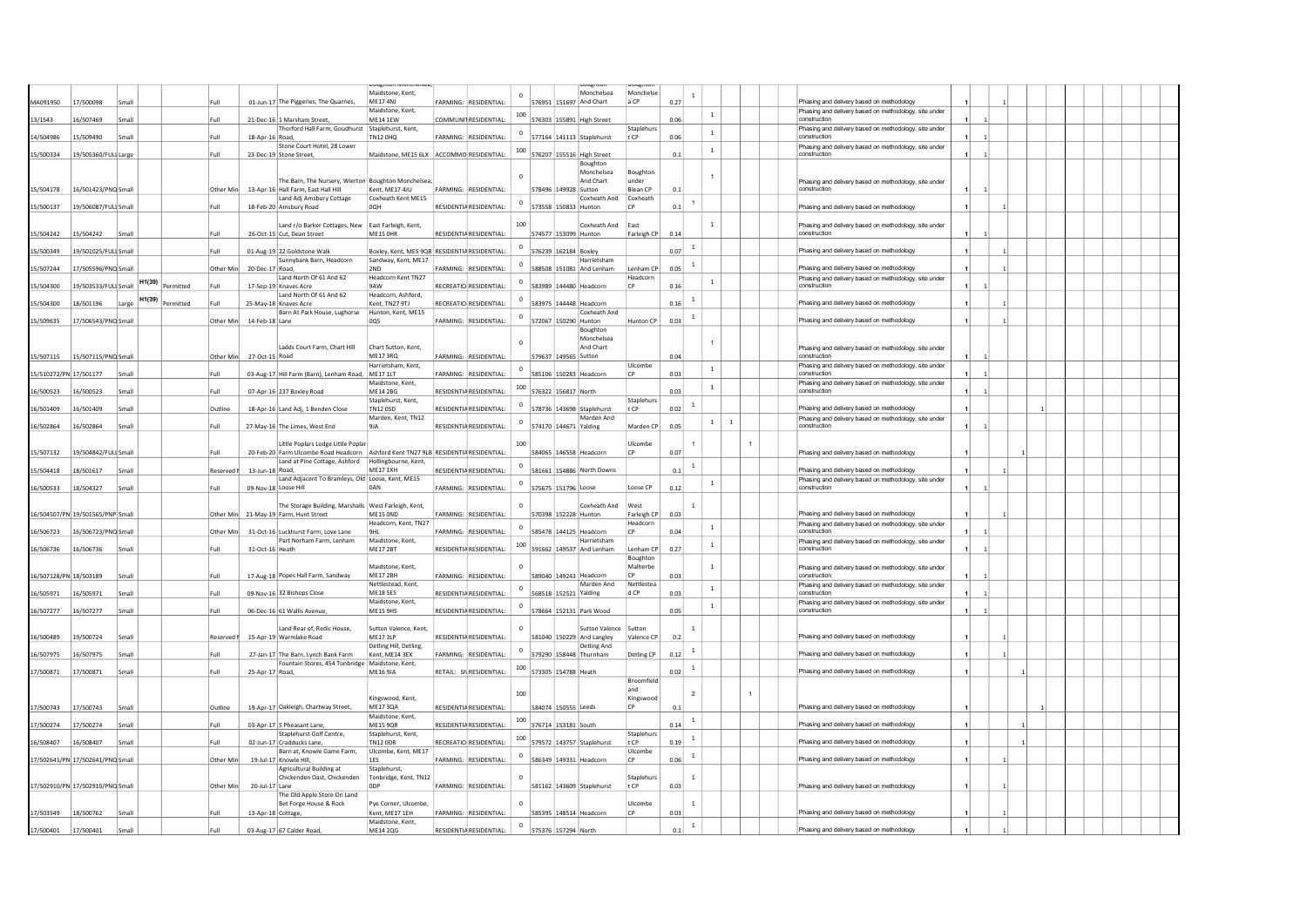| 7/502197<br>17/502197<br>Small    |      | Full      | 06-Sep-17 Land adj, 13 Gordon Court,                                    | Loose, Maidstone,<br>Kent, ME15 0QF       | RESIDENTIA RESIDENTIAL:               |             | 575190 151367 Loose                         |                       | 0.09 | $\mathbf{1}$   | Phasing and delivery based on methodology, site under<br>construction |  |  |  |  |  |
|-----------------------------------|------|-----------|-------------------------------------------------------------------------|-------------------------------------------|---------------------------------------|-------------|---------------------------------------------|-----------------------|------|----------------|-----------------------------------------------------------------------|--|--|--|--|--|
|                                   |      |           |                                                                         | Maidstone, Kent.                          |                                       | $\mathbf 0$ |                                             |                       |      | $\mathbf{1}$   |                                                                       |  |  |  |  |  |
| 17/503855<br>17/503855<br>Smal    |      | Full      | 25-Sep-17 48 Woodside Road                                              | <b>ME15 9AY</b><br>Detling, Kent, ME14    | RESIDENTIA RESIDENTIAI                |             | 577280 153024 Shepway North<br>Detling And  |                       | 0.05 |                | Phasing and delivery based on methodology                             |  |  |  |  |  |
| 17/502612<br>17/502612<br>Smal    |      | Full      | 13-Oct-17 Land Rear Of, 3 Hockers Lane,                                 | l 3 II                                    | <b>RESIDENTIA RESIDENTIAL:</b>        | 0           | 579273 158107 Thurnham                      | Detling CP            | 0.07 | $\overline{1}$ | Phasing and delivery based on methodology                             |  |  |  |  |  |
| 19/501091<br>17/502967<br>Smal    |      | Full      | 02-May-19 Lake House, Church Road                                       | Harrietsham, Kent,<br>MF171AP             | RESIDENTIA RESIDENTIAI                | $\mathbf 0$ | Harrietsham<br>587219 152859 And Lenham     | Harrietsha<br>m CP    | 0.35 | $\mathbf 1$    | Phasing and delivery based on methodology, site under<br>construction |  |  |  |  |  |
|                                   |      |           |                                                                         | Ulcombe, Kent, ME17                       |                                       |             |                                             | Ulcombe               |      |                |                                                                       |  |  |  |  |  |
| 17/503214<br>17/505624<br>Smal    |      | Full      | 04-Jan-18 Rain Farm, Eastwood Road.                                     | 1 F L                                     | FARMING: RESIDENTIAL                  |             | 585924 148480 Headcorn                      | CP                    | 0.06 | $\overline{1}$ | Phasing and delivery based on methodology                             |  |  |  |  |  |
|                                   |      |           | The American Oast.<br>Brandenbury Farm, Haviker                         | Collier Street, Kent,                     |                                       | $\Omega$    | Marden And                                  | Collier               |      | $\overline{1}$ |                                                                       |  |  |  |  |  |
| 17/503500<br>17/503500<br>Small   |      | Full      | 10-Oct-17 Street                                                        | <b>TN12 9RH</b>                           | FARMING: RESIDENTIAL:                 |             | 572086 146511 Yalding                       | Street CP             | 0.22 |                | Phasing and delivery based on methodology                             |  |  |  |  |  |
| 17/504381/PN 17/504381/PNQ Small  |      | Other Mir | 19-Oct-17 Bramble Farm, Clapper Lane,                                   | Staplehurst, Kent,<br><b>TN12 OJS</b>     | FARMING: RESIDENTIAL:                 | $\Omega$    | 577821 145144 Staplehurst                   | Staplehurs<br>t CP    | 0.86 | $\mathbf{1}$   | Phasing and delivery based on methodology, site under<br>construction |  |  |  |  |  |
|                                   |      |           |                                                                         | Detling, Kent, ME14                       |                                       | $\Omega$    | Detling And                                 |                       |      | $\overline{1}$ |                                                                       |  |  |  |  |  |
| 16/503947<br>16/503947<br>Smal    |      | Full      | 26-Sep-17 3 Hockers Lane,                                               | 3JL<br>Maidstone Kent ME16                | RESIDENTIA RESIDENTIAL                |             | 579273 158107 Thurnham                      | Detling CP            | 0.27 |                | Phasing and delivery based on methodology                             |  |  |  |  |  |
| 17/504385/PN 19/505697/FULI Smal  |      | Full      | 30-Jan-20 317 Tonbridge Road                                            | 8NH                                       | RETAIL: SH RESIDENTIAL:               | 100         | 573969 155025 Fant                          |                       | 0.02 | -1             | Phasing and delivery based on methodology                             |  |  |  |  |  |
| 17/504915/PN 17/504915/PNQ Small  |      | Other Min | 10-Nov-17 Hill Farm, Liverton Hill,                                     | Sandway, Kent, ME17<br>2AH                | FARMING: RESIDENTIAL:                 | $^{\circ}$  | Harrietsham<br>587366 149909 And Lenham     | Lenham CP             | 0.01 | $\mathbf{1}$   | Phasing and delivery based on methodology, site under<br>construction |  |  |  |  |  |
|                                   |      |           |                                                                         | Ulcombe Hill                              |                                       |             |                                             |                       |      |                |                                                                       |  |  |  |  |  |
| 17/504956/PN 17/504956/PNQ Small  |      | Other Mir | Rough Field Wood Barn, Church Ulcombe, Kent, ME17<br>20-Nov-17 Farm     | 1DN                                       | <b>FARMING:</b><br>RESIDENTIAL        |             | 584524 149314 Headcorr                      | Ulcombe<br> CP        | 0.11 | $\mathbf{1}$   | Phasing and delivery based on methodology, site under<br>construction |  |  |  |  |  |
|                                   |      |           |                                                                         | Headcorn, Ashford,                        |                                       |             |                                             | Headcorn              |      |                |                                                                       |  |  |  |  |  |
| .7/504859/PN 17/504859/PNQ Small  |      | Other Min | 20-Nov-17 Eden Park Farm, Love Lane,                                    | Kent. TN27 9H<br>Headcorn, Kent, TN27     | FARMING: RESIDENTIAL                  |             | 586095 144020 Headcorn                      | <b>CP</b><br>Headcorn | 0.1  |                | Phasing and delivery based on methodology                             |  |  |  |  |  |
| 17/500917<br>17/500917<br>Smal    |      | Full      | 01-Nov-17 Meadowcroft, Maidstone Road, 9RS                              |                                           | RESIDENTIA RESIDENTIAL                | $\mathbf 0$ | 582704 145358 Headcorn                      | <b>CP</b>             | 0.11 | $\mathbf{1}$   | Phasing and delivery based on methodology                             |  |  |  |  |  |
|                                   |      |           |                                                                         |                                           |                                       |             | Boughton                                    |                       |      |                |                                                                       |  |  |  |  |  |
|                                   |      |           |                                                                         | Boughton Monchelsea,                      |                                       |             | Monchelsea<br>And Chart                     | Boughton<br>Monchelse |      |                |                                                                       |  |  |  |  |  |
| 17/505457<br>17/505457<br>Smal    |      | Full      | 14-Dec-17 92 The Quarries,                                              | Kent, ME17 4NJ                            | RESIDENTIA RESIDENTIAL:               |             | 577401 151651 Sutton                        | a CP                  | 0.11 |                | Phasing and delivery based on methodology                             |  |  |  |  |  |
|                                   |      |           |                                                                         | Chart Sutton,                             |                                       |             | Boughton<br>Monchelsea                      | Boughton              |      |                |                                                                       |  |  |  |  |  |
|                                   |      |           | Lambs Cross Farm, Chart Hill                                            | Maidstone, Kent.                          |                                       | 100         | And Chart                                   | Monchelse             |      |                |                                                                       |  |  |  |  |  |
| 17/505297/PN 18/506187<br>Smal    |      | Full      | 28-May-19 Road,<br>Land To The Rear Of                                  | ME17 3EX<br>Lenham, Kent, ME17            | EMPLOYME RESIDENTIAL:                 |             | 578924 148497 Sutton<br>Harrietsham         | a CP                  | 0.03 |                | Phasing and delivery based on methodology                             |  |  |  |  |  |
| 18/501587<br>17/505332<br>Smal    |      | Full      | 30-May-18 Highbourne Park, Rayners Hill 2PE                             |                                           | ACCOMMO RESIDENTIAL:                  | 100         | 592361 152433 And Lenham                    | Lenham CP             | 0.29 | $\,$ 1         | Phasing and delivery based on methodology, site under<br>construction |  |  |  |  |  |
|                                   |      |           | Chickenden Oast, Chickenden                                             | Staplehurst.<br>Tonbridge, Kent, TN12     |                                       |             |                                             | Staplehur             |      | $\mathbf{1}$   |                                                                       |  |  |  |  |  |
| 17/505541/PN 17/505541/PNQ Small  |      | Other Min | 28-Dec-17 Lane,                                                         | 0 <sub>DP</sub>                           | <b>FARMING: RESIDENTIAL:</b>          |             | 581197 143638 Staplehurst                   | t CP                  | 0.04 |                | Phasing and delivery based on methodology, site under<br>construction |  |  |  |  |  |
|                                   |      |           |                                                                         | Sutton Valence                            |                                       | 100         |                                             |                       |      |                |                                                                       |  |  |  |  |  |
|                                   |      |           |                                                                         | Maidstone, Kent.                          |                                       |             |                                             |                       |      |                |                                                                       |  |  |  |  |  |
|                                   | Smal | Full      |                                                                         |                                           |                                       |             | <b>Sutton Valence</b>                       | Sutton<br>Valence CP  | 0.02 |                |                                                                       |  |  |  |  |  |
| 17/505198<br>17/505198            |      |           | 15-Dec-17 Richmond House, Rectory Lane, ME17 3BS                        | Staplehurst                               | RESIDENTIA RESIDENTIAL:               |             | 581574 149048 And Langley<br>Monchelsea     | Boughton              |      |                | Phasing and delivery based on methodology                             |  |  |  |  |  |
|                                   |      |           | Chaney Court Farm, Chart Hill                                           | Tonbridge, Kent, TN12<br>0 <sub>R</sub> W |                                       | $\mathbf 0$ | And Chart                                   | Monchelse<br>a CP     |      |                |                                                                       |  |  |  |  |  |
| 17/505936/PN 17/505936/PNQ Small  |      | Other Min | 08-Jan-18 Road<br>Bletchenden Farm Bletchenden                          |                                           | FARMING: RESIDENTIAL:                 |             | 578392 146923 Sutton                        | Headcorn              | 0.01 |                | Phasing and delivery based on methodology                             |  |  |  |  |  |
| 16/501954<br>19/506113/LBC Smal   |      | Other Mir | 29-Jan-20 Road Headcorn                                                 | Ashford Kent TN27 9JB   FARMING:          | RESIDENTIAL                           |             | 583729 143063 Headcorr                      | CP                    | 0.64 |                | Phasing and delivery based on methodology                             |  |  |  |  |  |
| 16/501954<br>16/501954<br>Small   |      | Full      | Bletchenden Farm<br>12-Jan-18 Bletchenden Road                          | Headcorn, Kent, TN27<br>91B               | FARMING: RESIDENTIAL:                 |             | 583729 143063 Headcorn                      | Headcorn<br> CP       | 0.64 | $\mathbf{1}$   | Phasing and delivery based on methodology                             |  |  |  |  |  |
|                                   |      |           |                                                                         | Maidstone, Kent,                          |                                       | 100         |                                             |                       |      | $\mathbf{1}$   |                                                                       |  |  |  |  |  |
| 17/502444<br>17/502444<br>Smal    |      | Full      | 30-Jan-18 Land to rear, 35 Albion Place                                 | <b>ME14 5DZ</b><br>Maidstone, Kent,       | <b>EMPLOYME RESIDENTIAL:</b>          |             | 576573 155883 High Street                   |                       | 0.02 |                | Phasing and delivery based on methodology                             |  |  |  |  |  |
| 18/500329<br>18/500329<br>Smal    |      | Full      | 16-Mar-18 74 London Road                                                | <b>MF160DT</b>                            | <b>RESIDENTIA RESIDENTIAL:</b>        | 100         | 575069 156074 Bridge                        |                       | 0.02 | <sup>1</sup>   | Phasing and delivery based on methodology                             |  |  |  |  |  |
|                                   |      |           | Greenman Garden Service,                                                | West Farleigh, Kent,                      |                                       | $\Omega$    | Coxheath And                                | West                  |      | $\overline{1}$ |                                                                       |  |  |  |  |  |
| 18/500295/PN 18/500295/PNQ Small  |      | Other Min | 19-Mar-18 Heath Road                                                    | ME15 ONH                                  | FARMING: RESIDENTIAL:                 |             | 572115 151532 Hunton                        | Farleigh CP           | 0.03 |                | Phasing and delivery based on methodology                             |  |  |  |  |  |
| 17/506461<br>19/503020/FULI Small |      | Full      | Land Adjacent To Syringa<br>13-Sep-19 Orchard Close Langley             | Maidstone Kent ME17<br>3LL                | RESIDENTIA RESIDENTIAL:               | $^{\circ}$  | Sutton Valence<br>581176 151503 And Langley | Langley CP            | 0.03 | $\mathbf{1}$   | Phasing and delivery based on methodology, site under<br>construction |  |  |  |  |  |
|                                   |      |           |                                                                         | Nettlestead.                              |                                       |             |                                             |                       |      |                |                                                                       |  |  |  |  |  |
| 17/503397<br>17/503397<br>Small   |      | Full      | 16 Kings Cottages, Maidstone<br>08-Mar-18 Road                          | Maidstone, Kent,<br>MF18 5FR              | RESIDENTIA RESIDENTIAL:               | 100         | Marden And<br>568729 152615 Yalding         | Vettlestea<br>d CP    | 0.06 | $\mathbf{1}$   | Phasing and delivery based on methodology                             |  |  |  |  |  |
|                                   |      |           |                                                                         | Linton, Maidstone,                        |                                       | $^{\circ}$  | Coxheath And                                |                       |      | $\mathbf{1}$   |                                                                       |  |  |  |  |  |
| 18/500669/PN 18/500669/PNQ Small  |      | Other M   | 04-Apr-18 The Elms, Redwall Lane                                        | Kent, ME15 ORL<br>Lenham, Kent, ME17      | FARMING:<br>RESIDENTIAL               | 573097      | 149508 Hunton<br>Harrietsham                | <b>Hunton CP</b>      | 0.18 |                | Phasing and delivery based on methodology                             |  |  |  |  |  |
| 18/500602<br>18/500602<br>Smal    |      | Full      | 10-Apr-18 25 Beacon Road                                                | <b>2HI</b>                                | RESIDENTIA RESIDENTIAL:               | 100         | 589144 152141 And Lenham                    | Lenham CP             | 0.05 | $\mathbf{1}$   | Phasing and delivery based on methodology, site under<br>construction |  |  |  |  |  |
|                                   |      | Other M   |                                                                         | Headcorn, Ashford,<br>Kent. TN27 9JX      | FARMING:<br>RESIDENTIAL               | $\mathbf 0$ | 584003 146124 Headcorn                      | Ulcombe<br> CP        | 0.04 | $\mathbf{1}$   | Phasing and delivery based on methodology                             |  |  |  |  |  |
| 18/500972/PN 18/500972/PNQ Small  |      |           | 06-Apr-18 Peckham Farm, Ulcombe Road<br>Land Rear Of 10 To 16 North     | Barming, Kent, ME16                       |                                       | $\circ$     |                                             | Barming               |      | $\overline{1}$ |                                                                       |  |  |  |  |  |
| 18/501677<br>18/501677<br>Smal    |      | Full      | 21-May-18 Street<br>The Shed, Burford Farm.                             | <b>GHF</b><br>Linton, Maidstone.          | RESIDENTIA RESIDENTIAL                |             | 572544 154573 Barming<br>Coxheath And       | CP                    | 0.08 |                | Phasing and delivery based on methodology                             |  |  |  |  |  |
| 18/501576/PN 18/501576/PNQ Small  |      | Other Mi  | 16-May-18 Redwall Lane                                                  | Kent. ME17 4BD                            | <b>FARMING:</b><br><b>RESIDENTIAL</b> | $\mathbf 0$ | 573744 149120 Hunton                        | Linton <sub>CP</sub>  | 0.01 | $\mathbf{1}$   | Phasing and delivery based on methodology                             |  |  |  |  |  |
| Small                             |      | Full      |                                                                         | Headcorn, Ashford,                        | FARMING:<br><b>RESIDENTIAL</b>        |             |                                             | Headcorn<br><b>CP</b> | 0.17 | $\overline{1}$ |                                                                       |  |  |  |  |  |
| 18/500884<br>18/500884            |      |           | 11-May-18 Sunhill Farm, Stonestile Road<br>The Implement Store, Burford | Kent, TN27 9PG<br>Linton, Maidstone       |                                       |             | 582329 145146 Headcorn<br>Coxheath And      |                       |      |                | Phasing and delivery based on methodology                             |  |  |  |  |  |
| 18/501580/PN 18/501580/PNQ Small  |      | Other Mi  | 07-Jun-18 Farm, Redwall Lane                                            | Kent, ME17 4BD                            | FARMING:<br><b>RESIDENTIAL</b>        | $\mathbf 0$ | 573729 149145 Hunton                        | Linton CP             | 0.02 | $\overline{1}$ | Phasing and delivery based on methodology                             |  |  |  |  |  |
| 18/501566/PN 18/501566/PNQ Small  |      | Other Min | The Barn At, Knowle Hill Farm,<br>04-Jun-18 Knowle Hill                 | Ulcombe, Maidstone<br>Kent, ME17 1ES      | FARMING: RESIDENTIAL:                 | $\mathbf 0$ | 585883 149262 Headcorn                      | Ulcombe<br><b>CP</b>  | 0.03 | $\mathbf{1}$   | Phasing and delivery based on methodology                             |  |  |  |  |  |
|                                   |      |           | Land rear of, 2 and 3                                                   | Maidstone, Kent,                          |                                       |             |                                             |                       |      | $\mathbf{1}$   |                                                                       |  |  |  |  |  |
| 18/501225<br>18/501225<br>Smal    |      | Full      | 11-May-18 Lansdowne Avenue<br>Westerhill Barn, Westerhill               | <b>ME15 9DJ</b><br>Coxheath, Kent, ME17   | RESIDENTIA RESIDENTIAL                |             | 577540 152695 Park Wood<br>Coxheath And     | Coxheath              | 0.04 |                | Phasing and delivery based on methodology                             |  |  |  |  |  |
| 18/502881/PN 18/502881/PNQ Small  |      | Other Ma  | 24-Jul-18 Road                                                          | 4RS                                       | <b>FARMING: RESIDENTIAL:</b>          | $^{\circ}$  | 574063 150720 Hunton                        | CP                    | 0.01 | $\overline{1}$ | Phasing and delivery based on methodology                             |  |  |  |  |  |
| 18/502473<br>19/505149/FULLSmal   |      | Full      | Hill Farm Barn Lenham Road<br>21-Jan-20 Ulcombe                         | Maidstone Kent ME17<br>11T                | FARMING: RESIDENTIAL:                 | $\mathbf 0$ | 585082 150322 Headcorn                      | Ulcombe<br> CP        | 0.05 | $\,$ 1         | Phasing and delivery based on methodology, site under<br>construction |  |  |  |  |  |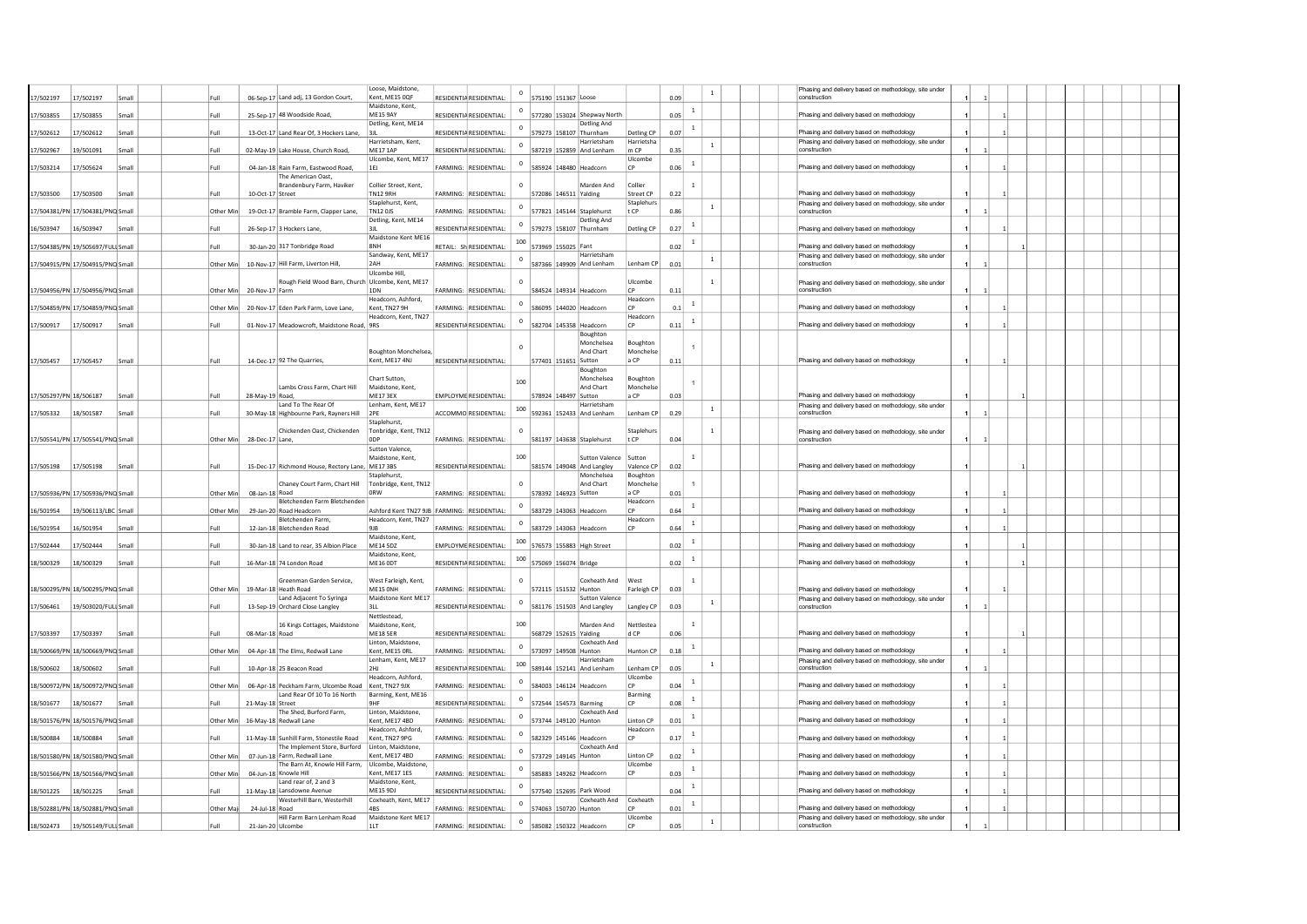|           |                                   |       |           |                   |                                                                             | Ulcombe, Kent, ME17                                                 |                         |                         |                       |             |                                         | Ulcombe                |      |                |                       |              |                                                                                                    |                |  |  |  |
|-----------|-----------------------------------|-------|-----------|-------------------|-----------------------------------------------------------------------------|---------------------------------------------------------------------|-------------------------|-------------------------|-----------------------|-------------|-----------------------------------------|------------------------|------|----------------|-----------------------|--------------|----------------------------------------------------------------------------------------------------|----------------|--|--|--|
| 8/502473  | 18/502473                         | Smal  | Full      |                   | 23-Jul-18 Hill Farm Barn, Lenham Road                                       | 11T                                                                 | FARMING: RESIDENTIAL:   |                         |                       |             | 585082 150322 Headcorn                  | <b>CP</b>              | 0.05 | <sup>1</sup>   |                       |              | Phasing and delivery based on methodology                                                          |                |  |  |  |
|           |                                   |       |           |                   | Land Between 65 And 66 Queen Maidstone, Kent,                               |                                                                     |                         |                         |                       |             |                                         |                        |      | <sup>1</sup>   |                       |              |                                                                                                    |                |  |  |  |
| 8/502111  | 18/502111                         | Smal  | Full      |                   | 09-Jul-18 Elizabeth Square<br>Land Between 63 And 64 Queen Maidstone, Kent, | <b>ME15 9DA</b>                                                     | RESIDENTIA RESIDENTIAL  |                         |                       |             | 577615 152859 Park Wood                 |                        | 0.03 |                |                       |              | Phasing and delivery based on methodology                                                          |                |  |  |  |
| 8/502110  | 18/502110                         | Smal  | Full      |                   | 09-Jul-18 Elizabeth Squar                                                   | ME15 9DA                                                            | RESIDENTIA RESIDENTIAL: |                         |                       |             | 577596 152834 Park Wood                 |                        | 0.04 | $\mathbf{1}$   |                       |              | Phasing and delivery based on methodology                                                          |                |  |  |  |
|           |                                   |       |           |                   |                                                                             |                                                                     |                         |                         |                       |             |                                         |                        |      |                | $\mathbf{1}$          |              | Phasing and delivery based on methodology, site under                                              |                |  |  |  |
| 6/505813  | 16/505813                         | Smal  | Full      |                   | 16-Jul-18 Linton House, 12 Linton Road                                      | Loose, ME15 0AD<br>Nettlestead,                                     | RESIDENTIA RESIDENTIAL: |                         | 575856 151920 Loose   |             |                                         | Loose CP               | 0.12 |                |                       |              | construction                                                                                       | $\overline{1}$ |  |  |  |
|           |                                   |       |           |                   | Land At Nettlestead Green                                                   | Maidstone, Kent.                                                    |                         | 100                     |                       |             | Marden And                              | Nettlestea             |      | $\overline{1}$ |                       |              |                                                                                                    |                |  |  |  |
| 18/502206 | 18/502206                         | Smal  | Full      |                   | 09-Aug-18 House, Maidstone Road                                             | <b>ME18 5HE</b>                                                     | RECREATIO RESIDENTIAL:  |                         | 568183 151186 Yalding |             |                                         | d CP                   | 1.35 |                |                       |              | Phasing and delivery based on methodology                                                          |                |  |  |  |
| 18/503318 | 18/503318                         | Smal  | Full      |                   |                                                                             | Lidsing, Kent, ME7 3NL RESIDENTIA RESIDENTIAL:                      |                         | 100                     | 578687 162268 Boxley  |             |                                         | <b>Boxley CP</b>       | 0.02 | $\mathbf{1}$   |                       |              | Phasing and delivery based on methodology                                                          |                |  |  |  |
|           |                                   |       |           |                   | 22-Aug-18 Ivy Farm, Lidsing Road                                            | Headcorn, Kent, TN27                                                |                         |                         |                       |             |                                         | Headcorr               |      |                |                       |              |                                                                                                    |                |  |  |  |
|           | 18/503684/LD( 18/505820/FULI Smal |       | Full      |                   | 15-Jan-19 Oak Tree Farm, Love Lane                                          | 9HL                                                                 | ARMING: RESIDENTIAL     |                         |                       |             | 586120 144127 Headcorr                  |                        | 0.01 | <sup>1</sup>   |                       |              | Phasing and delivery based on methodology                                                          |                |  |  |  |
|           |                                   |       |           |                   |                                                                             |                                                                     |                         |                         |                       |             |                                         |                        |      |                | $\mathbf{1}$          |              | Phasing and delivery based on methodology, site under<br>construction                              |                |  |  |  |
| 8/503306  | 18/503306                         | Smal  | Full      |                   | 22-Aug-18 Land Rear To, 422 Loose Road                                      | Maidstone, ME15 9TU EMPLOYME RESIDENTIAL:<br>Maidstone, Kent.       |                         |                         | 576449 153437 South   |             |                                         |                        | 0.03 |                |                       |              |                                                                                                    |                |  |  |  |
| 8/503881  | 18/503881                         | Smal  | Full      |                   | 17-Sep-18 34 Hatherall Road                                                 | ME14 5HF                                                            | RESIDENTIA RESIDENTIAL: | 100                     | 576806                | 156608 East |                                         |                        | 0.13 | $\overline{2}$ |                       | 1            | Phasing and delivery based on methodology                                                          |                |  |  |  |
|           |                                   |       |           |                   |                                                                             | Tovil, Maidstone, Kent.<br>ME15 OJB                                 |                         | $\circ$                 |                       |             |                                         | <b>Tovil CP</b>        |      |                | $\mathbf{1}$          |              | Phasing and delivery based on methodology, site under<br>construction                              |                |  |  |  |
| 8/503218  | 18/503218                         | Smal  | Full      |                   | 14-Sep-18 Bydews Place, Farleigh Hill<br>The Hopping Farm Brandenbury       |                                                                     | FARMING: RESIDENTIAL:   |                         | 574840 154295 South   |             |                                         |                        | 0.23 |                |                       |              |                                                                                                    |                |  |  |  |
|           |                                   |       |           |                   | Farm Haviker Street Collier                                                 | Tonbridge Kent TN12                                                 |                         | $\Omega$                |                       |             | Marden And                              | Collier                |      |                |                       |              |                                                                                                    |                |  |  |  |
|           | 18/502042/PN 19/506239/FULI Small |       | Eull      | 17-Feb-20 Street  |                                                                             | 9RH                                                                 | FARMING: RESIDENTIAL:   |                         | 572102 146525 Yalding |             |                                         | Street CP              | 0.04 |                |                       |              | Phasing and delivery based on methodology                                                          |                |  |  |  |
|           |                                   |       |           |                   | Land Adj To Red Roof, Boxley                                                | Walderslade<br>Chatham, Kent, ME5                                   |                         |                         |                       |             |                                         |                        |      | $\mathbf{1}$   |                       |              |                                                                                                    |                |  |  |  |
| 8/504426  | 18/504426                         | Smal  | Outline   | 13-Nov-18 Road    |                                                                             | 9JG                                                                 | RESIDENTIA RESIDENTIAL: |                         | 577036 161915 Boxley  |             |                                         |                        | 0.08 |                |                       |              | Phasing and delivery based on methodology                                                          |                |  |  |  |
|           |                                   |       |           |                   |                                                                             | Staplehurst, Kent,                                                  |                         | $^{\circ}$              |                       |             |                                         | Staplehurs             |      |                | $\mathbf{1}$          |              | Phasing and delivery based on methodology, site under                                              |                |  |  |  |
| 7/503690  | 17/503690                         | Smal  | Full      |                   | 26-Nov-18 17 Bell Lane                                                      | <b>TN12 OBB</b><br>Ulcombe, Kent, ME17                              | RESIDENTIA RESIDENTIAL: |                         |                       |             | 578346 143029 Staplehurst               | t CP<br>Ulcombe        | 0.2  |                |                       |              | construction                                                                                       |                |  |  |  |
|           | 8/504928/PN 18/504928/PNQ Smal    |       | Other Min |                   | 22-Nov-18 Roselands Farm, Crumps Lane                                       | 1EX                                                                 | FARMING: RESIDENTIAL:   | $\Omega$                |                       |             | 584443 147404 Headcorn                  |                        | 0.03 |                |                       |              | Phasing and delivery based on methodology                                                          |                |  |  |  |
|           |                                   |       |           |                   | The Barn At The Oast House,                                                 | Otham, Kent, ME15                                                   |                         | $\Omega$                |                       |             | Downswood                               |                        |      | $\overline{1}$ |                       |              |                                                                                                    |                |  |  |  |
| 8/503888  | 18/503888                         | Smal  | Full      |                   | 29-Nov-18 Green Hill<br>Hillfield House, Scragged Oak                       | 8RR<br>Detling, Kent, ME14                                          | FARMING: RESIDENTIAL:   |                         |                       |             | 579863 153970 And Otham<br>Detling And  | Otham CP               | 0.02 |                |                       |              | Phasing and delivery based on methodology                                                          |                |  |  |  |
| 8/505199  | 18/505199                         | Smal  | Full      | 05-Dec-18 Road    |                                                                             | 3HB                                                                 | ACCOMMO RESIDENTIAL:    | 100                     |                       |             | 579970 159068 Thurnham                  | Detling CP             | 0.21 | $\overline{1}$ |                       |              | Phasing and delivery based on methodology                                                          |                |  |  |  |
|           |                                   |       |           |                   | Hillfield House Scragged Oak                                                | Maidstone Kent ME14                                                 |                         | 100                     |                       |             | Detling And                             |                        |      | $\overline{1}$ |                       |              |                                                                                                    |                |  |  |  |
| 8/505199  | 19/506259/FULLSmal                |       | Full      |                   | 06-Mar-20 Road Detling                                                      | 3HB<br>Maidstone, Kent.                                             | ACCOMMO RESIDENTIAL:    |                         |                       |             | Thurnham                                | Detling CP             | 0.21 |                |                       |              | Phasing and delivery based on methodology                                                          |                |  |  |  |
| 8/504280  | 18/504280                         | Smal  | Full      |                   | 06-Dec-18 6 Moncktons Drive                                                 | ME14 20D                                                            | RESIDENTIA RESIDENTIAL: | $^{\circ}$              | 575401 157077 North   |             |                                         |                        | 0.06 | <sup>1</sup>   |                       |              | Phasing and delivery based on methodology                                                          |                |  |  |  |
|           |                                   |       |           |                   |                                                                             | Maidstone, Kent.                                                    |                         | 100                     |                       |             |                                         |                        |      | $\mathbf{1}$   |                       |              |                                                                                                    |                |  |  |  |
| 8/505464  | 19/501441                         | Smal  | Full      |                   | 18-Jun-19 74 London Road                                                    | <b>ME16 ODT</b><br>Maidstone, Kent.                                 | RESIDENTIA RESIDENTIAL: |                         | 575069 156074 Bridge  |             |                                         |                        | 0.02 |                |                       |              | Phasing and delivery based on methodology                                                          |                |  |  |  |
| 8/505459  | 18/505459                         | Smal  | Full      |                   | 04-Jan-19 Land Rear Of 335, Queens Road ME16 OER                            |                                                                     | RESIDENTIA RESIDENTIAL: | $\circ$                 | 574779 156132 Bridge  |             |                                         |                        | 0.07 | <sup>1</sup>   |                       |              | Phasing and delivery based on methodology                                                          |                |  |  |  |
|           |                                   |       |           |                   |                                                                             | Harrietsham, Kent.                                                  |                         | 100                     |                       |             | Harrietsham                             | Harrietsha             |      |                | $\mathbf{1}$<br>$5 -$ | <sup>1</sup> | Phasing and delivery based on methodology, site under                                              |                |  |  |  |
| 17/505255 | 17/505255                         | Large | Full      |                   | 11-Jan-19 La Rochelle, Church Lane<br>Little Jubilee Farm, Stickfast        | <b>ME17 1BG</b><br>Ulcombe, Kent, ME17                              | RESIDENTIA RESIDENTIAL: |                         |                       |             | 587486 152725 And Lenham                | m CP<br>Ulcombe        | 0.23 |                |                       |              | construction<br>Phasing and delivery based on methodology, site under                              |                |  |  |  |
|           | 18/505580/PN 18/505580/PNQ Smal   |       | Other Mir | 21-Dec-18 Lane    |                                                                             | 1HA                                                                 | FARMING: RESIDENTIAL:   | $^{\circ}$              |                       |             | 584261 147513 Headcorn                  |                        | 0.38 |                | $\mathbf{1}$          |              | construction                                                                                       |                |  |  |  |
|           |                                   |       |           |                   | Queen Anne Court, 10 Queen                                                  |                                                                     |                         | 100                     |                       |             |                                         |                        |      |                |                       |              |                                                                                                    |                |  |  |  |
| 18/505824 | 18/505824                         | Smal  | Full      |                   | 10-Jan-19 Anne Road                                                         | Maidstone, ME14 1HB   RESIDENTIA RESIDENTIAL:<br>Marden, Tonbridge. |                         |                         |                       |             | 576498 155830 High Street<br>Marden And |                        | 0.05 |                |                       |              | Phasing and delivery based on methodology                                                          |                |  |  |  |
|           | 8/505576/PN 18/505576/PNP Small   |       | Other Mir |                   | 20-Dec-18 Oakhurst, Stilebridge Lane                                        | Kent, TN12 9BA                                                      | EMPLOYME RESIDENTIAL:   | 100                     | 575408 147477 Yalding |             |                                         | Marden CF              | 0.1  | -1             |                       |              | Phasing and delivery based on methodology                                                          |                |  |  |  |
|           |                                   |       |           |                   |                                                                             | Sandling, Kent, ME14                                                |                         | 100                     |                       |             |                                         |                        |      |                | 1                     |              | Phasing and delivery based on methodology, site under                                              |                |  |  |  |
| 8/505896  | 18/505896                         | Smal  | Full      |                   | 07-Feb-19 Boarley Farm, Boarley Lane                                        | 3BS                                                                 | RECREATIO RESIDENTIAL:  |                         | 576209 159461 Boxley  |             |                                         | <b>Boxley CP</b>       | 0.12 |                |                       |              | construction                                                                                       | $\overline{1}$ |  |  |  |
|           |                                   |       |           |                   | The Black Horse Inn, Pilgrims                                               | Thurnham, Maidstone,                                                |                         | 100                     |                       |             | Detling And                             | hurnham                |      |                |                       |              |                                                                                                    |                |  |  |  |
| 18/505555 | 18/505555                         | Small | Full      | 01-Feb-19 Way     |                                                                             | Kent, ME14 3LD                                                      | RETAIL: Re RESIDENTIAL  |                         |                       |             | 580651 157867 Thurnham                  |                        | 0.77 |                |                       |              | Phasing and delivery based on methodology                                                          |                |  |  |  |
| 8/506050  | 18/506050                         | Small | Full      |                   | 01-Feb-19 100 Hastings Road                                                 | Maidstone, Kent,<br><b>ME15 7SR</b>                                 | RESIDENTIA RESIDENTIAL: | 100                     |                       |             | 576553 155092 High Street               |                        | 0.07 |                | $\mathbf{1}$          |              | Phasing and delivery based on methodology, site under<br>construction                              |                |  |  |  |
|           |                                   |       |           |                   |                                                                             | Headcorn, Kent, TN27                                                |                         |                         |                       |             |                                         | Ulcombe                |      |                |                       |              |                                                                                                    |                |  |  |  |
|           | 8/505705/PN 18/505705/PNQ Smal    |       | Other Mir |                   | 31-Jan-19 Peckham Farm, Ulcombe Road 9JX                                    |                                                                     | FARMING: RESIDENTIAL    | $\overline{\mathbf{0}}$ |                       |             | 584003 146124 Headcorn                  | <b>CP</b>              | 0.03 |                |                       |              | Phasing and delivery based on methodology                                                          |                |  |  |  |
|           | 8/505963/PN 18/505963/PNN Small   |       | Other Min |                   | 31-Jan-19 85 Upper Stone Street                                             | Maidstone, Kent,<br><b>ME15 6HE</b>                                 | RETAIL: Sh RESIDENTIAL: | 100                     |                       |             | 576355 155167 High Street               |                        | 0.01 |                | $\mathbf{1}$          |              | Phasing and delivery based on methodology, site under<br>construction                              |                |  |  |  |
|           |                                   |       |           |                   |                                                                             |                                                                     |                         |                         |                       |             | Boughton                                |                        |      |                |                       |              |                                                                                                    |                |  |  |  |
|           |                                   |       |           |                   |                                                                             |                                                                     |                         |                         |                       |             | Monchelsea                              | Boughtor               |      | $\overline{1}$ |                       |              |                                                                                                    |                |  |  |  |
|           | 8/506368/PN 18/506368/PNQ Small   |       | Other Min |                   | The Grain Store, Chaney Court<br>27-Feb-19 Farm, Chart Hill Road            | Staplehurst, Kent.<br><b>TN12 ORW</b>                               | FARMING: RESIDENTIAL:   |                         | 578392 146923 Sutton  |             | And Chart                               | Monchelse<br>a CP      | 0.02 |                |                       |              | Phasing and delivery based on methodology                                                          |                |  |  |  |
|           |                                   |       |           |                   | Abbey Court Farm Lidsing Road Gillingham Kent ME7                           |                                                                     |                         | $\,$ 0                  |                       |             |                                         |                        |      | $\mathbf 1$    |                       |              |                                                                                                    |                |  |  |  |
|           | 8/506686/PN 20/500140/FULI Small  |       | Full      | 16-Mar-20 Lidsing |                                                                             | 3NL                                                                 | FARMING: RESIDENTIAL    |                         |                       |             | Boxley                                  | <b>Boxley CP</b>       | 0.01 |                |                       |              | Phasing and delivery based on methodology                                                          |                |  |  |  |
| 18/503410 | 18/503410                         | Smal  | Full      |                   | 04-Mar-19 130 Upper Fant Road                                               | Maidstone, Kent.<br><b>ME16 8BU</b>                                 | RESIDENTIA RESIDENTIAL: | 100                     | 574835 155038 Fant    |             |                                         |                        | 0.03 | $\mathbf 1$    |                       |              | Phasing and delivery based on methodology                                                          |                |  |  |  |
|           |                                   |       |           |                   |                                                                             | Maidstone, Kent.                                                    |                         | 100                     |                       |             |                                         |                        |      |                | $\,$ 1                |              | Phasing and delivery based on methodology, site under                                              |                |  |  |  |
| 18/506696 | 18/506696                         | Smal  | Full      |                   | 07-Mar-19 50 Gabriels Hill                                                  | ME15 6JJ                                                            | EMPI OYME RESIDENTIAI   |                         |                       |             | 576163 155639 High Street               |                        | 0.01 |                |                       |              | construction                                                                                       |                |  |  |  |
|           | 19/500021/PN 19/500021/PNQ Smal   |       | Other Min |                   | 04-Mar-19 Newhaven Farm, Grave Lane                                         | Staplehurst, Kent,<br>TN12 OIP                                      | FARMING: RESIDENTIAL:   |                         |                       |             | 577475 145239 Staplehurst               | Staplehurs<br>$+CP$    | 0.03 | $\mathbf{1}$   |                       |              | Phasing and delivery based on methodology                                                          |                |  |  |  |
|           |                                   |       |           |                   |                                                                             | Barming, Kent, ME16                                                 |                         |                         |                       |             |                                         | Barming                |      |                |                       |              |                                                                                                    |                |  |  |  |
| 9/500169  | 19/500169                         | Smal  | Full      |                   | 13-Mar-19 10 Tonbridge Road                                                 | 9NH                                                                 | RESIDENTIA RESIDENTIAL: | 100                     |                       |             | 572154 154544 Barming                   | <b>CD</b>              | 0.07 | <sup>1</sup>   |                       |              | Phasing and delivery based on methodology                                                          |                |  |  |  |
| 18/506630 | 18/506630                         | Smal  | Full      |                   | 27-Mar-19 Hawthorn Cottage, Dunn Street 3NB                                 | Bredhurst, Kent, ME7                                                | RESIDENTIA RESIDENTIAL: | 100                     |                       |             | Boxley                                  | Bredhurst<br><b>CP</b> | 0.08 | $\overline{2}$ |                       | <sup>1</sup> | Phasing and delivery based on methodology                                                          |                |  |  |  |
|           |                                   |       |           |                   |                                                                             |                                                                     |                         |                         |                       |             |                                         |                        |      |                |                       |              |                                                                                                    |                |  |  |  |
|           |                                   |       |           |                   |                                                                             | East Farleigh, ME15                                                 |                         | $\Omega$                |                       |             | Coxheath And                            | East                   |      | $\overline{1}$ |                       |              |                                                                                                    |                |  |  |  |
|           | 19/500297/PN 19/500297/PNQ Small  |       | Other Min |                   | 18-Mar-19 Deanway, Dean Street<br>Land West Of, Croquet Lawn,               | OPT<br>Detling, Kent, ME14                                          | FARMING: RESIDENTIAL:   |                         |                       |             | 573968 152058 Hunton<br>Detling And     | Farleigh CP            | 0.05 |                |                       |              | Phasing and delivery based on methodology<br>Phasing and delivery based on methodology, site under |                |  |  |  |
| 19/500270 | 19/500270                         | Smal  | Full      |                   | 20-Mar-19 The Street                                                        | 3JU                                                                 | RESIDENTIA RESIDENTIAL: | $\Omega$                |                       |             | 579385 158094 Thurnham                  | Detling CP             | 0.09 |                | $\mathbf{1}$          |              | construction                                                                                       |                |  |  |  |
|           |                                   |       |           |                   | Cattle Shed, Bletchenden Farm, Headcorn, Kent, TN27                         |                                                                     |                         | $\overline{\mathbf{0}}$ |                       |             |                                         | Headcorr               |      | $\overline{1}$ |                       |              |                                                                                                    |                |  |  |  |
| 18/506485 | 18/506485                         | Smal  | Full      |                   | 28-Mar-19 Bletchenden Road                                                  | $9$ JB                                                              | FARMING: RESIDENTIAL:   |                         |                       |             | 583777 143028 Headcorn                  | <b>CP</b>              | 0.3  |                |                       |              | Phasing and delivery based on methodology                                                          |                |  |  |  |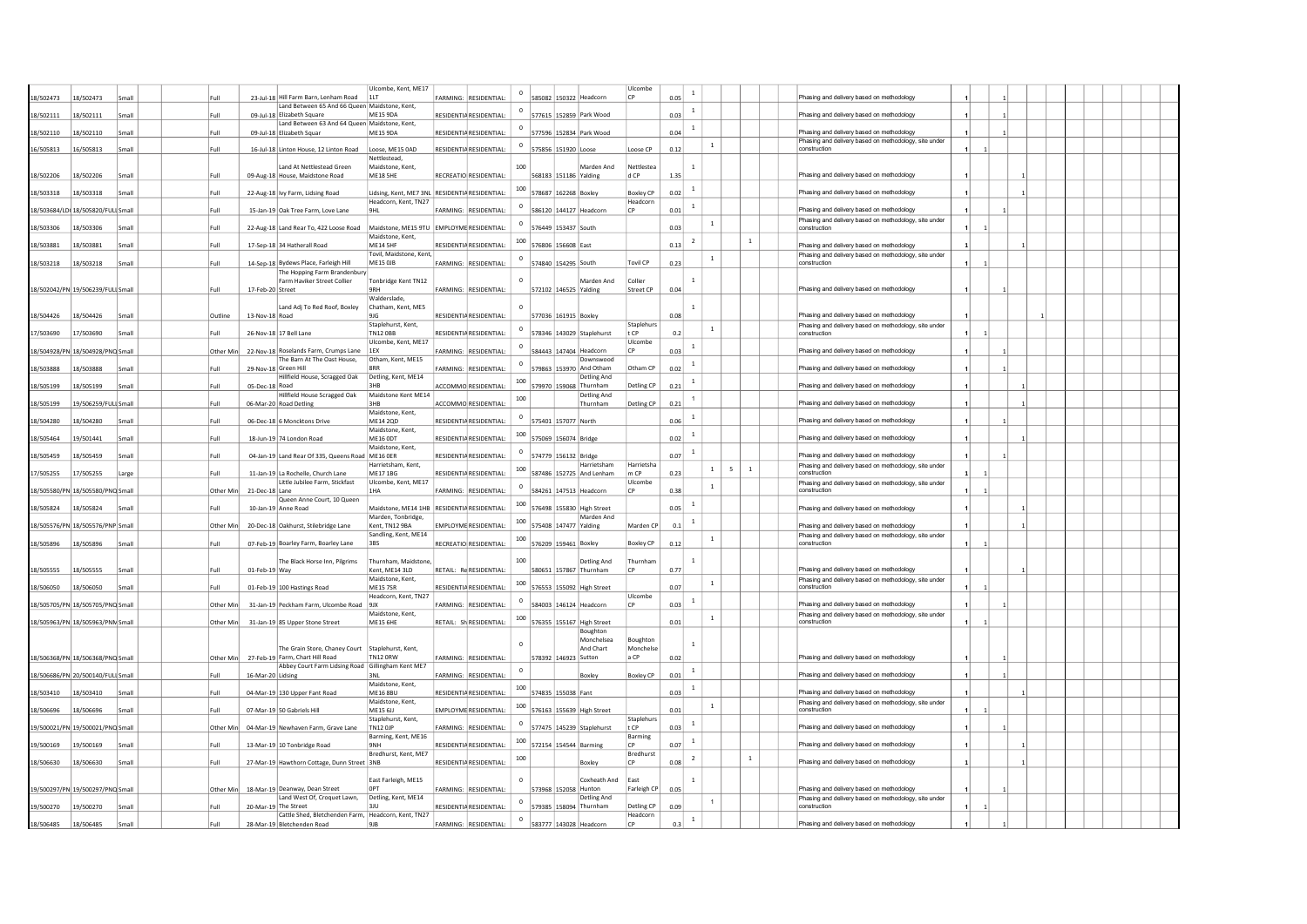| 18/506578                          |           | 19/504561/FULI Small               |  | Full       | 07-Nov-19 Road           | Aydhurst Farm Oast, Marden                                                                                   | Staplehurst, Kent,<br><b>TN12 OPD</b>                           | <b>RESIDENTIA RESIDENTIAL:</b> |              |                       | 577932 143478 Staplehurst                          | Staplehurs<br>t CP      | 0.25 | $\mathbf{1}$   |              | Phasing and delivery based on methodology                             |  |              |  |  |  |
|------------------------------------|-----------|------------------------------------|--|------------|--------------------------|--------------------------------------------------------------------------------------------------------------|-----------------------------------------------------------------|--------------------------------|--------------|-----------------------|----------------------------------------------------|-------------------------|------|----------------|--------------|-----------------------------------------------------------------------|--|--------------|--|--|--|
|                                    |           |                                    |  |            |                          |                                                                                                              | Bearsted, Kent, ME14                                            |                                | $\circ$      |                       |                                                    | Bearsted                |      | $\,$ 1         |              | Phasing and delivery based on methodology, site under                 |  |              |  |  |  |
| 19/500626                          | 19/500626 | Small                              |  | Full       |                          | 03-Apr-19 Springfield, Roundwell                                                                             | 4HN<br>Thurnham, Kent, ME14                                     | RESIDENTIA RESIDENTIAL:        |              |                       | 580726 155533 Bearsted<br>Detling And              | Thurnhan                | 0.07 |                |              | construction                                                          |  |              |  |  |  |
| 19/500147                          | 19/500147 | Small                              |  | Full       |                          | 03-Apr-19 137 Hockers Lane                                                                                   | 5JY                                                             | RESIDENTIA RESIDENTIAL:        | $^{\circ}$   |                       | 578933 156619 Thurnham                             |                         | 0.07 | $\overline{1}$ |              | Phasing and delivery based on methodology                             |  |              |  |  |  |
|                                    |           |                                    |  |            |                          | Land & Building Adj To Little                                                                                | Lenham, Kent, ME17                                              |                                | $^{\circ}$   |                       | Harrietsham                                        |                         |      | $\mathbf{1}$   |              | Phasing and delivery based on methodology, site under                 |  |              |  |  |  |
| 19/500506                          | 19/500506 | Small                              |  | Full       |                          | 03-Apr-19 Pivington Farm, Hubbards Hill 2EJ                                                                  | Lenham, Kent, ME17                                              | FARMING: RESIDENTIAL:          |              |                       | 592169 152865 And Lenham<br>Harrietsham            | Lenham CP               | 0.1  |                |              | construction                                                          |  |              |  |  |  |
| 19/500248                          | 19/500248 | Small                              |  | Full       |                          | 12-Apr-19 The Vicarage, Old Ashford Road 2PX                                                                 |                                                                 | RESIDENTIA RESIDENTIAL:        | 100          |                       | 590047 152142 And Lenham                           | Lenham CP               | 0.09 | $\overline{1}$ |              | Phasing and delivery based on methodology                             |  |              |  |  |  |
|                                    |           |                                    |  |            |                          | Little Grigg Farm Barns (Barn 5), Headcorn, Kent, TN27                                                       |                                                                 |                                | $\circ$      |                       |                                                    | Headcorn                |      | $\mathbf{1}$   |              | Phasing and delivery based on methodology, site under                 |  |              |  |  |  |
| 19/500998/PN 19/500998/PNQ Small   |           |                                    |  | Other Min  |                          | 26-Apr-19 Grigg Lane<br>Little Grigg Farm Barns (Barn 4), Headcorn, Kent, TN27                               | 9LT                                                             | FARMING: RESIDENTIAL:          |              |                       | 585498 145064 Headcorn                             | Headcorn                | 0.02 |                |              | construction                                                          |  |              |  |  |  |
| 19/500997/PN 19/500997/PNQ Small   |           |                                    |  | Other Min  |                          | 26-Apr-19 Grigg Lane                                                                                         | 9LT                                                             | FARMING: RESIDENTIAL           | $^{\circ}$   |                       | 585494 145095 Headcorn                             |                         | 0.02 | $\mathbf{1}$   |              | Phasing and delivery based on methodology, site under<br>construction |  |              |  |  |  |
|                                    |           |                                    |  |            |                          | 1 And 2 Widehurst Cottages,                                                                                  | Marden, Kent, TN12                                              |                                | 100          |                       | Marden And                                         |                         |      | $\mathbf{1}$   | $\mathbf{1}$ | Phasing and delivery based on methodology, site under                 |  |              |  |  |  |
| 19/501095                          | 19/501095 | Small                              |  | Full       |                          | 23-Apr-19 Thorn Road                                                                                         | 9LL<br>Nettlestead, Kent.                                       | RESIDENTIA RESIDENTIAL:        |              |                       | 575719 143159 Yalding<br>Marden And                | Marden CP<br>Nettlestea | 0.48 |                |              | construction                                                          |  |              |  |  |  |
| 19/500711/PN 19/500711/PNQ Small   |           |                                    |  | Other Min  |                          | 16-Apr-19 Cherry Hill, Maidstone Road                                                                        | ME18 5HE                                                        | FARMING: RESIDENTIAL           | $\mathbf{0}$ | 568174 151015 Yalding |                                                    | d CP                    | 0.02 |                |              | Phasing and delivery based on methodology                             |  |              |  |  |  |
|                                    |           |                                    |  |            |                          |                                                                                                              |                                                                 |                                | $\mathbf 0$  |                       |                                                    | Bredhurst               |      | $\,$ 1 $\,$    |              | Phasing and delivery based on methodology, site under                 |  |              |  |  |  |
| 19/500682                          | 19/500682 | Small                              |  | Full       |                          | 06-May-19 Green Court, The Street                                                                            | Bredhurst, ME7 3JY<br>Maidstone, Kent,                          | RESIDENTIA RESIDENTIAL         |              | 579558 162302 Boxley  |                                                    |                         | 0.05 |                |              | construction<br>Phasing and delivery based on methodology, site under |  |              |  |  |  |
| 19/500932/PN 19/500932/PNN Small   |           |                                    |  | Other Min  |                          | 13-May-19 45 Bower Place                                                                                     | <b>MF16 8BG</b>                                                 | RETAIL: SHRESIDENTIAL          | 100          | 575173 155163 Fant    |                                                    |                         | 0.01 | $\,$ 1         |              | construction                                                          |  |              |  |  |  |
|                                    |           |                                    |  |            |                          |                                                                                                              |                                                                 |                                |              |                       |                                                    |                         |      |                |              |                                                                       |  |              |  |  |  |
| 19/500221                          |           | 19/504480/FULI Small               |  | Full       |                          | 12-Nov-19 Hollyrood, Heath Road                                                                              | <b>Boughton Monchelsea</b><br>Kent ME17 4NP                     | RESIDENTIA RESIDENTIAL:        |              | 575482 150888 Loose   |                                                    | Loose CP                | 0.11 | $\mathbf{1}$   |              | Phasing and delivery based on methodology                             |  |              |  |  |  |
|                                    |           |                                    |  |            |                          | Land Adjacent To Howland                                                                                     | Marden, Kent, TN12                                              |                                | $\circ$      |                       | Marden And                                         |                         |      | <sup>1</sup>   |              |                                                                       |  |              |  |  |  |
| 19/500590/PN 19/500590/PNQ Small   |           |                                    |  |            | Other Min 03-May-19 Road |                                                                                                              | 91F<br>East Farleigh, Kent,                                     | FARMING: RESIDENTIAL:          |              | 575906 144555 Yalding |                                                    | Marden CP               | 0.25 |                |              | Phasing and delivery based on methodology                             |  |              |  |  |  |
| 19/500694                          | 19/500694 | Small                              |  | Full       |                          | 23-May-19 The Works, Farleigh Bridge                                                                         | <b>ME16 9NB</b>                                                 | EMPLOYME RESIDENTIAL:          | 100          |                       | 573452 153562 Barming                              | Barming<br>$\Gamma$     | 0.04 | $\mathbf{1}$   |              | Phasing and delivery based on methodology                             |  |              |  |  |  |
|                                    |           |                                    |  |            |                          |                                                                                                              |                                                                 |                                |              |                       | Boughton                                           |                         |      |                |              |                                                                       |  |              |  |  |  |
|                                    |           |                                    |  |            |                          |                                                                                                              |                                                                 |                                | 100          |                       | Monchelsea<br>And Chart                            | Boughton<br>Monchelse   |      | $\overline{1}$ |              |                                                                       |  |              |  |  |  |
| 19/501559/PN 19/501559/PNO Small   |           |                                    |  |            |                          | Other Min 21-May-19 Boughton Mount Farm, Cliff Hill Kent, ME17 4NB                                           | <b>Boughton Monchelsea</b>                                      | <b>EMPLOYME RESIDENTIAL</b>    |              | 577245 152134 Sutton  |                                                    | a CP                    | 0.01 |                |              | Phasing and delivery based on methodology                             |  |              |  |  |  |
|                                    |           |                                    |  |            |                          |                                                                                                              |                                                                 |                                |              |                       | Boughton                                           |                         |      |                |              |                                                                       |  |              |  |  |  |
|                                    |           |                                    |  |            |                          |                                                                                                              | Boughton Monchelsea,                                            |                                | 100          |                       | Monchelsea<br>And Chart                            | Boughton<br>Monchelse   |      | $\overline{1}$ |              |                                                                       |  |              |  |  |  |
| 19/501536                          | 19/501536 | Small                              |  | Full       |                          | 21-May-19 Wierton Hall Farm, East Hall Hill Kent, ME17 4JU                                                   |                                                                 | <b>RESIDENTIA RESIDENTIAL</b>  |              | 578496 149928 Sutton  |                                                    | a CP                    | 0.48 |                |              | Phasing and delivery based on methodology                             |  |              |  |  |  |
|                                    |           |                                    |  |            |                          |                                                                                                              | Harrietsham, Kent,                                              |                                | 100          |                       | Harrietsham                                        | Harrietsha              |      | $\mathbf{1}$   |              |                                                                       |  |              |  |  |  |
| 19/500914                          | 19/500914 | Small                              |  | Full       |                          | 22-May-19 7 Rectory Lane                                                                                     | <b>MF171HP</b><br>Maidstone, Kent,                              | <b>RESIDENTIA RESIDENTIAL:</b> |              |                       | 587253 152454 And Lenham                           | m CP                    | 0.08 |                |              | Phasing and delivery based on methodology                             |  |              |  |  |  |
| 19/503343/FUI 19/503343/FULI Large |           |                                    |  | Full       |                          | 02-Sep-19 51 Florence Road                                                                                   | <b>MF16 8FI</b>                                                 | <b>RESIDENTIA RESIDENTIAL:</b> |              | 575472 155122 Fant    |                                                    |                         | 0.02 | $\overline{1}$ |              | Phasing and delivery based on methodology                             |  |              |  |  |  |
|                                    |           |                                    |  |            |                          |                                                                                                              |                                                                 |                                |              |                       | Boughton                                           |                         |      |                |              |                                                                       |  |              |  |  |  |
|                                    |           |                                    |  |            |                          | Heinz Orchard Farm, Wierton                                                                                  | Boughton Monchelsea,                                            |                                |              |                       | Monchelsea<br>And Chart                            | Boughton<br>Monchelse   |      | $\mathbf{1}$   |              |                                                                       |  |              |  |  |  |
| 19/501787                          | 19/501787 | Small                              |  | Full       | 13-Jun-19 Hill           |                                                                                                              | Kent. ME17 4JS                                                  | FARMING: RESIDENTIAL:          |              | 577976 149963 Sutton  |                                                    | a CP                    | 0.08 |                |              | Phasing and delivery based on methodology                             |  |              |  |  |  |
|                                    |           |                                    |  |            |                          |                                                                                                              |                                                                 |                                |              |                       |                                                    |                         |      |                |              |                                                                       |  |              |  |  |  |
| 19/502240/PN 19/505241/FULI Small  |           |                                    |  | Full       |                          | 17-Dec-19 Cuckoo Farm, Wilsons Lane                                                                          | East Farleigh Kent<br><b>ME15 OLU</b>                           | FARMING: RESIDENTIAL:          |              |                       | Coxheath And<br>573184 152049 Hunton               | East<br>Farleigh CP     | 0.01 |                |              | Phasing and delivery based on methodology                             |  |              |  |  |  |
|                                    |           |                                    |  |            |                          | Agricultural Building At Church                                                                              |                                                                 |                                | $^{\circ}$   |                       |                                                    | Ulcombe                 |      | $\mathbf{1}$   |              |                                                                       |  |              |  |  |  |
| 19/502269/PN 19/502269/PNQ Small   |           |                                    |  | Other Min  |                          | 26-Jun-19 Farm, Ulcombe Hill                                                                                 | Ulcombe, Kent                                                   | FARMING: RESIDENTIAL           |              |                       | 584552 149770 Headcorn                             |                         | 0.12 |                |              | Phasing and delivery based on methodology                             |  |              |  |  |  |
| 18/501680                          | 18/501680 | Small                              |  | Full       |                          | Land At Rawdon Road Rear Of<br>17-Jun-19 48 & 50, Campbell Road                                              | Maidstone, Kent,<br><b>ME15 6OB</b>                             | <b>RESIDENTIA RESIDENTIAL</b>  |              |                       | 576290 155052 High Street                          |                         | 0.02 | $\,$ 1         |              | Phasing and delivery based on methodology, site under<br>construction |  |              |  |  |  |
|                                    |           |                                    |  |            |                          |                                                                                                              |                                                                 |                                | 100          |                       |                                                    |                         |      | $\mathbf{1}$   |              | Phasing and delivery based on methodology, site under                 |  |              |  |  |  |
| 19/502487/FUI 19/502487/FULI Small |           |                                    |  | Full       |                          | 09-Jul-19 515 Tonbridge Road Maidstone   Kent ME16 9LH<br>The Dutch Barn Little Luckhurst Love Lane Headcorn |                                                                 | <b>RESIDENTIA RESIDENTIAL:</b> |              | 573521 154898 Fant    |                                                    | Headcorn                | 0.02 |                |              | construction                                                          |  |              |  |  |  |
| 19/502503/PN 19/502503/PNQ Small   |           |                                    |  | Other Min  | 18-Jul-19 Farm           |                                                                                                              | Kent TN27 9HL                                                   | FARMING: RESIDENTIAL:          | $\mathbf 0$  |                       | 585920 144309 Headcorn                             | <b>CP</b>               | 0.08 | $\overline{1}$ |              | Phasing and delivery based on methodology                             |  |              |  |  |  |
|                                    |           |                                    |  |            |                          |                                                                                                              |                                                                 |                                |              |                       |                                                    |                         |      |                |              |                                                                       |  |              |  |  |  |
| 19/502346/OU 19/506371/REN Small   |           |                                    |  |            |                          | Nemorosa Maidstone Road<br>26-Feb-20 Sutton Valence                                                          | Maidstone Kent ME17<br>315                                      | RESIDENTIA RESIDENTIAL:        |              |                       | <b>Sutton Valence</b><br>581027 150746 And Langley | Sutton<br>Valence CP    | 0.06 |                |              | Phasing and delivery based on methodology                             |  |              |  |  |  |
|                                    |           |                                    |  | Reserved I |                          | Land Adjacent To 2 Beckenham Maidstone Kent ME16                                                             |                                                                 |                                |              |                       |                                                    |                         |      |                |              |                                                                       |  |              |  |  |  |
| 19/503026/OU 19/503026/OUT Small   |           |                                    |  | Outline    | 09-Aug-19 Drive          |                                                                                                              | or                                                              | RESIDENTIA RESIDENTIAL:        | $^{\circ}$   |                       | 574729 157154 Allington                            |                         | 0.02 | $\overline{1}$ |              | Phasing and delivery based on methodology                             |  |              |  |  |  |
|                                    |           |                                    |  |            |                          |                                                                                                              |                                                                 |                                |              |                       | Boughton<br>Monchelsea                             |                         |      |                |              |                                                                       |  |              |  |  |  |
|                                    |           |                                    |  |            |                          | Lyewood Farm Oast Green Lane Maidstone Kent ME17                                                             |                                                                 |                                |              |                       | And Chart                                          |                         |      | $\overline{1}$ |              |                                                                       |  |              |  |  |  |
| 19/503174/FUI 19/503174/FULI Small |           |                                    |  | Full       |                          | 13-Aug-19 Boughton Monchelsea                                                                                | 41 D                                                            | <b>FARMING: RESIDENTIAL:</b>   |              | 577089 151352 Sutton  |                                                    |                         | 0.02 |                |              | Phasing and delivery based on methodology                             |  |              |  |  |  |
| 19/502982/PN 19/502982/PNO Small   |           |                                    |  | Other Ma   |                          | Unit 4 Pinkhorn Green Farm<br>23-Aug-19 Tattlebury Lane Headcorn                                             | Ashford Kent TN27 9JU FARMING: RESIDENTIAL:                     |                                |              |                       | 582728 145627 Headcorn                             |                         | 0.03 | <sup>1</sup>   |              | Phasing and delivery based on methodology                             |  | $\mathbf{1}$ |  |  |  |
|                                    |           |                                    |  |            |                          | Willow Barn Little Cheveney                                                                                  |                                                                 |                                | $\Omega$     |                       | Marden And                                         |                         |      | $\overline{1}$ |              |                                                                       |  |              |  |  |  |
| 19/502338/PN 19/502338/PNQ Small   |           |                                    |  | Other Mai  |                          | 15-Aug-19 Sheephurst Lane                                                                                    |                                                                 | FARMING: RESIDENTIAL:          |              |                       | Yalding                                            |                         | 0.02 |                |              | Phasing and delivery based on methodology                             |  |              |  |  |  |
| 18/505541/FUI 18/505541/FULI Small |           |                                    |  | Full       | 07-Aug-19 Lane           | Land Opposite St Anns Chapel Thurnham Kent ME14                                                              | 4PF                                                             | <b>FARMING: RESIDENTIAL:</b>   | $\,0\,$      |                       | Detling And<br>579358 156305 Thurnham              |                         | 0.18 | $\mathbf{1}$   |              | Phasing and delivery based on methodology                             |  |              |  |  |  |
|                                    |           |                                    |  |            |                          | Little Grigg Farm Barns (Barn 2)                                                                             |                                                                 |                                | $^{\circ}$   |                       |                                                    |                         |      | $\mathbf{1}$   |              | Phasing and delivery based on methodology, site under                 |  |              |  |  |  |
| 19/502766/PN 19/502766/PNQ Small   |           |                                    |  | Other Mai  |                          | 07-Aug-19 Grigg Lane Headcorn                                                                                | Ashford Kent TN27 9LT FARMING: RESIDENTIAL:<br>Marden Kent TN12 |                                |              |                       | 585458 145080 Headcorn<br>Marden And               |                         | 0.04 |                |              |                                                                       |  |              |  |  |  |
| 19/502989/PN 19/502989/PNO Small   |           |                                    |  | Other Mai  |                          | <b>Building At Beech Depot</b><br>20-Aug-19 Sheephurst Lane                                                  | <b>9NU</b>                                                      | EMPLOYME RESIDENTIAL:          | 100          |                       | 573591 143173 Yalding                              |                         | 0.1  | $\overline{1}$ |              | Phasing and delivery based on methodology                             |  |              |  |  |  |
|                                    |           |                                    |  |            |                          |                                                                                                              | Maidstone Kent MF14                                             |                                | $^{\circ}$   |                       |                                                    |                         |      | $\mathbf{1}$   |              |                                                                       |  |              |  |  |  |
| 19/502765/FUI 19/502765/FULI Small |           |                                    |  | Full       |                          | 13-Aug-19 16 Ringlestone Crescent                                                                            | 2NE<br>Ulcombe Kent ME17                                        | RESIDENTIA RESIDENTIAL         |              | 575609 157728 North   |                                                    | Ulcombe                 | 0.04 |                |              | Phasing and delivery based on methodology                             |  |              |  |  |  |
| 19/505341/FUI 19/505341/FULI Small |           |                                    |  | Full       |                          | 23-Dec-19 Kings Oak Farm Crumps Lane 1EU                                                                     |                                                                 | FARMING: RESIDENTIAL:          | $\circ$      |                       | 585142 147541 Headcorn                             | <b>CP</b>               | 0.04 | $\mathbf{1}$   |              | Phasing and delivery based on methodology                             |  |              |  |  |  |
|                                    |           |                                    |  |            |                          | Lavender Cottage Bearsted                                                                                    |                                                                 |                                | 100          |                       |                                                    |                         |      | <sup>1</sup>   |              |                                                                       |  |              |  |  |  |
| 19/503191/OU 19/503191/OUT Small   |           |                                    |  | Outline    | 16-Sep-19 Road           |                                                                                                              | Weavering ME14 5LD RESIDENTIA RESIDENTIAL:                      |                                |              | 578683 156576 Boxley  |                                                    | <b>Boxley CP</b>        | 0.13 |                |              | Phasing and delivery based on methodology                             |  |              |  |  |  |
|                                    |           |                                    |  |            |                          | Land Adjacent To Hazeldene                                                                                   | East Farleigh ME15                                              |                                |              |                       | Coxheath And                                       | East                    |      | $\mathbf{1}$   |              |                                                                       |  |              |  |  |  |
| 19/500469/FUI 19/500469/FULI Small |           |                                    |  | Full       |                          | 02-Sep-19 Dean Street                                                                                        | OPS                                                             | EMPLOYME RESIDENTIAL:          |              |                       | 574038 152112 Hunton                               | Farleigh CP             | 0.02 |                |              | Phasing and delivery based on methodology                             |  |              |  |  |  |
|                                    |           | 19/503832/FUI 19/503832/FULI Small |  | Full       |                          | 4 Heathfield Bungalows Rose<br>25-Sep-19 Lane Lenham Heath                                                   | Maidstone Kent ME17<br>2JR                                      | RESIDENTIA RESIDENTIAL:        | 100          |                       | Harrietsham<br>591830 150090 And Lenham            | Lenham CP               | 0.06 | 1              |              | Phasing and delivery based on methodology, site under<br>construction |  |              |  |  |  |
|                                    |           |                                    |  |            |                          |                                                                                                              |                                                                 |                                |              |                       |                                                    |                         |      |                |              |                                                                       |  |              |  |  |  |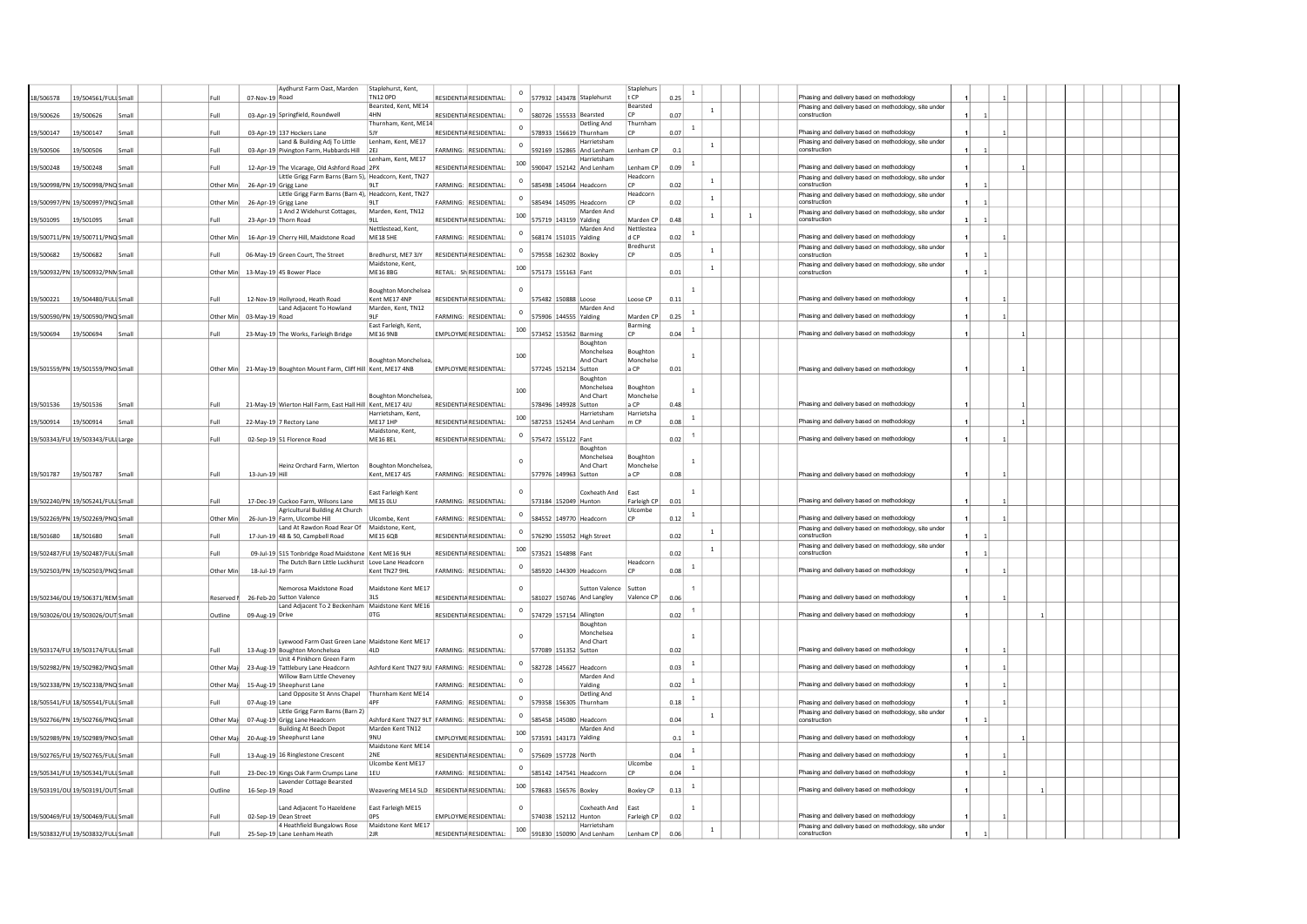|                                    |           |                    | Carpenters Lodge Church Farm                                                     |                                            |                                |                         |                       |                                      | Ulcombe                       |      |                |              |              |                                                                       |  |  |  |  |
|------------------------------------|-----------|--------------------|----------------------------------------------------------------------------------|--------------------------------------------|--------------------------------|-------------------------|-----------------------|--------------------------------------|-------------------------------|------|----------------|--------------|--------------|-----------------------------------------------------------------------|--|--|--|--|
| 19/504011/PN 19/504011/PNO Small   | Other Min |                    | 25-Sep-19 Ulcombe Hill                                                           | Ulcombe Kent                               | EMPLOYME RESIDENTIAL:          | 100                     |                       | 584552 149770 Headcorn               | CP                            | 0.09 | $\mathbf{1}$   |              |              | Phasing and delivery based on methodology                             |  |  |  |  |
|                                    |           |                    |                                                                                  | Maidstone Kent ME14                        |                                | 100                     |                       |                                      |                               |      | $\mathbf{1}$   |              |              |                                                                       |  |  |  |  |
| 19/503820/FUI 19/503820/FULI Small | Full      |                    | 24-Sep-19 80 King Street                                                         | 1 <sub>RH</sub>                            | <b>FMPI OYME RESIDENTIAL:</b>  |                         |                       | 576425 155725 High Street            |                               | 0.01 |                |              |              | Phasing and delivery based on methodology                             |  |  |  |  |
| 19/503541/FUI 19/503541/FULI Smal  | Full      |                    | 13-Sep-19 48 Kent Avenue                                                         | Maidstone Kent ME15<br><b>7HI</b>          | VACANT: FRESIDENTIAL:          | $\overline{\mathbf{0}}$ |                       | 577514 153912 Shepway North          |                               | 0.02 | $\,$ 1         |              |              | Phasing and delivery based on methodology                             |  |  |  |  |
|                                    |           |                    |                                                                                  | Tonbridge Kent TN12                        |                                |                         |                       |                                      | Staplehurs                    |      |                |              |              |                                                                       |  |  |  |  |
| 19/503894/FUI 19/503894/FULI Small | Full      |                    | 23-Sep-19 5 Butcher Close Staplehurst                                            | 0T1                                        | UNKNOWN RESIDENTIAL:           | 100                     |                       | 578165 143478 Staplehurst            | tCP                           | 0.04 | $\mathbf{1}$   |              |              | Phasing and delivery based on methodology                             |  |  |  |  |
| 19/504058/FUI 19/504058/FULI Small | Full      | 08-Oct-19 Sandling | Yew Tree House Grange Lane                                                       | Maidstone Kent ME14<br>3DB                 | UNKNOWN RESIDENTIAL:           | 100                     | 575697 158470 Boxley  |                                      | <b>Boxley CP</b>              | 0.01 | <sup>1</sup>   |              |              | Phasing and delivery based on methodology                             |  |  |  |  |
|                                    |           |                    | Barn B Southwest Of 2 The                                                        |                                            |                                |                         |                       |                                      |                               |      |                |              |              |                                                                       |  |  |  |  |
|                                    |           |                    | Paddocks Loddington Lane                                                         | Maidstone Kent ME17                        |                                | $\Omega$                |                       | Coxheath And                         |                               |      | $\overline{1}$ |              |              |                                                                       |  |  |  |  |
| 19/504102/FUI 19/504102/FULI Small | Full      | 18-Oct-19 Linton   |                                                                                  | 4AG                                        | FARMING: RESIDENTIAL:          |                         | 576247 149764 Hunton  |                                      | Linton CP                     | 0.27 |                |              |              | Phasing and delivery based on methodology                             |  |  |  |  |
|                                    |           |                    | Ewell Manor Ewell Lane West                                                      | Maidstone Kent ME15                        |                                | $\Omega$                |                       | Coxheath And                         | West                          |      | $\mathbf{1}$   |              |              |                                                                       |  |  |  |  |
| 19/503749/LB0 19/503749/LBC Small  | Other Min |                    | 08-Oct-19 Farleigh                                                               | ONG                                        | FARMING: RESIDENTIAL:          |                         | 571635 152370 Hunton  |                                      | Farleigh CP                   | 0.85 |                |              |              | Phasing and delivery based on methodology                             |  |  |  |  |
|                                    |           |                    | Land Rear At 517 Tonbridge                                                       | Maidstone Kent ME16                        |                                | 100                     |                       |                                      |                               |      | $\overline{1}$ |              |              |                                                                       |  |  |  |  |
| 19/504314/FUI 19/504314/FULI Small | Full      | 23-Oct-19 Road     |                                                                                  | 9LH                                        | RESIDENTIA RESIDENTIAL:        |                         |                       | Fant                                 |                               | 0.02 |                |              |              | Phasing and delivery based on methodology                             |  |  |  |  |
| 19/503481/FUI 19/503481/FULI Small | Full      |                    | Agricultural Barn Little Griggs<br>07-Oct-19 Farm Barns Grigg Lane               | Headcorn Kent TN27<br>9LT                  | FARMING: RESIDENTIAL:          | $\overline{\mathbf{0}}$ |                       | 585495 145050 Headcorn               | Headcorn<br>CP                | 0.05 |                | $\mathbf{1}$ |              | Phasing and delivery based on methodology, site under<br>construction |  |  |  |  |
|                                    |           |                    |                                                                                  |                                            |                                |                         |                       | Marden And                           | Nettlestea                    |      |                |              |              |                                                                       |  |  |  |  |
| 19/503867/FUI 19/503867/FULI Small | Full      |                    | 01-Oct-19 Cherry Hill Maidstone Road                                             | Nettlestead ME18 SHE FARMING: RESIDENTIAL: |                                | $\circ$                 | 568174 151015 Yalding |                                      | d CP                          | 0.06 | $\overline{1}$ |              |              | Phasing and delivery based on methodology                             |  |  |  |  |
| 19/503303/FUI 19/503303/FULI Small | Full      | 03-Oct-19 Marden   | 4A West End Villas West End                                                      | Tonbridge Kent TN12<br>9HZ                 | RESIDENTIA RESIDENTIAL:        | 100                     | 574069 144590 Yalding | Marden And                           | Marden CP                     | 0.04 | $\overline{1}$ |              |              | Phasing and delivery based on methodology                             |  |  |  |  |
|                                    |           |                    | Parkmill House Ashford Road                                                      | Maidstone Kent ME17                        |                                |                         |                       |                                      | Hollingbou                    |      |                |              |              |                                                                       |  |  |  |  |
| 19/504020/LB( 19/504019/FULI Smal  | Full      |                    | 14-Jan-20 Hollingbourne                                                          | 1PF                                        | RESIDENTIA RESIDENTIAL         | 100                     |                       | 583144 154241 North Downs            | rne CP                        | 0.07 | $\mathbf{1}$   |              |              | Phasing and delivery based on methodology                             |  |  |  |  |
|                                    |           |                    |                                                                                  | Maidstone Kent ME15                        |                                | 100                     |                       |                                      |                               |      | <sup>1</sup>   |              |              |                                                                       |  |  |  |  |
| 19/503759/LBQ 19/503758/FULI Small | Full      |                    | 09-Oct-19 Cemetery Lodge Sutton Road                                             | 9AF<br>Maidstone Kent ME16                 | RESIDENTIA RESIDENTIAL:        |                         |                       | 576837 153768 Shepway North          |                               | 0.07 |                |              |              | Phasing and delivery based on methodology                             |  |  |  |  |
| 19/500636/FUI 19/500636/FULI Smal  | Full      |                    | 07-Nov-19 91 London Road                                                         | OF B                                       | <b>RESIDENTIA RESIDENTIAL</b>  |                         | 574773 156548 Bridge  |                                      |                               | 0.02 | $\mathbf{1}$   |              |              | Phasing and delivery based on methodology                             |  |  |  |  |
|                                    |           |                    |                                                                                  | Maidstone Kent ME15                        |                                |                         |                       |                                      |                               |      | <sup>1</sup>   |              |              |                                                                       |  |  |  |  |
| 19/504938/FUI 19/504938/FULI Small | Full      |                    | 29-Nov-19 73 Quarry Road                                                         | 6UB<br>Maidstone Kent ME15                 | RESIDENTIA RESIDENTIAL:        |                         |                       | 576103 154405 High Street            |                               | 0.03 |                |              |              | Phasing and delivery based on methodology                             |  |  |  |  |
| 19/504342/LAV 19/504342/LAW Smal   | Other Min |                    | 05-Nov-19 76-78 College Road                                                     | 651                                        | <b>RESIDENTIA RESIDENTIAL:</b> | 100                     |                       | 575907 155015 High Street            |                               | 0.07 | $\mathbf{1}$   |              |              | Phasing and delivery based on methodology                             |  |  |  |  |
|                                    |           |                    |                                                                                  |                                            |                                |                         |                       |                                      |                               |      |                |              |              |                                                                       |  |  |  |  |
|                                    | Other Min | 29-Nov-19 Valence  | Old Place Lower Road Sutton                                                      | Maidstone Kent ME17<br>3AI                 | RESIDENTIA RESIDENTIAL:        | 100                     |                       | Sutton Valence Sutton                | Valence CP                    | 0.53 | $\overline{2}$ |              | $\mathbf{1}$ | Phasing and delivery based on methodology                             |  |  |  |  |
| 19/504939/FU 19/504940/LBC Small   |           |                    |                                                                                  |                                            |                                |                         |                       | 581142 149180 And Langley            |                               |      |                |              |              |                                                                       |  |  |  |  |
|                                    |           |                    | Babylon Fish Farm Babylon                                                        | Hawkenbury Ken                             |                                | 100                     |                       | <b>Sutton Valence</b>                | Sutton                        |      |                | $\mathbf 1$  |              | Phasing and delivery based on methodology, site under                 |  |  |  |  |
| 19/503114/FUI 19/503114/FULI Small | Full      | 04-Nov-19 Lane     |                                                                                  | <b>TN12 OEG</b>                            | RECREATIO RESIDENTIAL:         |                         |                       | 580170 146473 And Langley            | Valence CP                    | 0.62 |                |              |              | construction                                                          |  |  |  |  |
| 19/504937/FUI 19/504937/FULI Small | Full      |                    | 16-Dec-19 Castle Vale Castle Dene                                                | Maidstone Kent ME14<br>2NH                 | FARMING: RESIDENTIAL:          | 100                     | 575388 158022 Boxley  |                                      | <b>Boxley CP</b>              | 0.38 | $\overline{1}$ |              |              | Phasing and delivery based on methodology                             |  |  |  |  |
|                                    |           |                    |                                                                                  |                                            |                                |                         |                       |                                      | Boughton                      |      |                |              |              |                                                                       |  |  |  |  |
|                                    |           |                    | Kitsilano Headcorn Road Grafty Kitsilano Headcorn                                |                                            |                                |                         |                       |                                      | Monchelse                     |      | $\mathbf{1}$   |              |              |                                                                       |  |  |  |  |
| 19/505066/FUI 19/505066/FULI Smal  | Full      | 13-Dec-19 Green    | The Coach House Spenny Lane                                                      | Road Grafty Green<br>Tonbridge Kent TN12   | RESIDENTIA RESIDENTIAL:        |                         |                       | 587314 149007 Headcorn<br>Marden And | ACP<br>Collier                | 0.06 |                |              |              | Phasing and delivery based on methodology                             |  |  |  |  |
| 19/505438/PN 19/505438/PNQ Small   | Other Min | 23-Dec-19 Claygate |                                                                                  | 9PI                                        | FARMING: RESIDENTIAL:          |                         | 571338 144542 Yalding |                                      | Street CP                     | 0.01 | $\mathbf{1}$   |              |              | Phasing and delivery based on methodology                             |  |  |  |  |
|                                    |           |                    |                                                                                  | Maidstone Kent ME16                        |                                |                         |                       |                                      | Barming                       |      |                |              |              |                                                                       |  |  |  |  |
| 19/505992/OU 19/505992/OUT Smal    | Outline   |                    | 28-Jan-20 38 South Street Barming                                                | 9EY                                        | RESIDENTIA RESIDENTIAL:        |                         |                       | 572415 154171 Barming                | CP                            | 0.03 |                |              |              | Phasing and delivery based on methodology                             |  |  |  |  |
| 19/505751/PN 19/505751/PNQ Small   | Other Min |                    | 15-Jan-20 Hilltop Farm Shingle Barn Lane   ME15 OPL                              | West Farleigh Kent                         | <b>FARMING: RESIDENTIAL:</b>   | $\,$ 0                  | 571694 151334 Hunton  | Coxheath And                         | Hunton <sub>CP</sub>          | 0.01 | $\mathbf{1}$   |              |              | Phasing and delivery based on methodology                             |  |  |  |  |
|                                    |           |                    | St Luke's Studio St Luke's                                                       | Maidstone Kent ME14                        |                                | 100                     |                       |                                      |                               |      | $\mathbf{1}$   |              |              |                                                                       |  |  |  |  |
| 19/505608/FUI 19/505608/FULI Small | Full      | 06-Jan-20 Avenue   |                                                                                  | 5AL                                        | EMPLOYME RESIDENTIAL:          |                         | 576654 156173 East    |                                      |                               | 0.02 |                |              |              | Phasing and delivery based on methodology                             |  |  |  |  |
|                                    |           |                    | Land Adiacent To Peckham                                                         |                                            |                                |                         |                       |                                      | Ulcombe                       |      | $\mathbf{1}$   |              |              |                                                                       |  |  |  |  |
| 19/504971/FUI 19/504971/FULI Smal  | Full      |                    | 17-Jan-20 Farm Ulcombe Road Headcorn Ashford Kent TN27 9JX FARMING: RESIDENTIAL: |                                            |                                |                         |                       | 583935 146115 Headcorn               | CP                            | 0.44 |                |              |              | Phasing and delivery based on methodology                             |  |  |  |  |
|                                    |           |                    | The Dolls House 7 Victoria                                                       | Maidstone Kent ME16                        |                                | 100                     |                       |                                      |                               |      |                | $\mathbf{1}$ |              | Phasing and delivery based on methodology, site under                 |  |  |  |  |
| 19/505705/FUI 19/505705/FULI Large | Full      |                    | 16-Jan-20 Orchard                                                                | <b>OED</b><br>Paddock Wood,                | RESIDENTIA RESIDENTIAL:        |                         | 573797 155493 Heath   |                                      |                               | 0.01 |                |              |              | construction                                                          |  |  |  |  |
|                                    |           |                    | The Byre Great Fowle Hall                                                        | Tonbridge Kent TN12                        |                                | 100                     |                       | Marden And                           |                               |      | $\overline{1}$ |              |              |                                                                       |  |  |  |  |
| 19/505933/PN 19/505933/PNQ Small   | Other Min |                    | 27-Jan-20 Darman Lane                                                            | 6PW                                        | FARMING: RESIDENTIAL:          |                         | 568810 146391 Yalding |                                      | Yalding CP                    | 0.04 |                |              |              | Phasing and delivery based on methodology                             |  |  |  |  |
|                                    |           |                    |                                                                                  | Paddock Wood.                              |                                |                         |                       |                                      |                               |      |                |              |              |                                                                       |  |  |  |  |
| 19/505933/PN 19/505928/PNQ Small   | Other Min |                    | The Byre Great Fowle Hall<br>27-Jan-20 Darman Lane                               | Tonbridge Kent TN12<br>6PW                 | FARMING: RESIDENTIAL           | 100                     | 568805 146403 Yalding | Marden And                           | Yalding CP                    | 0.04 | $\overline{1}$ |              |              | Phasing and delivery based on methodology                             |  |  |  |  |
|                                    |           |                    |                                                                                  | Maidstone Kent ME15                        |                                |                         |                       |                                      |                               |      |                |              |              |                                                                       |  |  |  |  |
| 19/505581/FUI 19/505581/FULI Small | Full      |                    | 24-Jan-20 68 Queen Elizabeth Square                                              | 9DA                                        | EMPLOYME RESIDENTIAL:          | 100                     |                       | 577627 152893 Park Wood              |                               | 0.04 | $\mathbf{1}$   |              |              | Phasing and delivery based on methodology                             |  |  |  |  |
| 18/504734/FUI 18/504734/FULI Small | Full      |                    | 03-Dec-19 20-28 Mote Road                                                        | Maidstone ME15 6ES COMMUNITRESIDENTIAL:    |                                | 100                     |                       | 576387 155409 High Street            |                               | 0.07 |                | $\mathbf{1}$ |              | Phasing and delivery based on methodology, site under<br>construction |  |  |  |  |
|                                    |           |                    |                                                                                  |                                            |                                |                         |                       | Boughton                             |                               |      |                |              |              |                                                                       |  |  |  |  |
|                                    |           |                    |                                                                                  |                                            |                                | 100                     |                       | Monchelsea                           |                               |      | $\overline{1}$ |              |              |                                                                       |  |  |  |  |
| 19/505521/FUI 19/505521/FULI Small | Full      |                    | Chart Fishery Chart Hill Road<br>07-Feb-20 Chart Sutton                          | Maidstone Kent ME17<br>3EZ                 | <b>EMPLOYME RESIDENTIAL:</b>   |                         | 579474 148948 Sutton  | And Chart                            | Chart<br>Sutton CP            | 0.46 |                |              |              | Phasing and delivery based on methodology                             |  |  |  |  |
|                                    |           |                    | Land Adiacent To Jasmine                                                         | Chatham Kent ME5                           |                                |                         |                       |                                      |                               |      |                |              |              |                                                                       |  |  |  |  |
| 19/506003/FU(19/506003/FULI Small  | Full      |                    | 27-Feb-20 Boxley Road Walderslade                                                | 91G                                        | RESIDENTIA RESIDENTIAL:        | $^{\circ}$              | 576925 162086 Boxley  |                                      | Boxley CP                     | 0.35 | <sup>1</sup>   |              |              | Phasing and delivery based on methodology                             |  |  |  |  |
| 19/506301/LD(19/506301/LDCI Small  | Other Min | 06-Feb-20 Otham    | <b>Bishops Annexe Avery Lane</b>                                                 | Maidstone Kent ME15<br><b>8R7</b>          | RESIDENTIA RESIDENTIAL:        | 100                     |                       | Downswood<br>580063 152646 And Otham | Otham CP                      | 0.1  | $\overline{1}$ |              |              | Phasing and delivery based on methodology                             |  |  |  |  |
|                                    |           |                    |                                                                                  | Maidstone Kent ME14                        |                                |                         |                       | Detling And                          | Thurnham                      |      |                |              |              |                                                                       |  |  |  |  |
| 19/506240/FUI 19/506240/FULI Smal  | Full      |                    | 28-Feb-20 4 Chapel Lane Thurnham                                                 | 4PF                                        | FARMING: RESIDENTIAL           | $\mathbb O$             |                       | 579414 156374 Thurnham               | CP                            | 0.03 | $\overline{1}$ |              |              | Phasing and delivery based on methodology                             |  |  |  |  |
| 19/505203/LB( 19/505203/LBC Smal   | Other Min |                    | Reeves Barn At Wanshurst                                                         | Marden Kent TN12<br>9DF                    | FARMING: RESIDENTIAL:          | $\,$ 0                  | 576380 145331 Yalding | Marden And                           | Marden <sub>CP</sub>          | 04   | $\overline{1}$ |              |              | Phasing and delivery based on methodology                             |  |  |  |  |
|                                    |           |                    | 05-Feb-20 Green Farm Battle Lane                                                 |                                            |                                |                         |                       |                                      | Broomfield                    |      |                |              |              |                                                                       |  |  |  |  |
|                                    |           |                    |                                                                                  |                                            |                                | 100                     |                       |                                      | land                          |      | $\overline{1}$ |              |              |                                                                       |  |  |  |  |
|                                    |           |                    | Apple Blossom Gravelly Bottom   Maidstone Kent ME17                              |                                            |                                |                         |                       |                                      | Kingswood                     |      |                |              |              |                                                                       |  |  |  |  |
| 19/506292/FUL19/506292/FULLSmal    | Full      |                    | 11-Mar-20 Road Kingswood<br>The Old Coach House Claygate   Tonbridge Kent TN12   | 3N1                                        | <b>RESIDENTIA RESIDENTIAL:</b> |                         |                       | 2hee L<br>Marden And                 | $ c_{\mathsf{P}} $<br>Collier | 0.18 |                |              |              | Phasing and delivery based on methodology                             |  |  |  |  |
| 20/500054/FU(20/500054/FULI Small  | Full      |                    | 13-Mar-20 Marden                                                                 | 9PL                                        | <b>FARMING: RESIDENTIAL:</b>   | 100                     |                       | Yalding                              | Street CP                     | 0.14 | $\mathbf{1}$   |              |              | Phasing and delivery based on methodology                             |  |  |  |  |